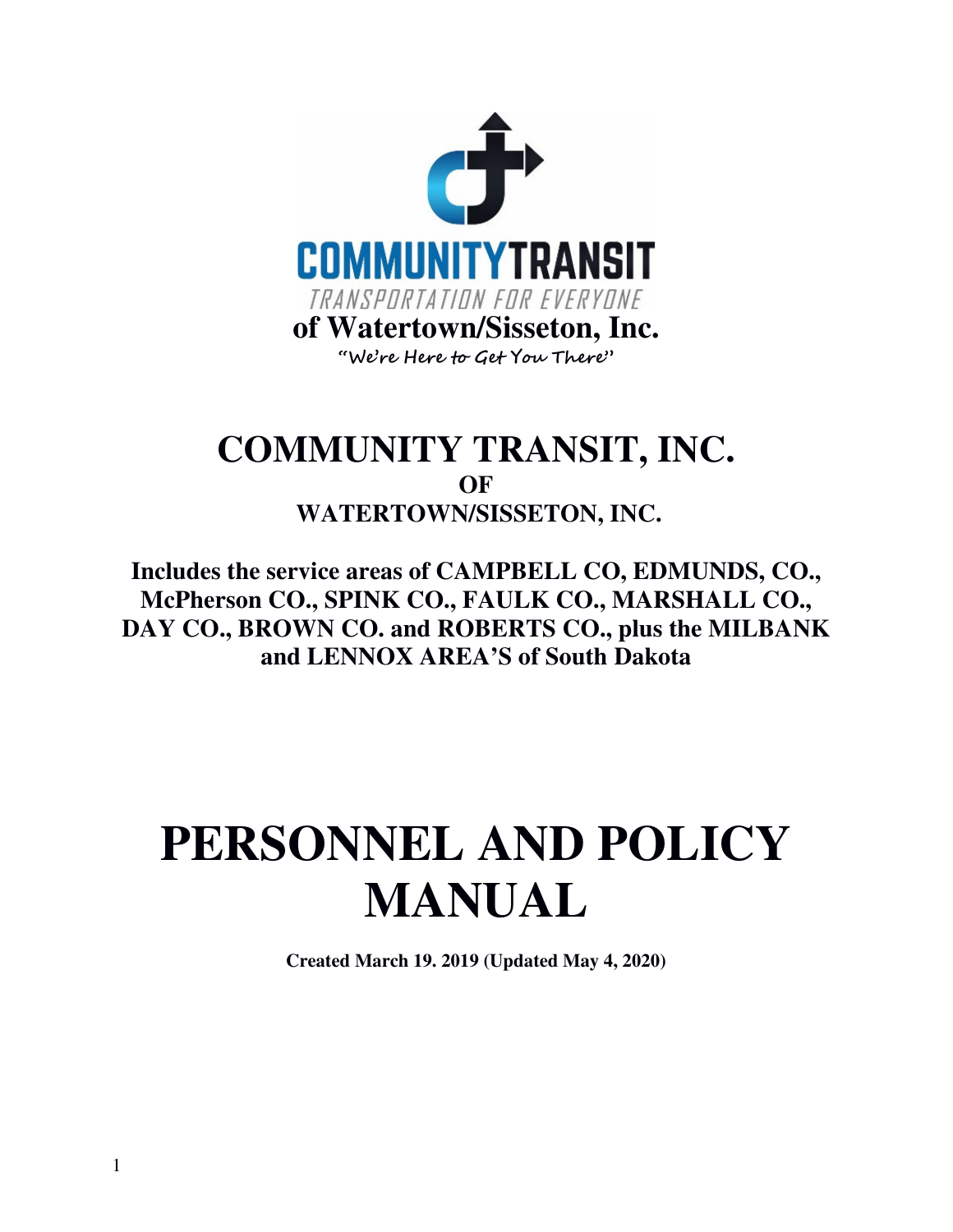# **Created March 2019**

# **A Welcome to Our New Employees**

It is with pleasure that we welcome you to the staff of Community Transit of Watertown/Sisseton, Inc This new position with us is one of which you can be proud.

To our program participants and others in the community with whom you will have contact as an employee, YOU are the Transit. The extent to which the Transit is considered friendly, knowledgeable, efficient, reliable, and trustworthy will be measured by how others see these qualities in you. We hope that you will use your talents in a way that enhances the customer relations. If, during the course of your employment, you find ways to improve the Transit operations or services, or to save the Transit unnecessary expenses, we welcome your ideas.

The Community Transit of Watertown/Sisseton, Inc. Board of Directors approved the following policies and regulations of this document to be effective October 1, 2019.

The Personnel Policy and Procedures Manual that follows has been prepared to guide you in better understanding our policies, procedures, and practices concerning employment matters. Also, these policies are to ensure fair and consistent administration for the benefit of all employees. You are expected to know its contents and keep it handy for periodic reference. As changes are made to this manual, we will ensure that you get replacement pages so that your copy always remains current.

As you start employment with Community Transit of Watertown/Sisseton, Inc. you will find that your co-workers are ready to assist you, and you will receive on-the-job guidance to acquaint you with your new duties and responsibilities.

Again, we welcome you to our team of hard-working and talented staff, and please accept our wishes for success in your new position.

Sincerely,

Community Transit of Watertown/Sisseton, Inc. Administrators and Board of Dire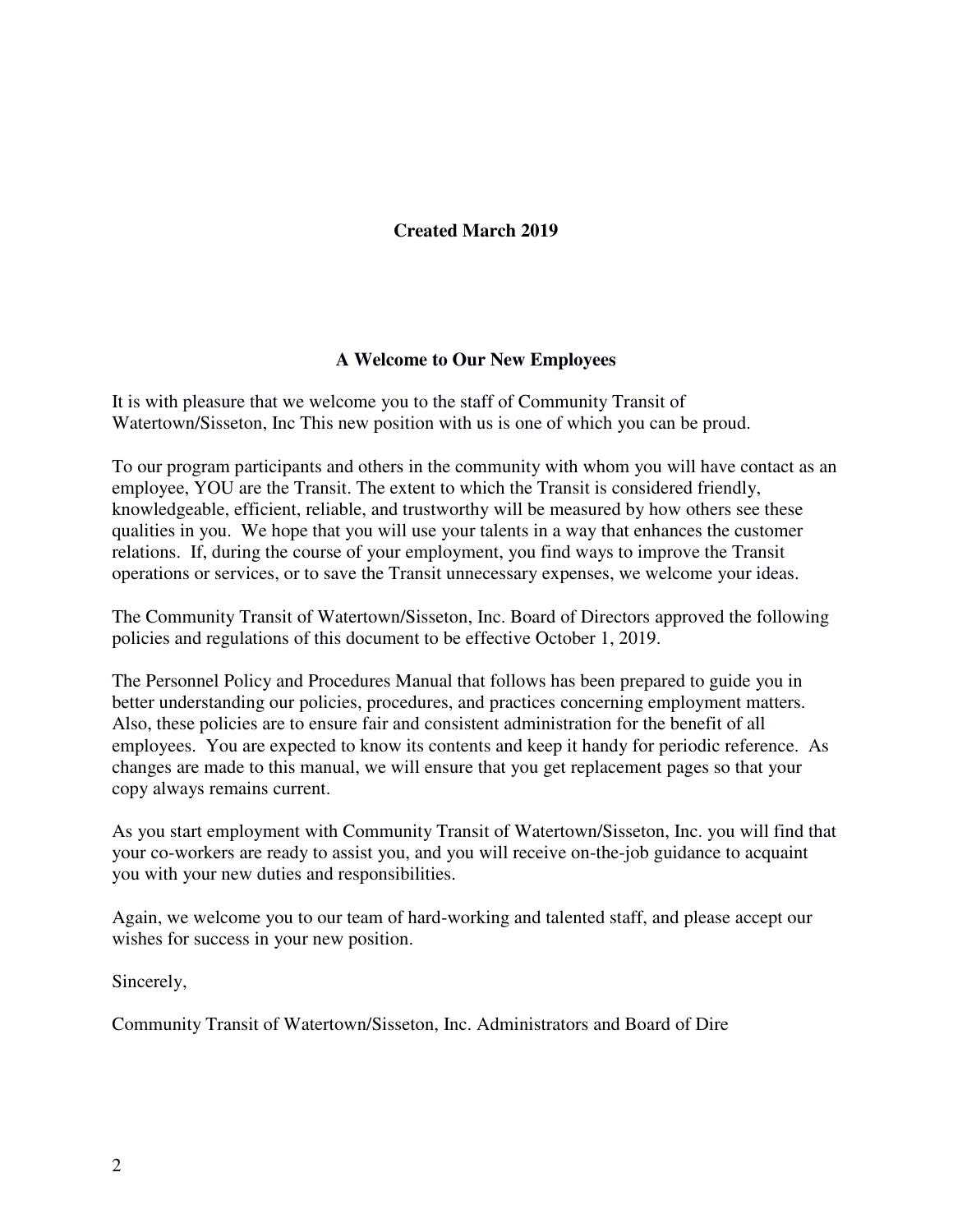|        |                                                      | Page |
|--------|------------------------------------------------------|------|
|        | <b>Community Transit of Watertown/Sisseton, Inc.</b> |      |
|        |                                                      |      |
|        |                                                      |      |
|        |                                                      |      |
|        |                                                      |      |
|        |                                                      |      |
|        |                                                      |      |
| 1.0    |                                                      |      |
| 1.1    |                                                      |      |
| 1.2    |                                                      |      |
| 1.3    |                                                      |      |
| 1.4    |                                                      |      |
|        |                                                      |      |
| 2.0    |                                                      |      |
| 2.1    |                                                      |      |
| 2.1.1  |                                                      |      |
| 2.1.2  |                                                      |      |
| 2.2    |                                                      |      |
| 2.2.1  |                                                      |      |
| 2.2.2  |                                                      |      |
| 2.2.3  |                                                      |      |
| 2.3    |                                                      |      |
|        |                                                      |      |
|        |                                                      |      |
| 3.0    |                                                      |      |
| 3.1    |                                                      |      |
| 3.2    |                                                      |      |
| 3.3    |                                                      |      |
| 3.4    |                                                      |      |
| 3.5    |                                                      |      |
| 3.6    |                                                      |      |
| 3.7    |                                                      |      |
| 3.8    |                                                      |      |
| 3.9    |                                                      |      |
| 3.9.1  |                                                      |      |
| 3.10   |                                                      |      |
| 3.11.0 |                                                      |      |
| 3.11.1 |                                                      |      |
| 3.12   |                                                      |      |
| 3.12.1 |                                                      |      |
| 3.12.2 |                                                      |      |
| 3.13   |                                                      |      |
| 3.14   |                                                      |      |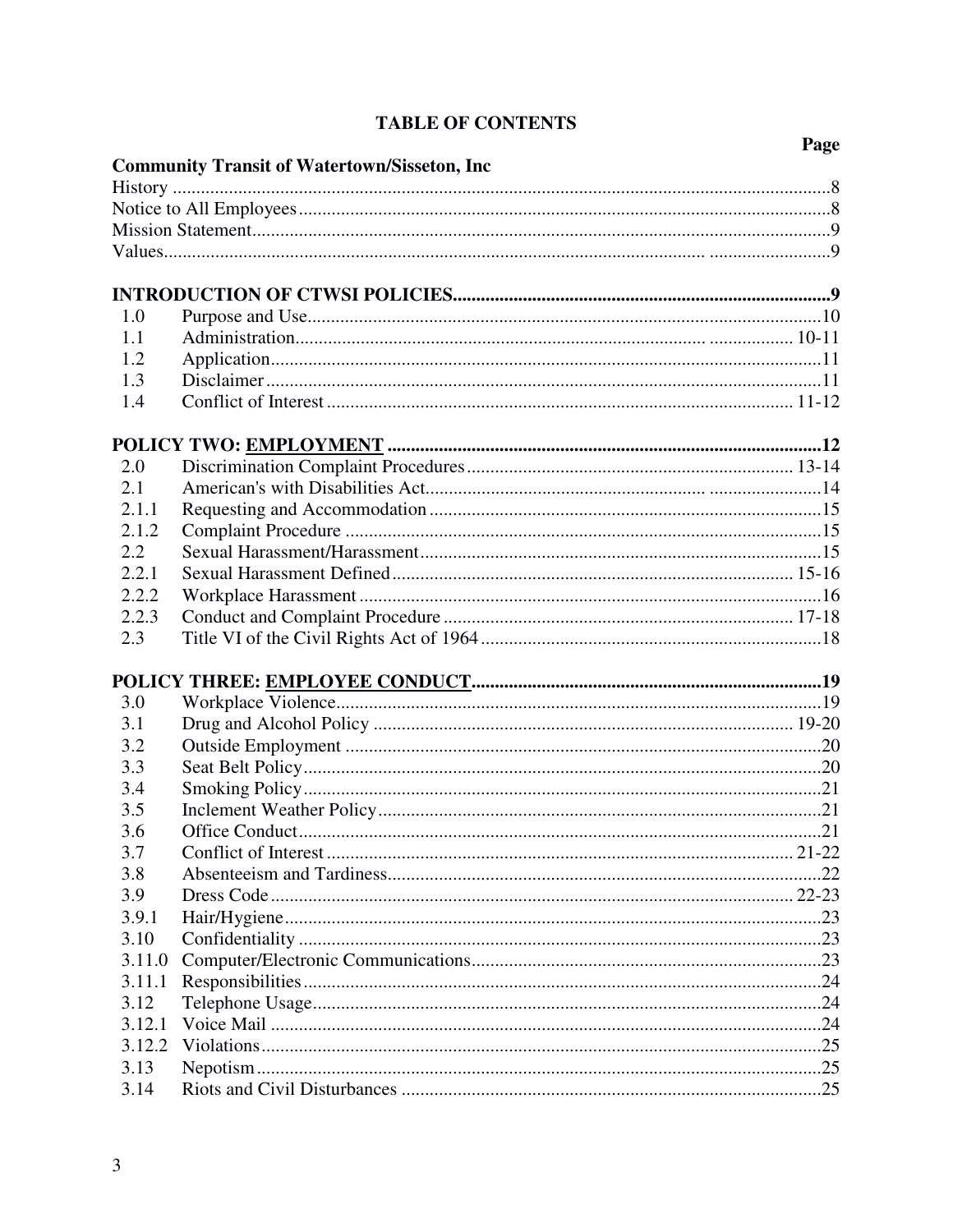| 3.15  |                                                            |  |
|-------|------------------------------------------------------------|--|
| 3.18  |                                                            |  |
|       | POLICY FOUR: EMPLOYEE CLASSIFICATIONS AND STATUS CHANGES26 |  |
| 4.0   |                                                            |  |
| 4.1   |                                                            |  |
| 4.2   |                                                            |  |
| 4.2.1 |                                                            |  |
| 4.2.2 |                                                            |  |
| 4.2.3 |                                                            |  |
| 4.3   |                                                            |  |
| 4.4   |                                                            |  |
|       |                                                            |  |
| 5.0   |                                                            |  |
| 5.1   |                                                            |  |
| 5.2   |                                                            |  |
| 5.2.1 |                                                            |  |
| 5.2.2 |                                                            |  |
| 5.2.3 |                                                            |  |
| 5.3   |                                                            |  |
| 5.4   |                                                            |  |
| 5.5   |                                                            |  |
| 5.6   |                                                            |  |
| 5.7   |                                                            |  |
| 5.8   |                                                            |  |
| 5.9   |                                                            |  |
| 5.10  |                                                            |  |
| 5.11  |                                                            |  |
| 5.12  |                                                            |  |
| 5.13  |                                                            |  |
| 5.14  |                                                            |  |
| 5.15  |                                                            |  |
| 5.16  |                                                            |  |
| 5.17  |                                                            |  |
| 5.18  |                                                            |  |
|       |                                                            |  |

| 6.2 |  |  |
|-----|--|--|
| 6.3 |  |  |
| 6.4 |  |  |
|     |  |  |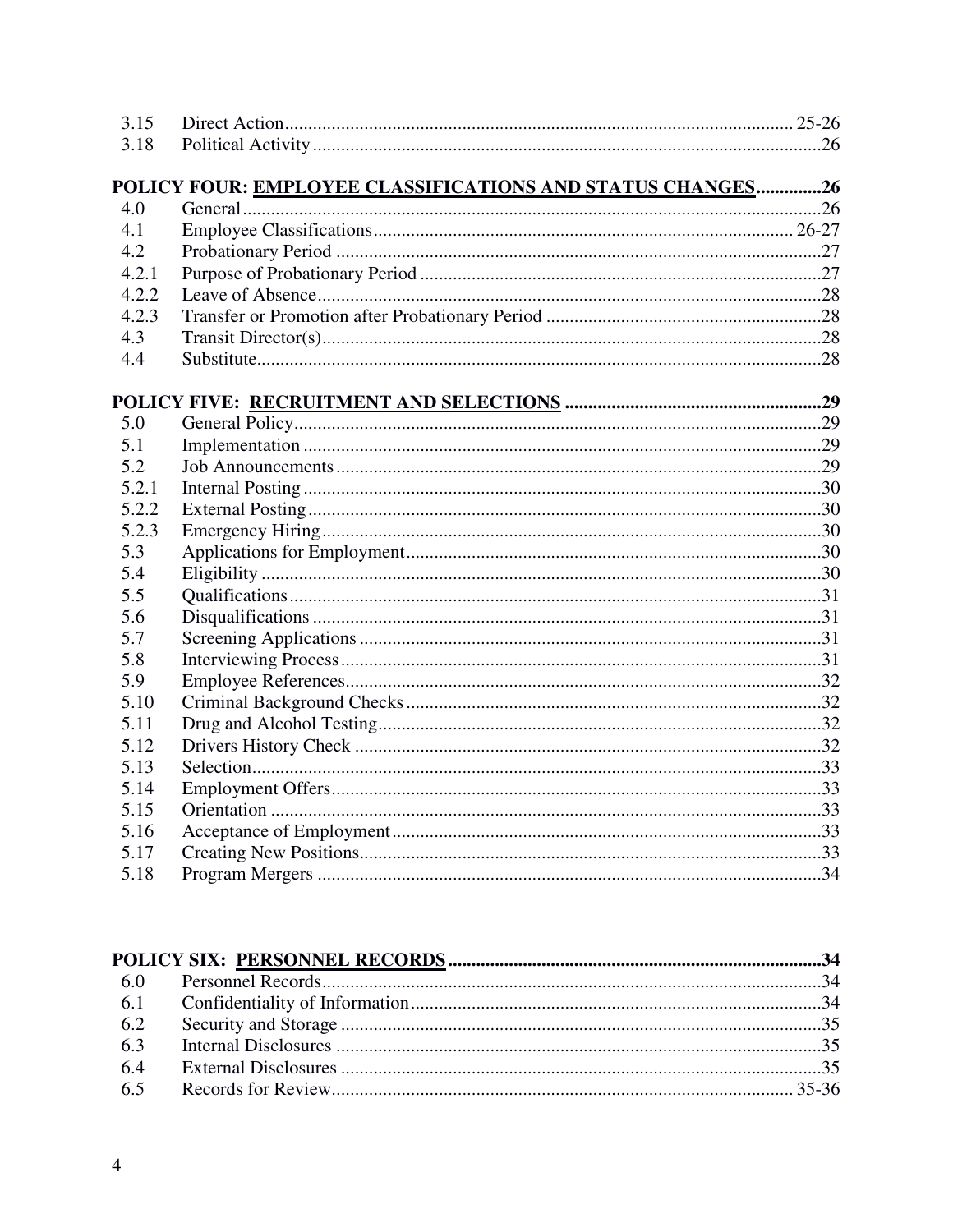| 6.6    |  |
|--------|--|
| 6.7    |  |
| 6.8    |  |
|        |  |
| 7.0    |  |
| 7.1    |  |
| 7.2    |  |
| 7.3    |  |
| 7.4    |  |
| 7.5    |  |
| 7.6    |  |
| 7.7    |  |
| 7.7.1  |  |
| 7.8    |  |
| 7.9    |  |
| 7.10   |  |
| 7.11   |  |
| 7.11.1 |  |
| 7.11.2 |  |
| 7.11.3 |  |
| 7.11.4 |  |
| 7.11.5 |  |
| 7.11.6 |  |
| 7.11.7 |  |
|        |  |
| 7.11.9 |  |
|        |  |
| 8.0    |  |
| 8.0.1  |  |
| 8.0.2  |  |
| 8.0.3  |  |
| 8.0.4  |  |
| 8.0.5  |  |
| 8.0.6  |  |
| 8.0.7  |  |
| 8.1    |  |
| 8.1.1  |  |
| 8.2    |  |
| 8.2.1  |  |
| 8.3    |  |
| 8.3.1  |  |
| 8.3.2  |  |
| 8.3.3  |  |
| 8.3.4  |  |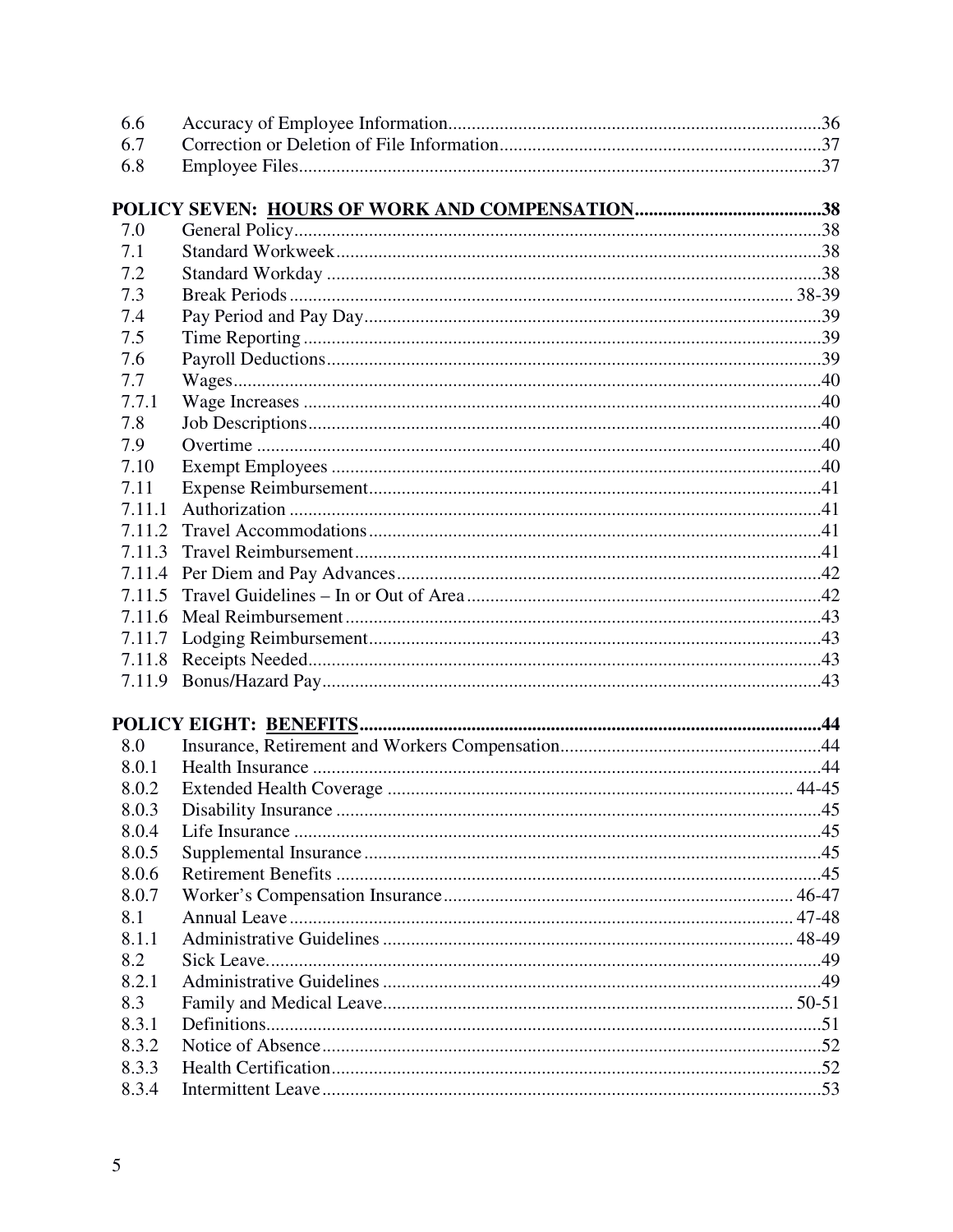| 8.3.5  |  |
|--------|--|
| 8.3.6  |  |
| 8.3.7  |  |
| 8.3.8  |  |
| 8.3.9  |  |
| 8.4    |  |
| 8.5    |  |
| 8.6    |  |
| 8.7    |  |
| 8.8    |  |
| 8.9    |  |
| 8.10   |  |
| 8.10.1 |  |
| 8.11   |  |
|        |  |
|        |  |
|        |  |
| 9.0    |  |
| 9.1    |  |
| 9.2    |  |
|        |  |
| 10.0   |  |
| 10.1   |  |
| 10.2   |  |
|        |  |
|        |  |
| 11.0   |  |
| 11.1   |  |
| 11.2   |  |
| 11.2.1 |  |
| 11.2.2 |  |
| 11.2.3 |  |
| 11.3   |  |
|        |  |
| 11.3.1 |  |
| 11.3.2 |  |
| 11.4   |  |

#### POLICY TWELVE: DISCIPLINARY ACTION AND GRIEVANCE PROCEDURES...... 63 12.0 Misconduct defined. 63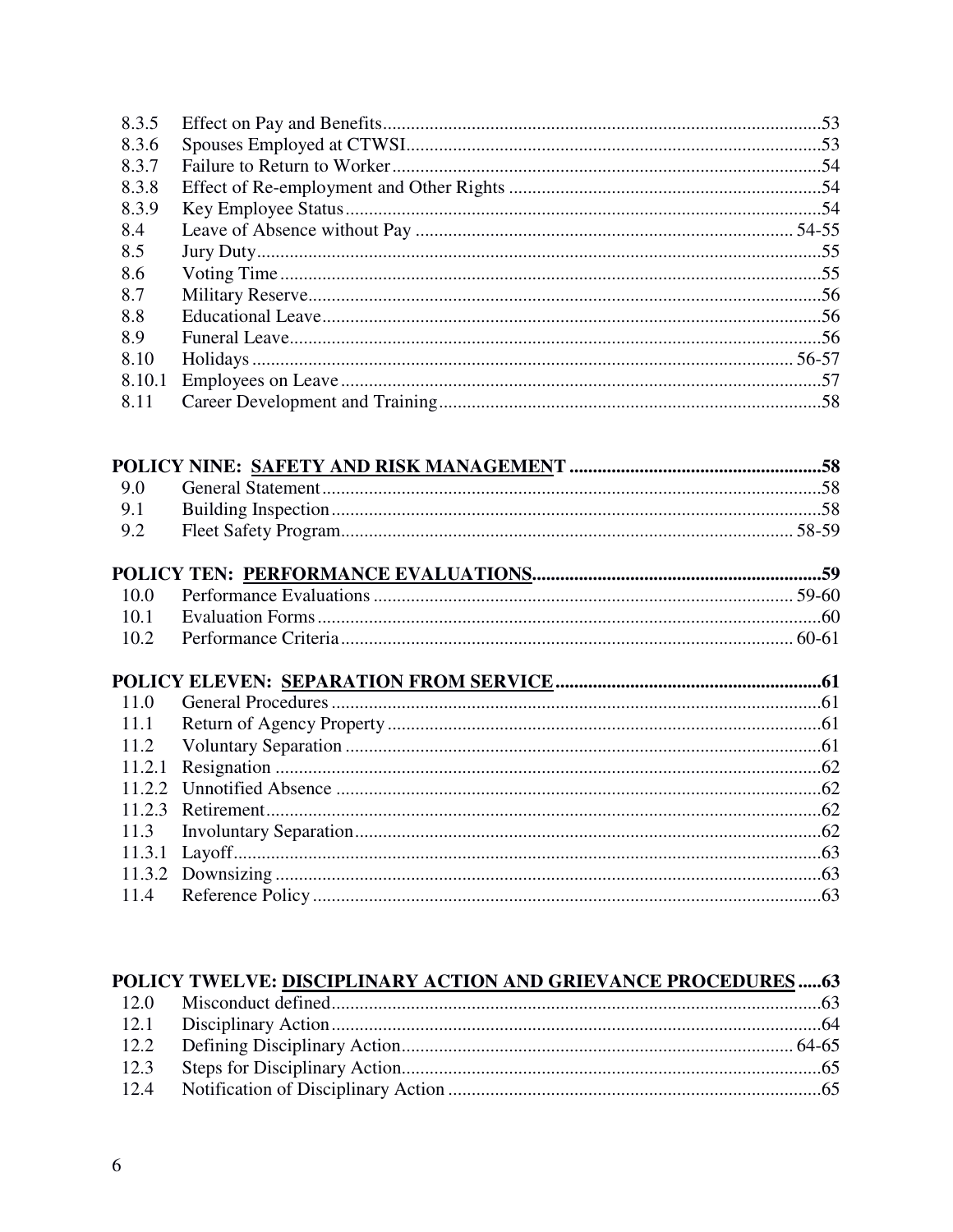| 12.6 |  |
|------|--|
|      |  |
|      |  |
|      |  |
|      |  |
|      |  |
|      |  |
|      |  |
|      |  |

# **Community Transit of Watertown/Sisseton, Inc. History**

Community Transit of Watertown/Sisseton, Inc (hereinafter referred as CTWSI) is a private nonprofit corporation existing to provide public transportation to citizens of CTWSI service area.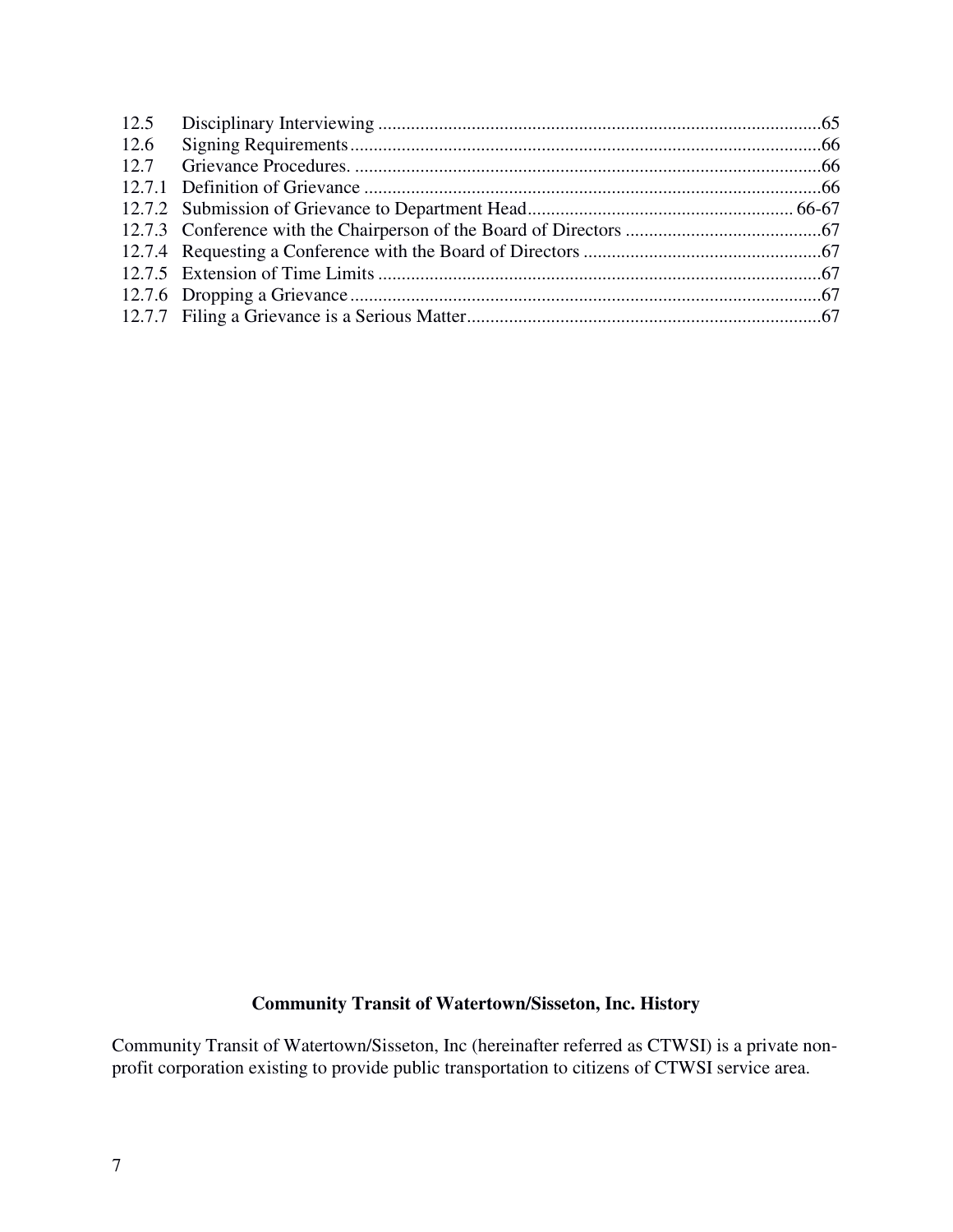Sisseton Community Transit was incorporated in May of 1992 and was under Area IV Nutrition/Transportation prior to that date and provided transit to six counties in NE South Dakota.

Watertown Area Transit, Inc. was incorporated in 1998. Prior to forming Watertown Area Transit, Inc., transit was under the management of Inter-Lakes Community Action Inc., and called Codington County Transit.

The Transit Director(s) and a Board of Directors are responsible for the overall operation of CTWSI.

#### **Notice to All Employees**

The purpose of this Personnel Policy and Procedures Manual is to provide CTWSI employees with a common reference to the basic information that governs an individual's employment with CTWSI.

The authority to enforce the provisions set forth in this manual rests with the Transit Director(s) who will adopt and enforce such policies and procedures as are unique to a specific department but which are not inconsistent or in conflict with the policies and procedures adopted by the Board of Directors.

This manual neither implies nor establishes a contract of employment between CTWSI and the employee. The contents of this Personnel Policy and Procedures Manual summarizes current CTWSI policies and programs and are intended as guidelines only. CTWSI retains the right to change, modify, suspend, interpret, or cancel in whole or in part any of the published or unpublished personnel policies or practices of CTWSI, without advance notice, without cause or justification to any employee. Recognition of these rights and prerogatives is a term and condition of employment and continued employment. As such, the contents of this manual do not constitute the terms of an employment contract. Employment with CTWSI is on an "at-will" basis, i.e., that employment can be terminated by either party for any reason and with or without notice.

#### **MISSION STATEMENT**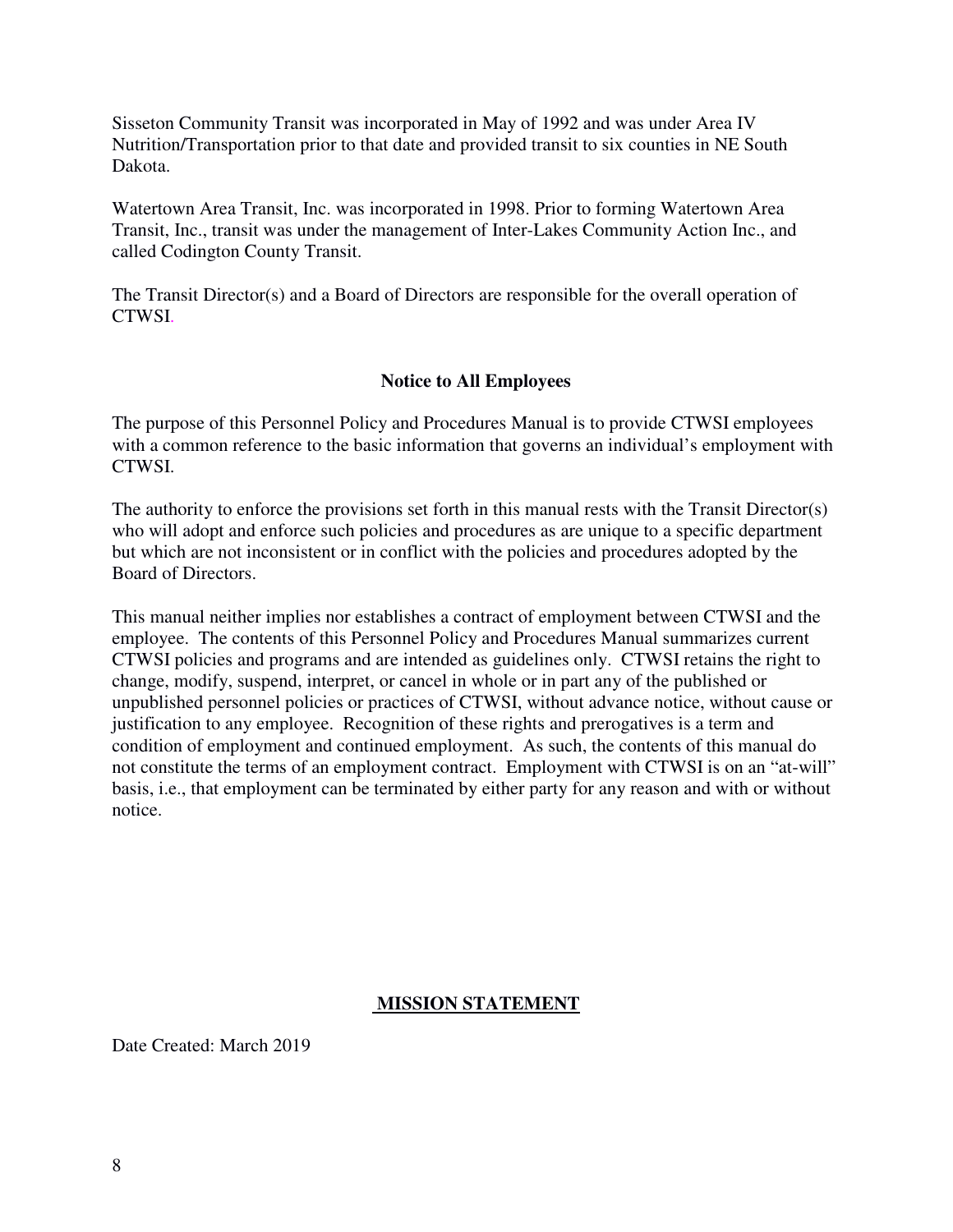Community Transit of Watertown/Sisseton, Inc is committed to provide coordinated transportation services to citizens of our service area by enhancing quality of life, livability, selfsufficiency and freedom through mobility.

# **VALUES**

Date Created: March 2019

Community Transit of Watertown/Sisseton, Inc Values:

- 1. Safety;
- 2. Accountability;
- 3. Teamwork;
- 4. Accessibility:
- 5. Customer Service;
- 6. Efficiency/Coordination

# **INTRODUCTION OF CTWSI POLICIES**

The Personnel Policy and Procedures Manual is essential to the administration of a successful and cohesive agency and serves a number of purposes:

- 1. CTWSI objectives are made clear through policy statements.
- 2. CTWSI and personnel responsibilities are detailed.
- 3. Authority to take action on personnel matters is defined.
- 4. Consistency in CTWSI policies is assured.
- 5. Current CTWSI programs, benefits, policies, and guidelines are summarized and may be amended, varied, or eliminated at the discretion of the CTWSI Board of Directors.
- 6. The Board of Directors reserves the right to review, revise, and interpret policies and procedures in the best interest of CTWSI.

The ultimate objective is a satisfying and constructive experience for the employee, and to that end the mission of CTWSI is effectively accomplished.

# **1.0 Purpose and Use**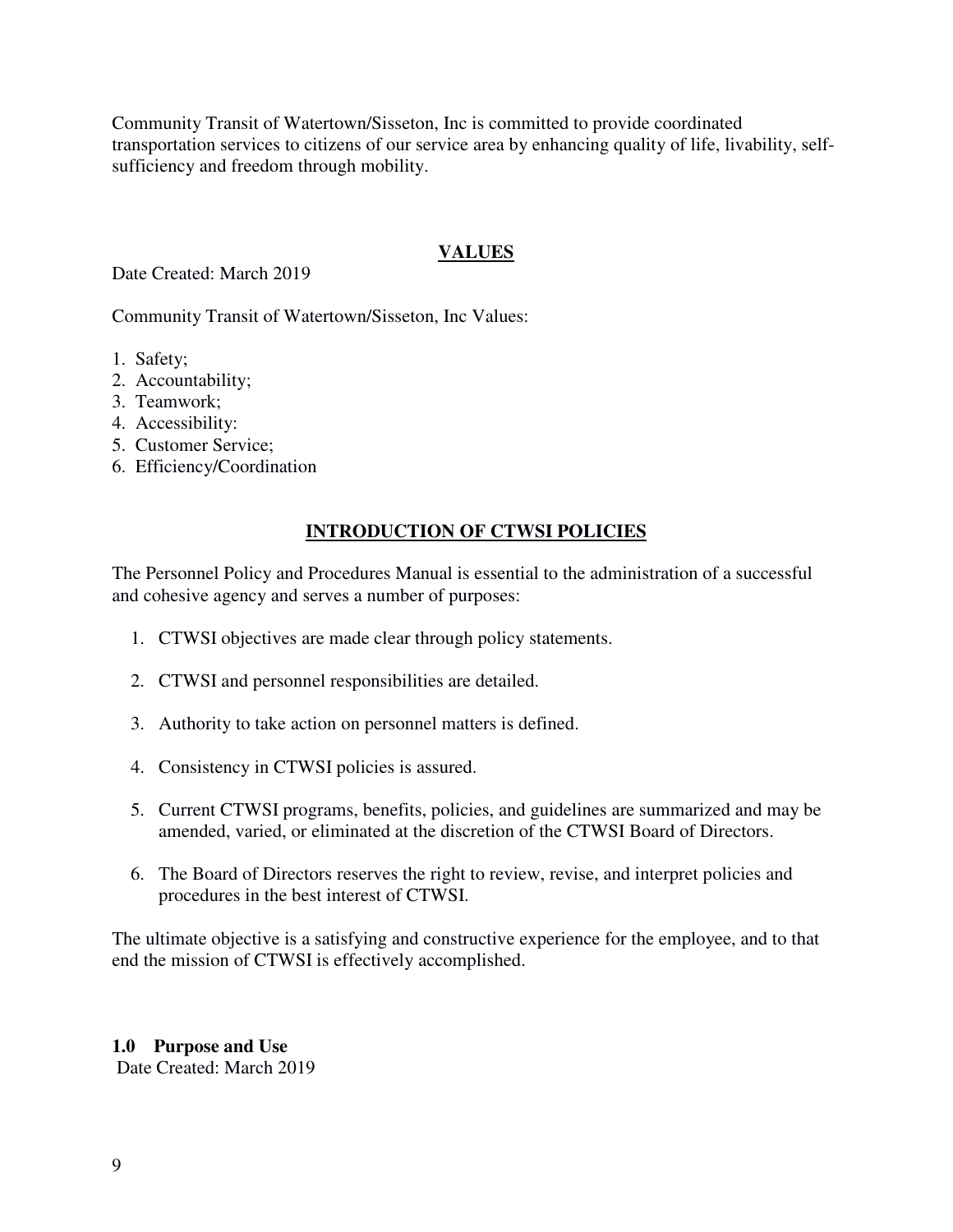CTWSI enacts the Personnel Policy and Procedures Manual to ensure all personnel issues are adhered and to provide personnel administration. CTWSI has assigned all personnel issues to the Transit Director(s). In the event a question arises out of this Manual, please forward them to the Transit Director(s).

The policies and procedures for personnel administration are enacted by CTWSI in order to further the following goals:

- 1. To provide a uniform and sound personnel administrative system throughout CTWSI.
- 2. To inform employees of the general policies and procedures of CTWSI and the benefits and obligation of employment with CTWSI.
- 3. To ensure that all personnel actions are based upon employee qualifications (knowledge, skills and abilities) and job performance and comply with federal and state law.
- 4. To serve as written documentation of CTWSI commitment to fair employment practices and equal employment opportunity.
- 5. To promote and encourage communication between the Transit Director(s)/Assistant Director and the employees.
- 6. To protect the rights of the employee and employer throughout the employment relationship and to ensure that the responsibilities of both parties are carried out.

# **1.1 Administration**

Date Created: March 2019

The Board of Directors has approved the adoption and implementation of this Personnel Policy and Procedures Manual. The Board of Directors reserves the exclusive right to hire, promote or release the Transit Director(s). The Board of Directors vests the Transit Director(s) with the authority and responsibility for the selection of all other staff personnel which the Director(s) may delegate to an authorized designee. The Board of Directors vests the Transit Director(s) with the authority and responsibility for carrying out the policies, procedures and intent of this manual, to include power to employ, promote, and assign duties and responsibilities, train, discipline or reward employees within the guidelines of this manual. Situations not covered by written policies will be handled by the Transit Director(s) with concurrence of the Board of Directors. All changes or amendments to the personnel policies must be approved by the Board of Directors.

# **1.2 Application**

Date Created: March 2019

This Manual and all amendments hereto shall apply to all employees. In the event of a conflict between these policies and state or federal law, the terms and conditions of that law shall prevail.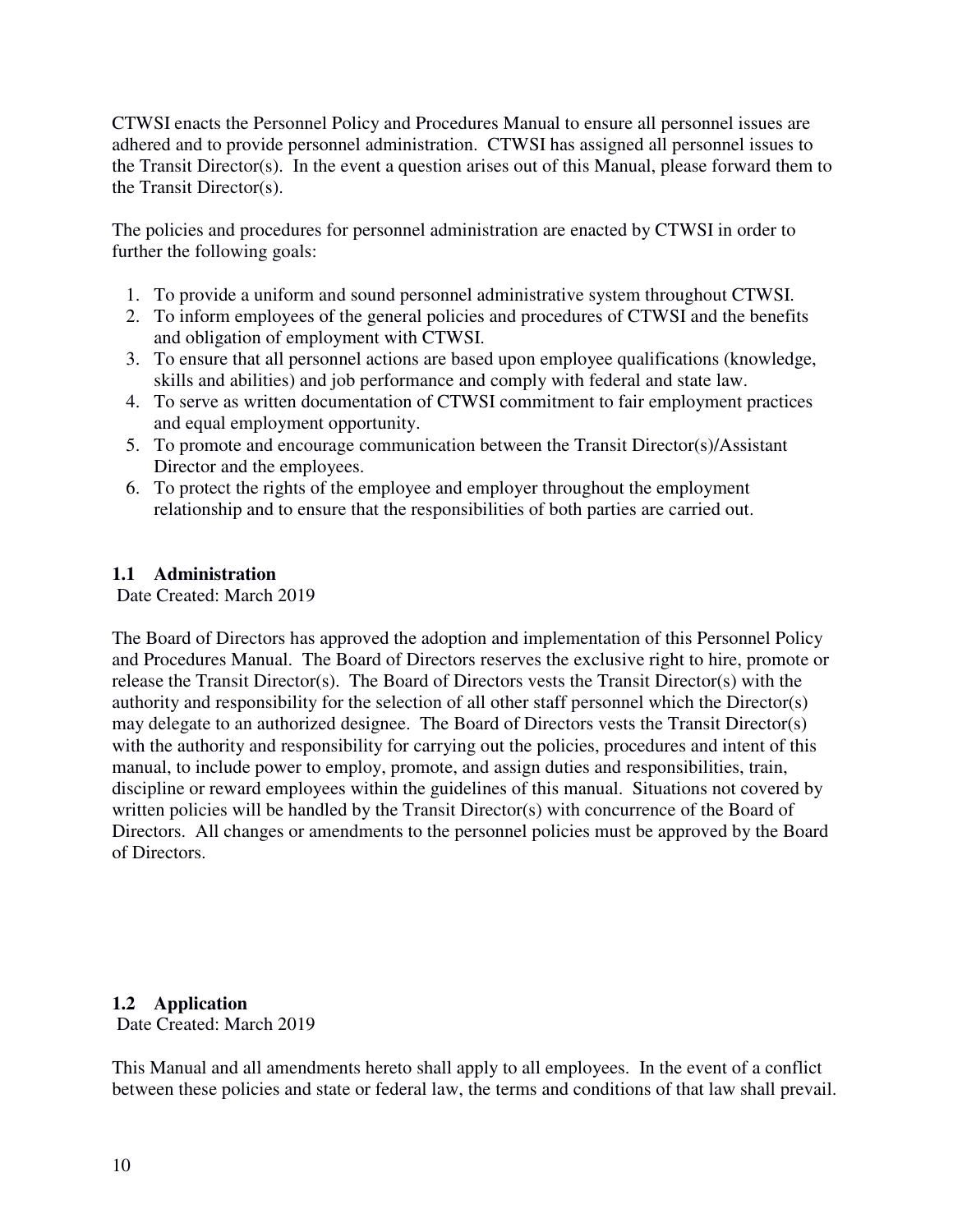CTWSI specifically reserves the right to repeal, modify or amend any of these policies with or without notice.

# **1.3 Disclaimer**

Date Created: March 2019

CTWSI recognizes that South Dakota is an employment at-will state and will maintain the employment at-will status of all employees.

This Manual does not confer a contract of employment. The policies, procedures, rules and benefits contained herein are subject to change. These policies are provided as a reference of present policies and not a guarantee of employment or specific employment benefits.

CTWSI does not recognize verbal or implied contracts for employment. Only the Transit Director(s) has the authority to enter into any agreement of employment. Such employment agreements will only be valid and binding when the agreement is set forth in a written document signed by the employee and CTWSI Transit Director(s).

# **1.4 Conflict of Interest**

Date Created: March 2019

A conflict of interest is defined as an actual or perceived interest by a staff or board member in an action that results in, or has the appearance of resulting in, personal, organizational, or professional gain. Officers and members are obligated to always act in the best interest of CTWSI. This obligation requires that any officer or member, in the performance of organization duties, seek only the furtherance of the organization's mission. At all times, officers and board members are prohibited from using their job title or CTWSI's name or property, for private profit or benefit. Officers and board members must observe regulations regarding conflicts of interest in contracts and grants.

A. The officers and members of CTWSI should neither solicit nor accept gratuities, favors, or anything of monetary value from contractors/venders. This is not intended to preclude bona-fide organization fund raising-activities.

B. No officer, or member of CTWSI shall participate in the selection, award, or administration of a purchase or contract with a vendor where, to his knowledge, any of the following has a financial interest in that purchase or contract:

- 1. The officer or member;
- 2. Any member of their immediate family;
- 3. Their partner;
- 4. An organization in which any of the above is an officer, director or employee;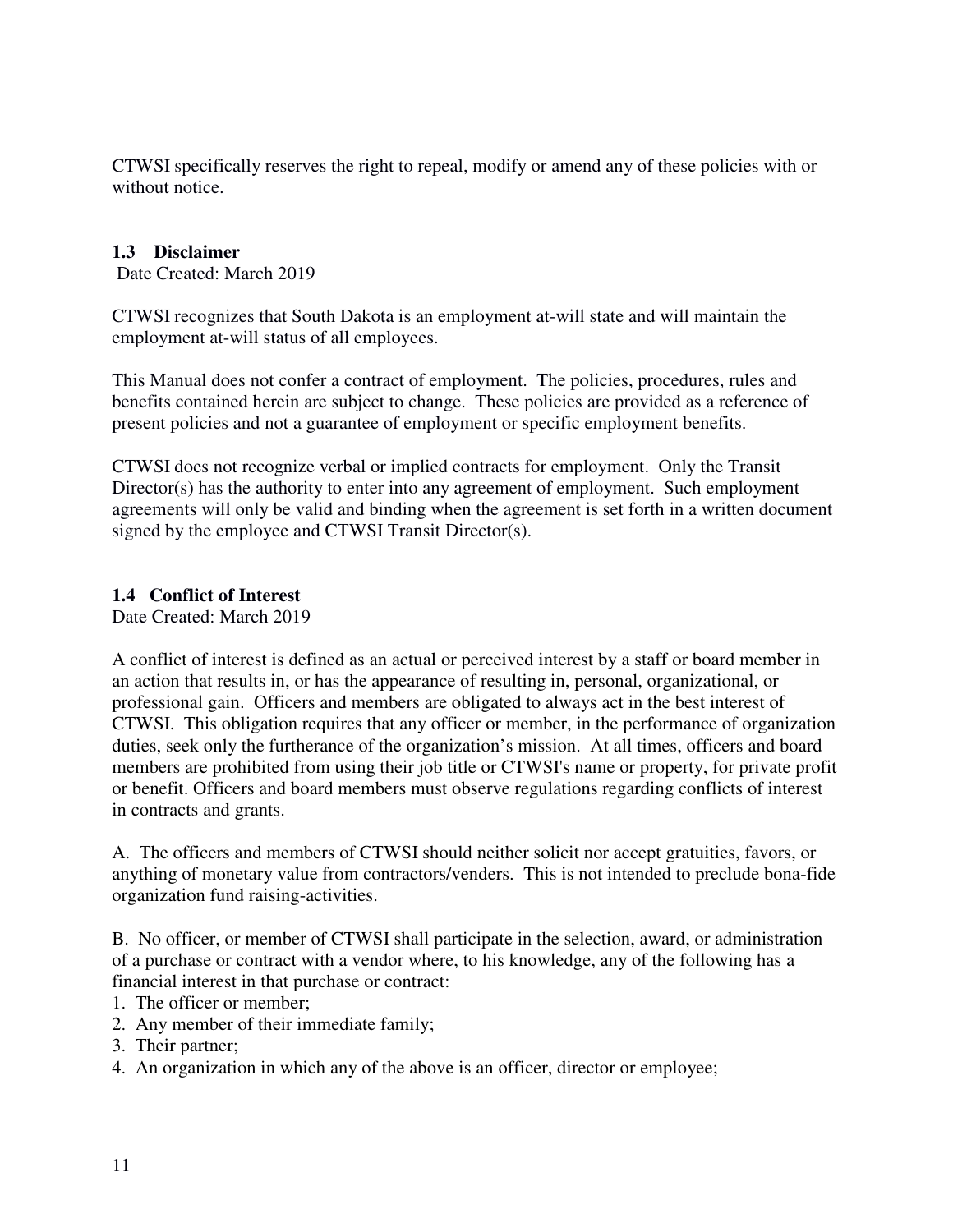5. A person or organization with whom any of the above individuals is negotiating or has an arrangement concerning prospective employment.

C. Disclosure – Any possible conflict of interest shall be disclosed by the persons or persons concerned.

D. Board Action – When a conflict of interest is relevant to a matter requiring action by the Board, the interested person(s) shall call it to the attention of the Board and said person(s) shall not vote on the matter. In addition, the person(s) shall not participate in the final decision or related deliberation regarding the matter under consideration. When there is a doubt as to whether a conflict exists, the matter shall be resolved by vote of the Board, excluding the person(s) concerning whose situation the doubt has arisen.

E. Record of Conflict – The official minutes of the Board shall reflect that the conflict of interest was disclosed and the interested person(s) did not participate in the final discussion or vote and did not vote on the matter.

# **POLICY TWO**

# **EMPLOYMENT**

CTWSI is committed to providing equal employment opportunities for all persons regardless of race, gender, color, national origin, creed, age, economic status, religion, disability, veterans' status, sexual orientation, medical condition or to any other protected group status.

Equal opportunity extends to all aspects of the employment relationship, including hiring, transfers, recruiting, layoff and recall, promotions, training, terminations, working conditions, compensation, fringe benefits, retirement plans, disability leave and other terms and conditions of employment.

CTWSI complies with federal and state equal employment opportunity laws and strives to keep the workplace free from all forms of harassment, including sexual harassment, or any other harassing conduct prohibited by law. CTWSI considers harassment and discrimination in all forms to be a serious offense. Employees who have been subject to prohibited discrimination or harassment should immediately report the incident to the Transit Director(s) or if the Transit Director(s) is unavailable or is the source of the discrimination or harassment, to the EEO Officer. A member of the CTWSI Board of Directors has been appointed to serve as the EEO Officer. The name and contact information of the EEO Officer is posted within the facility.

State and Federal laws and regulations that CTWSI follows includes: The Equal Pay Act of 1963; The Civil Rights Act (Title VII) of 1964 and 1991; Executive Order 11246; The Age Discrimination Act of 1969; Title IX of the Educational Amendments of 1972; Section 503 of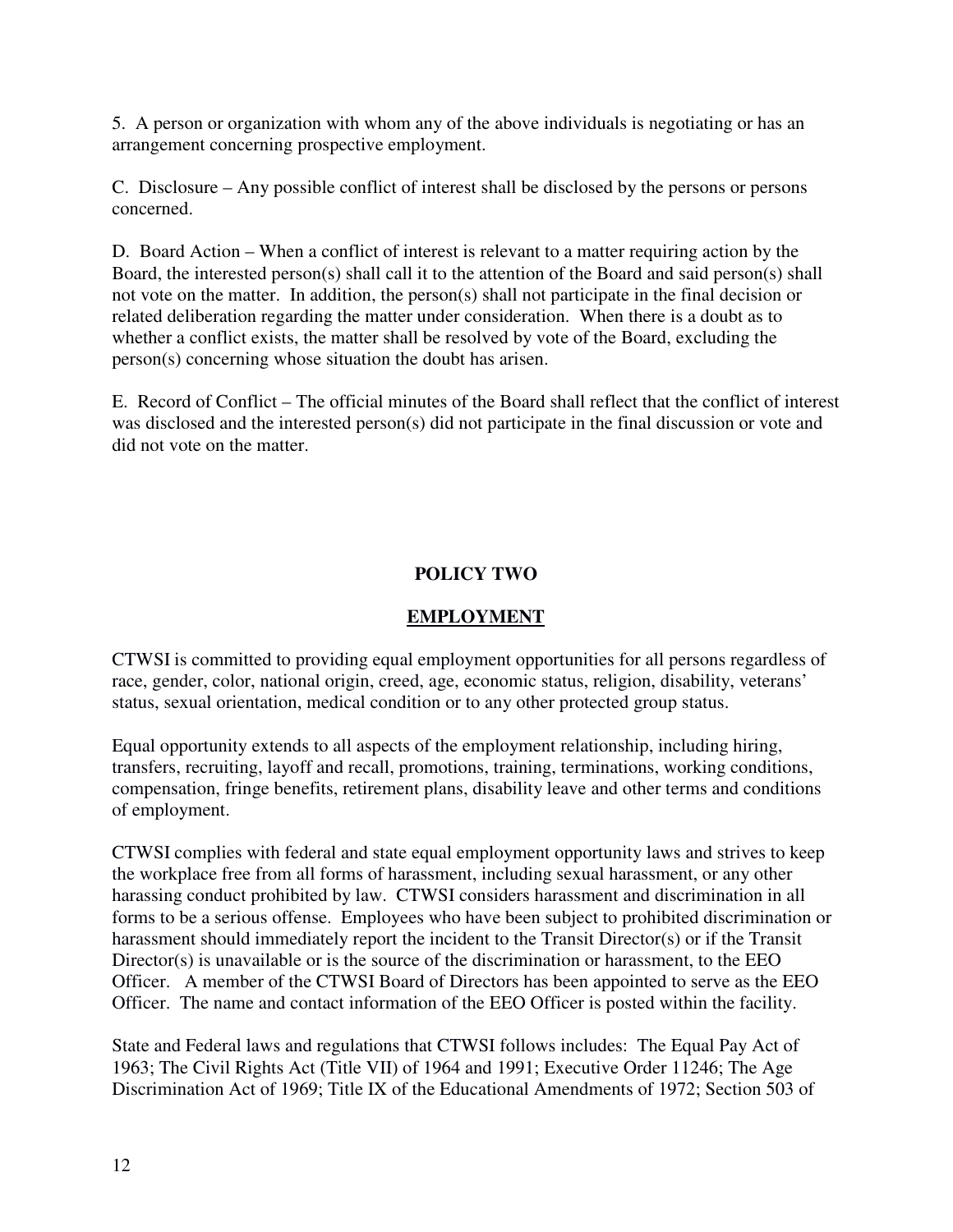the Rehabilitation of 1973; Fair Labor Standards Act; United States Codes; Code of Federal Regulations; Pregnancy Discrimination Act; Americans with Disabilities Act; Veterans' Rehabilitation Act of 1974, Immigration Reform and Control Act of 1986: Immigration Act of 1990; etc. Brenda Hanten

# **2.0 Discrimination Complaint Procedure**

Date Created: March 2019

It is CTWSI policy to comply with applicable federal, state, and local laws, ordinances and statutes concerning equal employment opportunity and nondiscrimination. The Transit pledges that it will make a determined and sustained effort to prevent and eliminate any discrimination within the organization, in part by implementing the complaint procedure outlined below. This commitment also extends to giving full consideration to the employment of disabled or handicapped persons for work for which they are qualified.

CTWSI has adopted a complaint procedure to provide prompt and equitable resolution of complaints alleging any action prohibited by the Equal Employment Opportunity Commission (EEOC).

Any individual who believed that he/she or a specific class of individuals has been subjected to unlawful discrimination may, by himself/herself or by any authorized Representative, file a complaint.

A complaint must be filed in writing and contain: the name and address of the individual or representative filing the complaint, a description of the alleged discriminatory action in sufficient detail to inform the entity of the nature and date of the alleged violation, and be signed by the complainant or authorized representative. Complaints filed on behalf of third parties must describe or identify the alleged victims of the discrimination.

- A. Initial complaints should be directed to the Transit Director(s). The Transit Director(s) and the individual complainant should attempt to resolve the complaint at this level. The Transit Director(s) shall have ten (10) working days from the date he/she was made aware of the complaint in official written form to provide a written proposed resolution for the complaint to the complainant. Note: In the event the employee does not feel comfortable going to the immediate Transit Director(s), they should pass over this step and begin the process with the Equal Employment Opportunity Officer (EEOO).
- B. In the event the complainant is not satisfied with the action of the immediate Transit Director(s), they shall have ten (10) working days from receipt of the formal written proposed resolution from the Transit Director(s) to forward the complaint to the EEO Officer. The EEO Officer will attempt to resolve the complaint at this level. Upon receipt of the formal complaint, in written form, the EEO Officer shall conduct and informal investigation and have ten (10) working days to provide a written proposed resolution to the complainant regarding the complaint.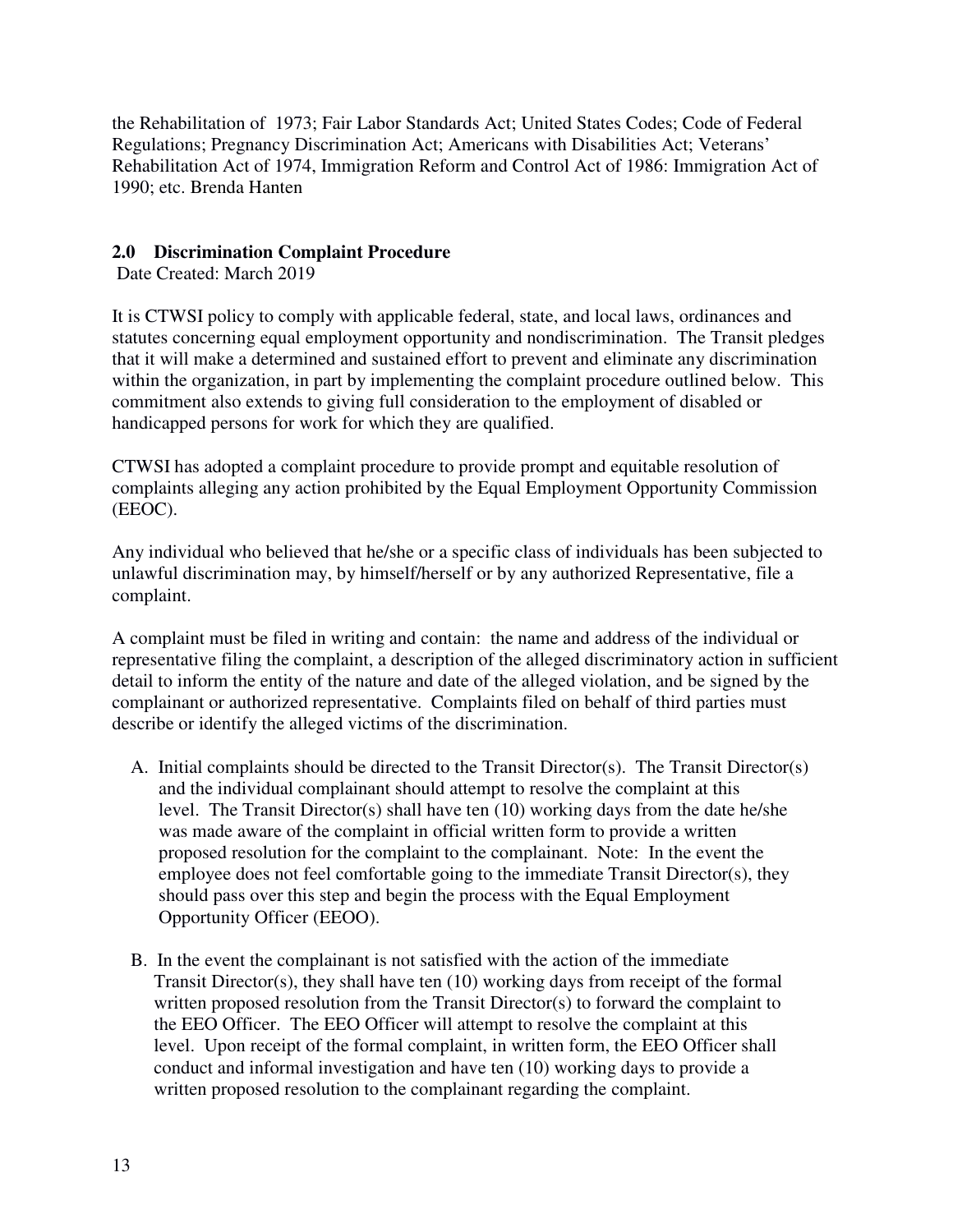- C. In the event the complainant is not satisfied with the proposed resolution of the EEO Officer, they shall have ten (10) working days from receipt of the formal written proposed resolution from the EEO Officer to forward the complaint to the Board of Directors.
- D. Upon receipt of a formal written complaint, the Board of Directors shall promptly conduct a thorough investigation of the complaint. All interested parties shall be afforded an opportunity to submit evidence relevant to the complaint. In most cases, a neutral third party will be utilized in the conduct of the investigation to ensure impartiality and proper proceedings. Thirty (30) calendar days will be allowed to insure adequate opportunity for all involved parties to present information and to insure the investigating authorities have sufficient opportunity to prepare findings of facts and conclusions. At the end of this time, the investigating authority shall provide his/her findings of facts and conclusions to the Board of Directors. Upon receipt of this information the Board of Directors shall have ten (10) working days to provide a formal written proposed resolution to the complainant, again this may be written by the neutral party who investigated the complaint.
- E. Files and records of all complaints filed shall be maintained by the EEO Officer.
- F. Nothing in this complaint procedure shall be construed as preventing an individual from pursuit of other remedies including filing a complaint with any federal agency(s) he/she believes is appropriate or with the EEOC.

# **2.1 American's with Disabilities Act**

Date Created: March 2019

The American's with Disabilities Act (ADA) provides comprehensive civil rights protections to individuals with disabilities in the area of employment, public accommodations, state and local government services and programs. Title II of the ADA states, in part, that "*no otherwise qualified disabled individual shall, solely by reason of such disability, be excluded from the participation in, be denied the benefits of, or be subject to discrimination in programs or activities sponsored by a public entity".* 

CTWSI has adopted this policy to provide prompt and equitable resolution of complaints alleging any action prohibited by the U.S. Department of Justice regulations implementing Title II of the ADA.

# **2.1.1 Requesting and Accommodation**

Date Created: March 2019

Qualified individuals with disabilities may make requests for a reasonable accommodation to the Director. On receipt of an accommodation request, the Transit Director(s) and the EEO Officer will meet with the individual requesting the accommodation to discuss and identify the precise limitations resulting from the disability and the potential accommodation that CTWSI may make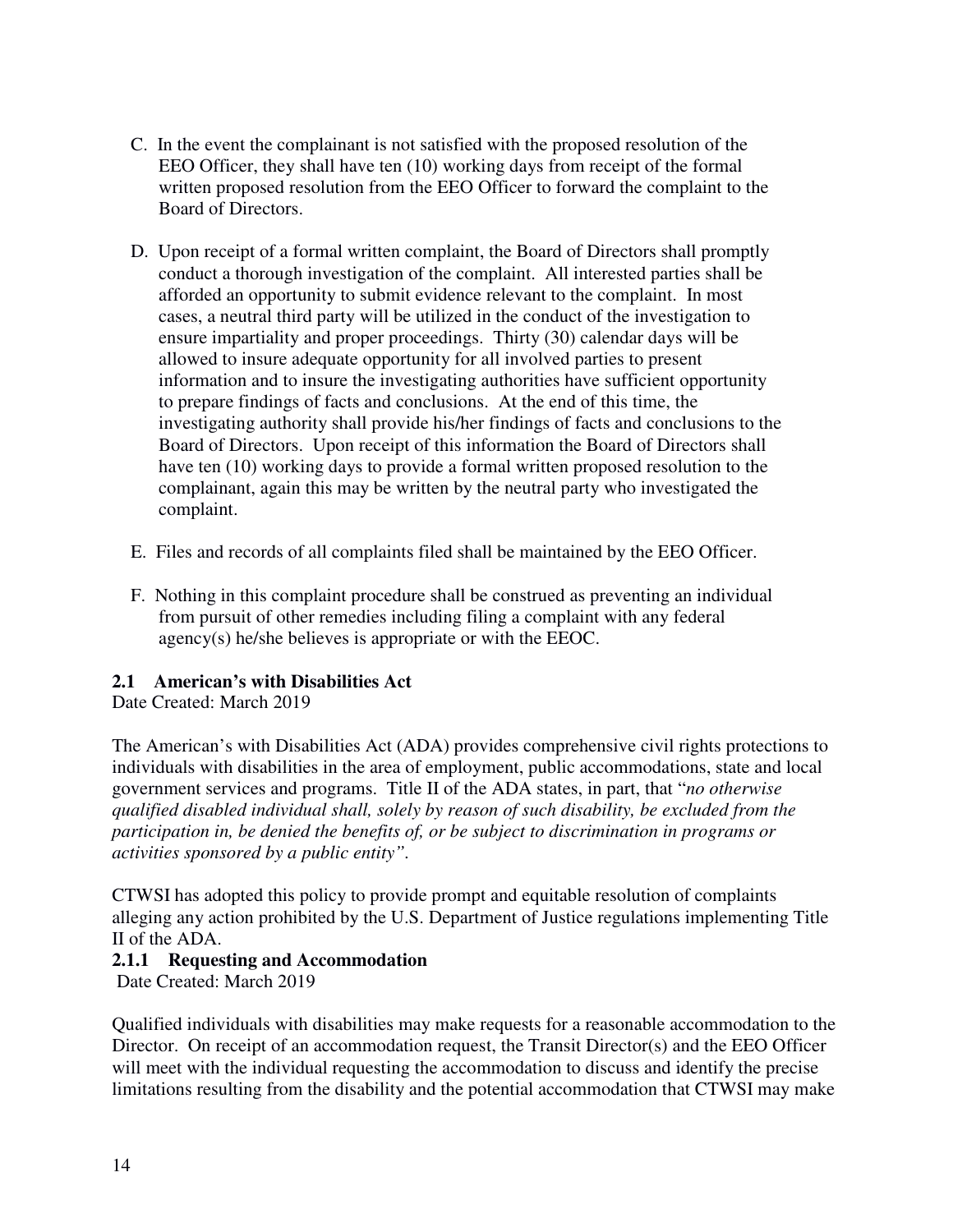to accommodate the limitations. The Transit Director(s), Board of Directors and the EEO Officer, and, if necessary, along with the individual's physician and other necessary professionals at CTWSI will determine the feasibility of the requested accommodation, considering various factors as permitted by law.

# **2.1.2 Complaint Procedure**

Date Created: March 2019

Any individual who believes that he/she or a specific class of individuals with disabilities has been subjected to unlawful discrimination on the basis of that disability by CTWSI may, by himself/herself or by any authorized representative, file a complaint. Please refer to Section 2.0 for appropriate complaint process.

# **2.2 Sexual Harassment/Harassment**

Date Created: March, 2019

It is the goal of CTWSI to have a workplace free of harassment, regardless of whether the harassment is of a sexual nature or in reference to race, gender, color, national origin, creed, age, economic status, religion, disability, veterans' status, pregnancy, sexual preference, medical condition or to any other protected group status. Any behavior that creates or contributes to an intimidating, bullying, hostile, or offensive environment is absolutely prohibited and will result in disciplinary action, up to and including termination. The Board of Directors and management at all levels are responsible for taking corrective action to prevent sexual harassment/harassment in the workplace.

# **2.2.1 Sexual Harassment Defined**

Date Created: March 2019

Unwelcome sexual advances, requests for sexual favors and other verbal or physical conduct of a sexual nature constitutes sexual harassment when submission to or rejection of this conduct explicitly or implicitly affects an individual's employment, unreasonable interferes with an individual's work performance or creates an intimidating, hostile or offensive work environment. Sexual harassment has two definitions, they are:

- A. Quid Pro Quo Quid Pro Quo is a threat or insinuation, either explicitly or implicitly, an employee's refusal to submit to sexual advances or refusal to tolerate or participate in unwanted conduct, or communication of a sexual nature will adversely affect the employee's terms and conditions of employment, including but not limited to wages, advancement, evaluation, assigned duties, shift assignment, career development, etc.
- B. Hostile Work Environment A hostile work environment is any conduct or communication of a sexual nature which has the purpose or effect of substantially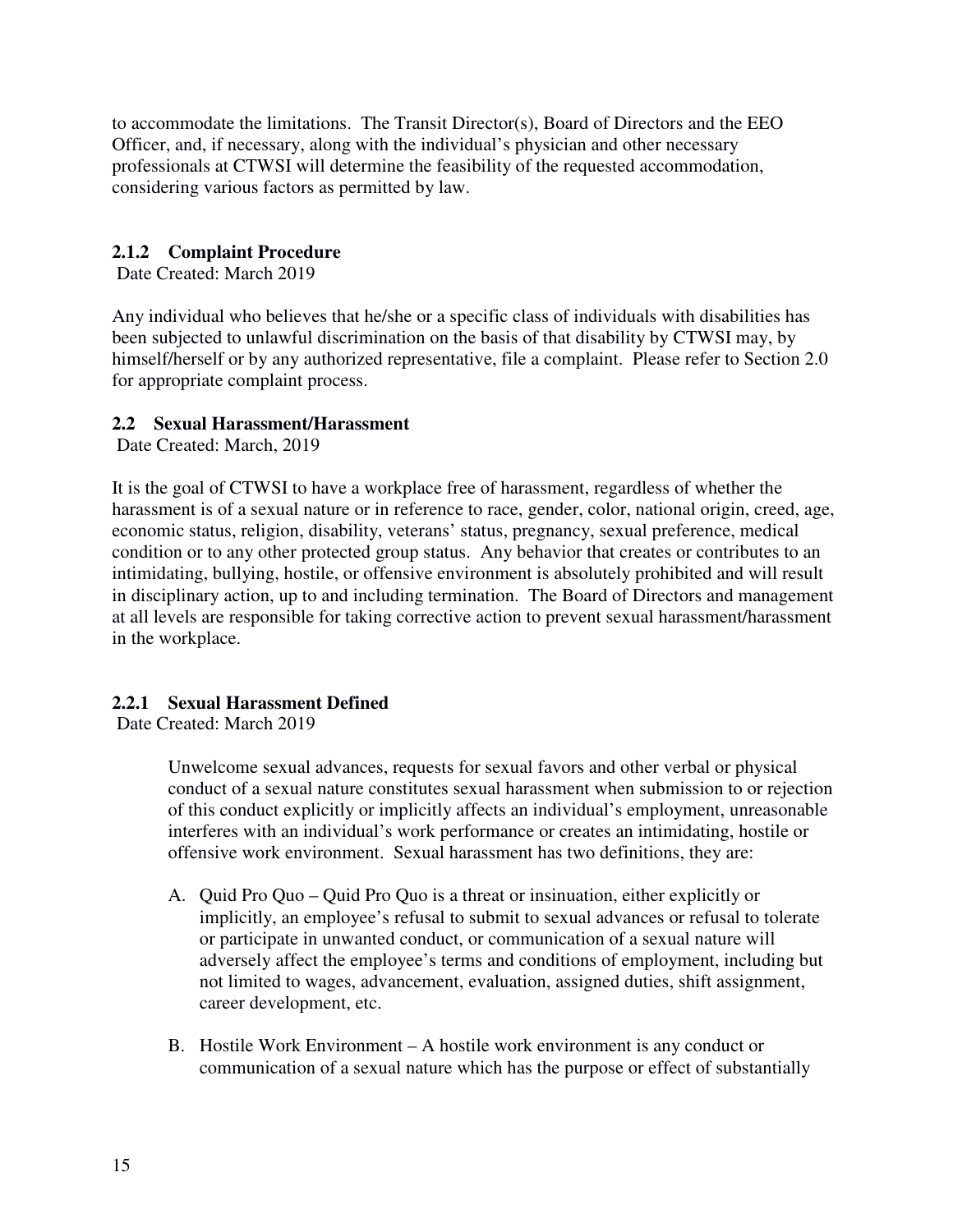interfering with work performance or of creating a hostile, intimidating, or offensive employment environment that may be considered offensive to another employee. Sexual harassment may include such actions as: sex-orientated verbal "kidding", "teasing", or "jokes"; foul or obscene language or gestures; display of foul or obscene printed or visual material; physical contact such as patting, pinching, or brushing against another's body; and demand for sexual favors. While such conduct generally can amount to sexual harassment only if it is both unwelcome and either severe or pervasive, the agency nonetheless discourages any such conduct in the workplace, regardless of the circumstances.

Any number of actions may constitute sexual harassment, including but not limited to the following:

- l. The victim as well as the harasser may be a woman or a man. The victim does not have to be of the opposite sex.
- 2. The harasser can be the victim's supervisor, an agent of the employer, a supervisor in another area, a co-worker, or a non-employee.
- 3. The victim does not have to be the person harassed but could be anyone affected by the offensive conduct.
- 4. Unlawful sexual harassment may occur without economic injury to or discharge of the victim.
- 5. The harasser's conduct is welcome or unwelcome.

# **2.2.2 Workplace Harassment**

Date Created: March 2019

Harassment consists of unwelcome conduct, whether verbal, physical, or visual that is designed to threaten, intimidate, coerce or in any other manner make someone uncomfortable.

Harassment includes conduct that denigrates or shows hostility or aversion toward an individual during the scope of employment because of his or her protected status or that of his/her relatives, friends or associates.

CTWSI believes that every employee has the right to a working environment free from all harassment.

#### **2.2.3 Conduct and Complaint Procedure**

Date Created: March 2019

Everyone at CTWSI and especially management is expected to avoid any behavior or conduct that could be interpreted as unlawful harassment. All employees should also understand the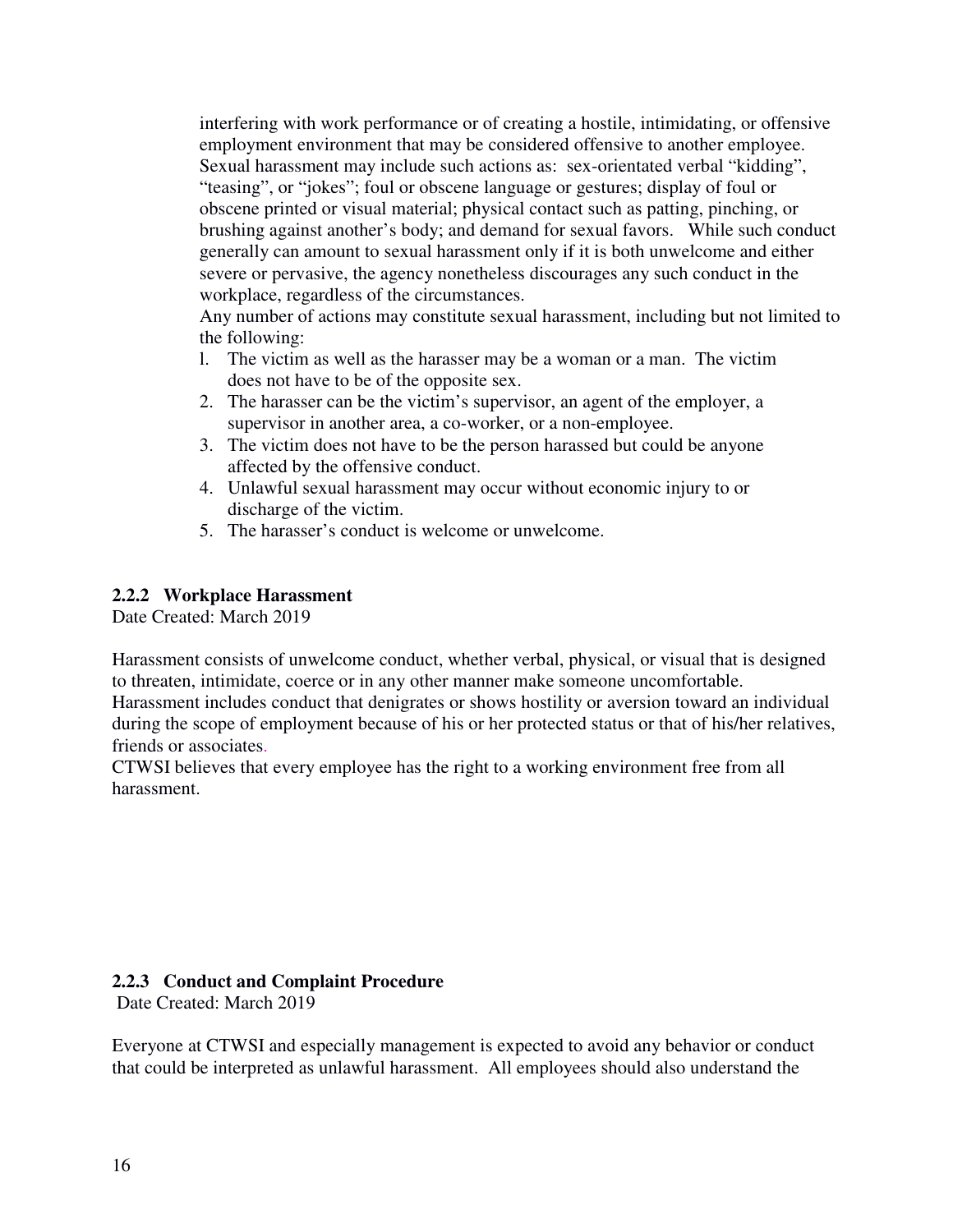importance of informing the individual whenever that individual's behavior is unwelcome, offensive, in poor taste or inappropriate.

- A. Employees If an employee believes that he/she has been subject to harassment, sexual harassment or any unwanted sexual attention, he/she should:
	- 1. Employees who feel they have been subjected to harassment/sexual harassment from the Transit Director(s), fellow employees, or program participants shall make his/her feelings known to the offender. If the problem is not resolved, they shall contact the Transit Director(s), and/or EEO Officer.
	- 2. An employee has the right to raise the issue of harassment/sexual harassment without fear of reprisal.
	- 3. Employees need to conduct themselves in a manner so as to avoid a charge of harassment/sexual harassment by fellow employees or program participants.
	- 4. Anyone guilty of submitting falsified information or false claims of harassment/sexual harassment will be subject to disciplinary action, up to and including termination of employment.
	- 5. All incidents of harassment/sexual harassment or inappropriate sexual conduct should be reported. Publicizing information about alleged harassment without following the reporting procedures or filing a formal complaint could be considered evidence of vexatious intent the part of the accuser.
- B. Transit Director(s)/Supervisors Transit Director(s)s must deal expeditiously and fairly with allegations of harassment/sexual harassment whether or not there has been a written or formal complaint.
	- 1. Act promptly to investigate harassment/sexual harassment or inappropriate sexual oriented conduct.
	- 2. Be cognizant of potential discrimination and harassment in the workplace.
	- 3. Be receptive to complaints.
	- 4. Supervisors to report complaints to the Transit Director(s) or if the Transit Director is the source of the discrimination or harassment, to the EEO Officer immediately.
	- 5. Assure that all complaints are put in writing and signed by the employee making the complaint.
	- 6. The complaint should specify circumstances, time, date and witnesses as defined in the Complaint Procedure in 2.2 of the Equal Employment Opportunity Policy.
	- 7. Maintain confidentiality of employee complaints.
	- 8. Assure the employee that there will be no reprisal.
	- 9. Cooperate fully with the other management and the Equal Opportunity Officer during the investigation.
	- 10. Realize the seriousness of the complaint to all employees involved and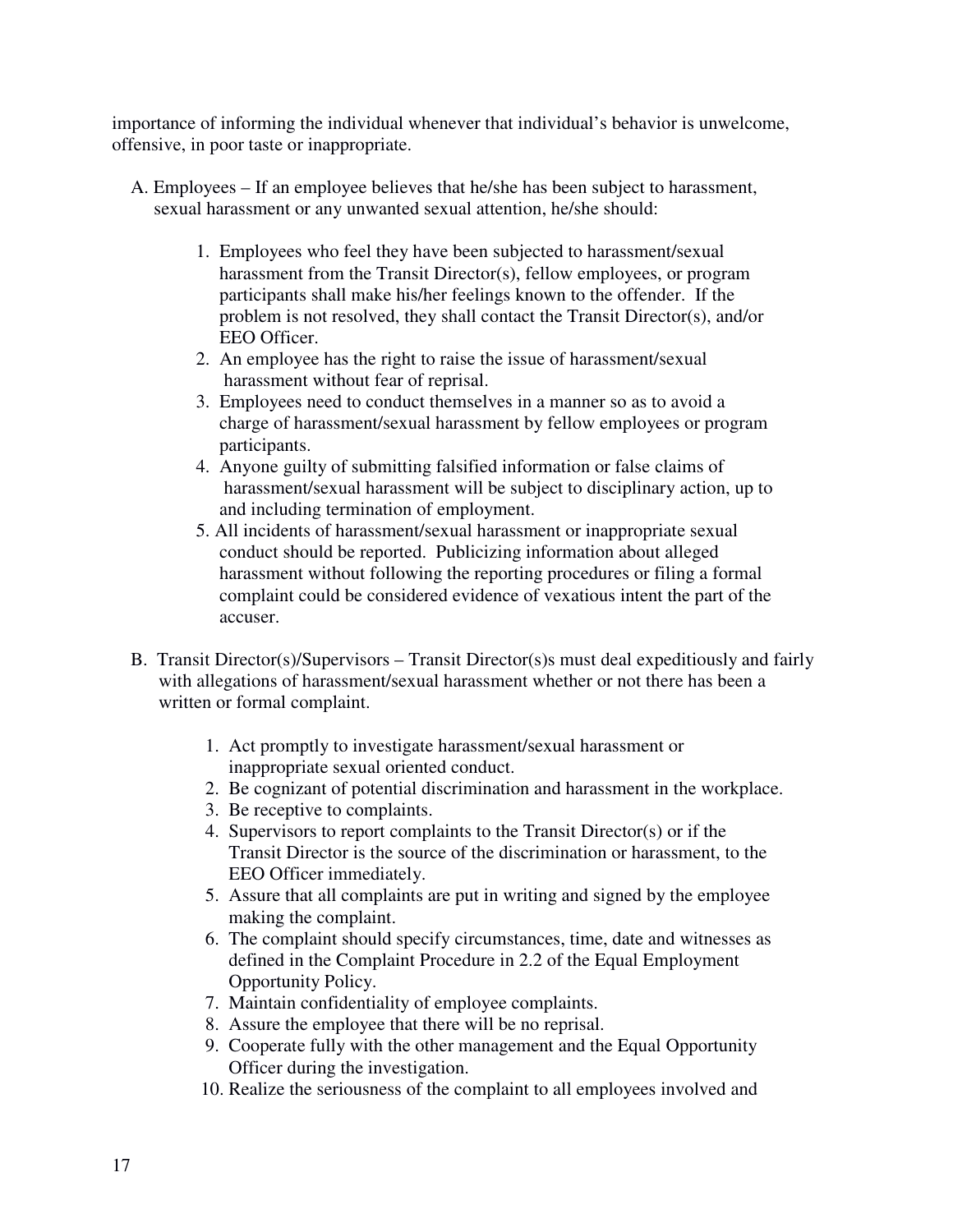handle the situation with sensitivity.

11. Take corrective action to prevent prohibited conduct from reoccurring.

The Transit Director(s) who knowingly allows or tolerates sexual harassment/harassment of any nature is in violation of this policy and subject to disciplinary action.

- C. Equal Employment Opportunity Officer As designated by the Board of Directors, the EEO Officer must:
	- 1. Provide guidance, investigate charges, and recommend appropriate action. All claims shall be thoroughly investigated.
	- 2. Maintain record of complaints and follow-up investigative procedures and results.
	- 3. Shall instruct victims on the complaint process.
	- 4. Shall have all complaints in writing and signed by claimant. Complaint shall include specific circumstances, date, time and witnesses.

#### **2.3 Title VI of the Civil Rights Act of 1964**

Date Created: March 2019

Title VI of the Civil Rights Act of 1964 prohibits discrimination based on race, color and national origin. CTWSI is committed to a policy of non-discrimination in its conduct of business. In its administration of federal funds for transit operations for various federally funded programs, it recognizes the importance of equitable and accessible transportation services from the community it serves.

A copy of the policy regarding CTWSI's Title VI complaint procedure and form is available from the Transit Director(s) and is on file with the South Dakota Department of Transportation.

### **POLICY THREE**

#### **EMPLOYEE CONDUCT**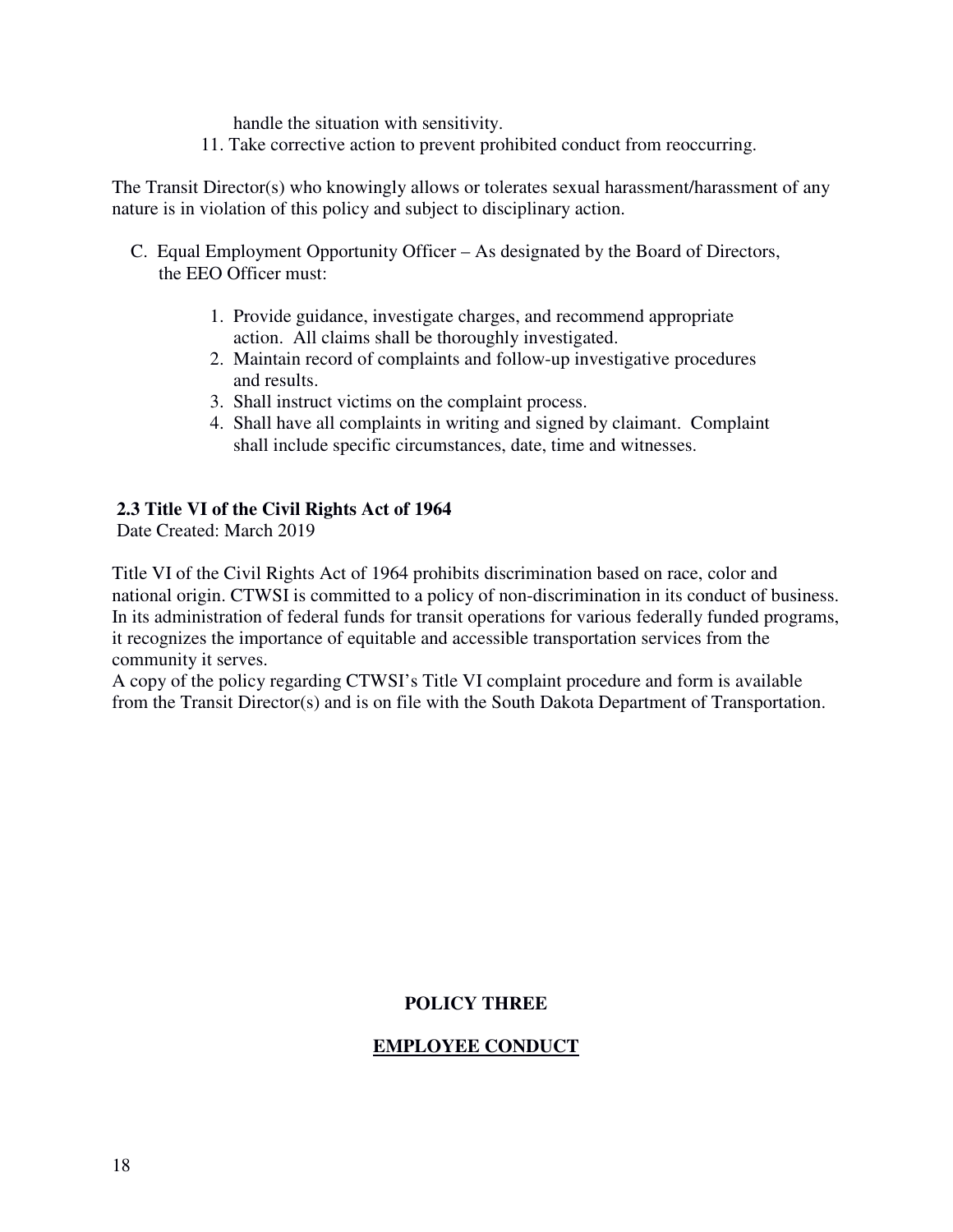# **3.0 Workplace Violence**

Date Created: March 2019

It is CTWSI's desire to maintain a safe environment for the employees and program participants to conduct business and fulfill its mission. For the purposes of this policy, violence and threats of violence include, but are not limited to:

- A. Any act involving physically assault,
- B. Any substantial threat to harm or to endanger the safety of others.
- C. Behaviors or actions interpreted by a reasonable person as carrying the potential of violence and/or acts of aggression.
- D. Any substantial threat to destroy property.
- E. Possession on work site of any weapon or dangerous instrument (e.g., any type of firearms, certain knives, brass or metal knuckles, etc.), unless required by position duties.

Threatening behaviors, acts of aggression and violence will result in appropriate action by CTWSI, up to and including termination. Civil and criminal penalties will be pursued as deemed appropriate. It is the responsibility of every employee of CTWSI to take any threat or violent act seriously, to consult with appropriate personnel and to take action as recommended by these resources and guidelines.

Please notify the Transit Director(s) regarding any actual or perceived violence occurring. In the case of an emergency, call 911.

# **3.1 Drug and Alcohol Policy**

Date Created: March 2019

CTWSI maintains a zero tolerance for alcohol and drug usage in or around the agency. All potential new hires are subject to a pre-employment drug screen, thereafter are subject to random, post-accident, return to duty, reasonable suspicion and follow-up drug/alcohol testing. CTWSI follows State and Federal laws and acts regarding prohibited substances; usage; testing requirements and procedures; prohibited conduct of employees; consequences/disciplinary actions; and grievance and appeal procedures. All new employees must have 60 minutes of Drug/Alcohol training prior to driving. New employees will read and become familiar with CTWSI's Drug and Alcohol Policy Manual. A What Employees Need to Know About Drugs and Alcohol manual is given to all newly hired employee and must be read and reviewed by employee and management. An acknowledgment form will be signed and dated by new employees stating they have received the training. Any employee who is under the influence of drugs or alcohol will be subject to termination. Employees who test positive on a drug or alcohol test or refuse such test as required by CTWSI policy will be terminated. For the sake of the employee's own safety and the safety of all others who work for CTWSI, all employees shall report to management any suspected abuse of drugs and or alcohol. For all safety sensitive issues, employees see the Drug and Alcohol Policy Manual.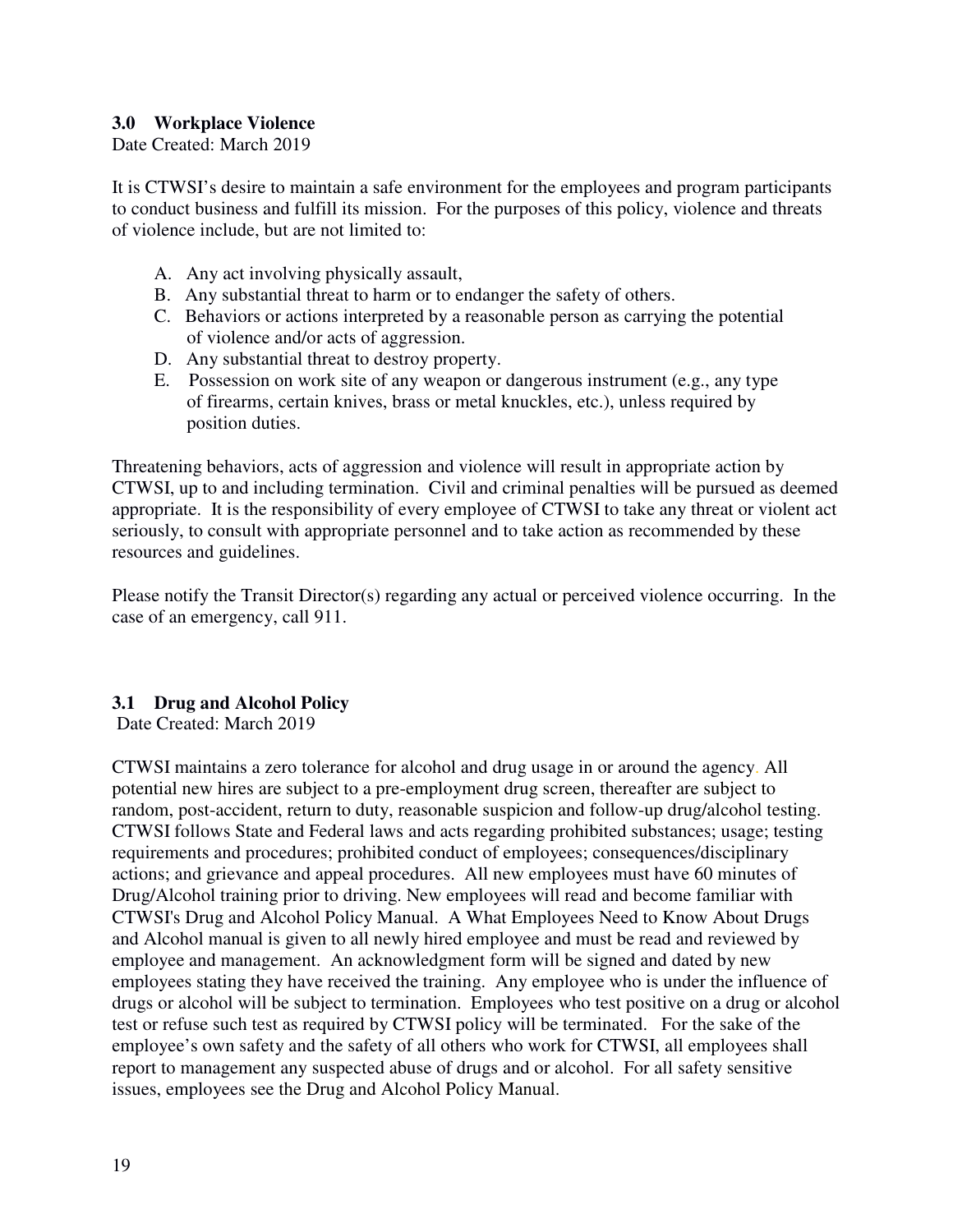# **3.2 Outside Employment**

Date Created: March 2019

CTWSI recognizes that employees seek additional employment during off hours. CTWSI asks its employees to remember that, their position with CTWSI is their prime responsibility. Outside employment by a person who is employed by CTWSI is subject to the following conditions:

- A. Such employment shall not interfere with the efficient performance of the employee's duties with CTWSI.
- B. Such employment shall not involve a conflict of interest or conflict with the employee's duties with CTWSI.
- C. Such employment shall be of a legal nature and not reflect negatively on CTWSI.
- D. Such employment shall not occur during the employee's regular or assigned working hours.

If the Transit Director(s) determines that outside employment is interfering with the employee's performance or creates an actual or apparent conflict of interest, the employee may be asked to terminate the outside employment. CTWSI does not consider outside employment to be an excuse for poor job performance, tardiness, or absenteeism. If outside employment leads to these problems, disciplinary action may occur, up to and including termination.

# **3.3 Seat Belt Policy**

Date Created: March 2019

CTWSI is committed to doing everything possible to prevent injury to employees, and to protect the employees and the public from injury resulting from accidents. CTWSI realizes that safety belts are an important and efficient means to accomplish this goal. Therefore, it is CTWSI's policy that all employees, drivers and passengers shall be required to use seat belts when vehicles are moving. All passengers are to be seated and buckled before the vehicle proceeds. Any refusal or failure to comply with this policy shall be reported to the Director(s) immediately. Failure by the employee to comply with this policy or failure to ensure passenger compliance may result in disciplinary action.

**3.4 Smoking Policy** Date Created: March 2019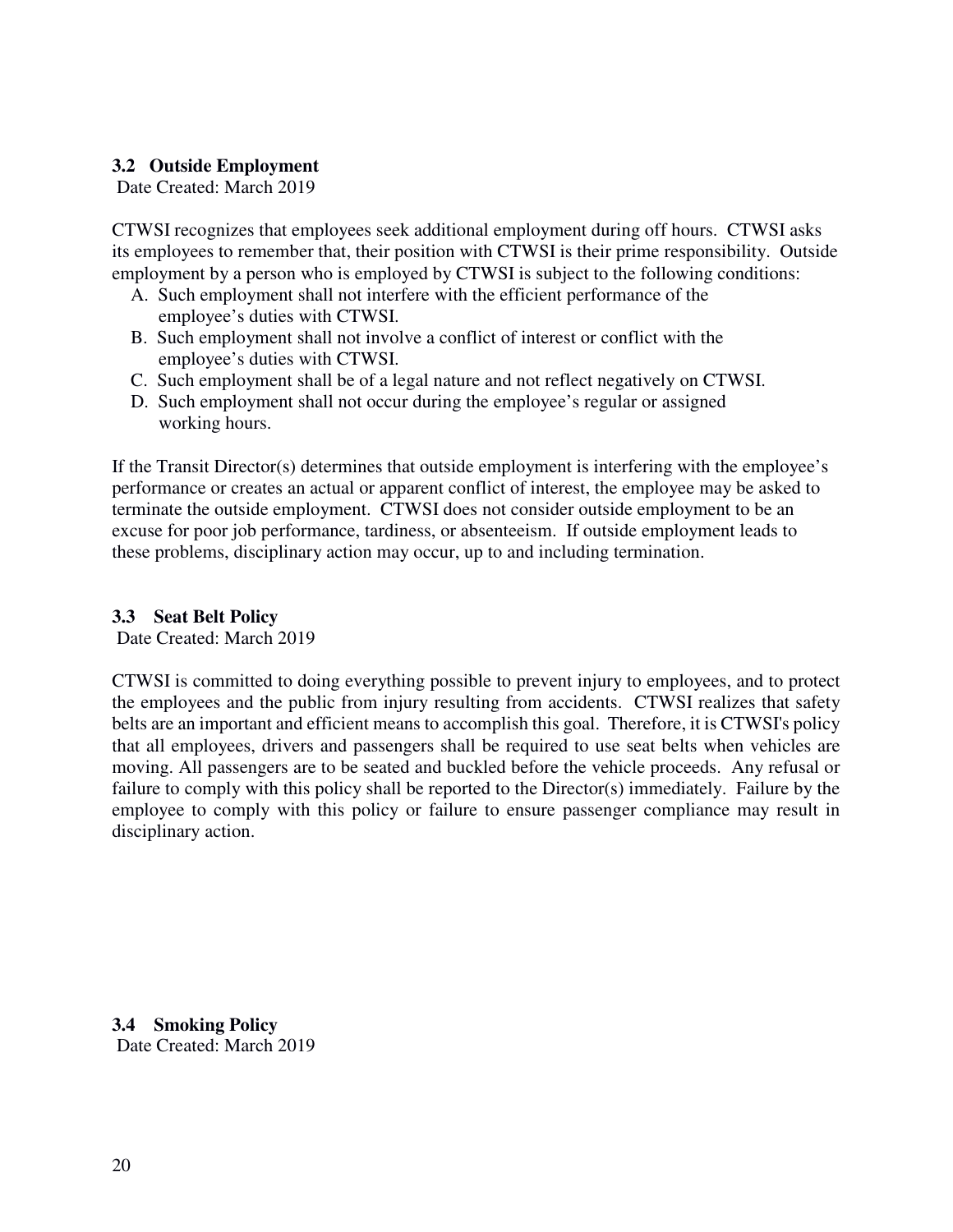Use of any tobacco related products, e-cigarettes or vaporizing devices is not permitted in any vehicle, office or structure which is owned or occupied by CTWSI. If on break, employees should exercise their best efforts to not use any of the products listed above in or near any vehicle, office or structure which is owned and/or operated by CTWSI.

# **3.5 Inclement Weather Policy**

Date Created: March 2019

Employees are expected to make every effort to come to work whenever possible provided doing so will not jeopardize personal safety. Inability to come to work due to inclement weather should be reported to the Transit Director(s) as soon as possible.

When the National Weather Service and/or local Law Enforcement declares no travel advised within your local service area(s), CTWSI will be closed until the advisory expires. When a declaration comes during the work hours, employees are required to work until all passengers are safely transported. If safety of passenger transportation becomes an issue, notify the Director who will decide whether to continue CTWSI services for the day. Full time employees of CTWSI who were scheduled to work that day will still be paid. Part-time employees who were scheduled to work that day would receive pay (up to four hours max.) for their shift.

# **3.6 Office Conduct**

Date Created: March 2019

Employees, paid consultants, and volunteers should conduct themselves in a businesslike manner commensurate with their job responsibilities. Individuals must avoid behavior that interferes with the operations or mission of CTWSI. In addition, employees, paid consultants and volunteers shall not promote personal, political or religious views or attitudes in the workplace. Such action may result in disciplinary action.

# **3.7 Conflict of Interest**

Date Created: March 2019

All employees must avoid activities or relationships that conflict with CTWSI's interests or adversely affect CTWSI's reputation.

CTWSI employees are prohibited from soliciting gifts, money and/or gratuities from persons receiving benefits or services through CTWSI, or from persons or entities performing services for CTWSI under contract, or who are in a position to benefit from an employee's action. Under no circumstances may CTWSI employees accept cash gratuities in any amount from any participant, contractor or other entity. CTWSI employees must observe regulations regarding conflicts of interest in contracts and grants. Employees cannot accept employment or compensation or engage in any business or professional activity that might require disclosure of CTWSI's confidentially information. All employees will be required to maintain the confidentiality of records and information.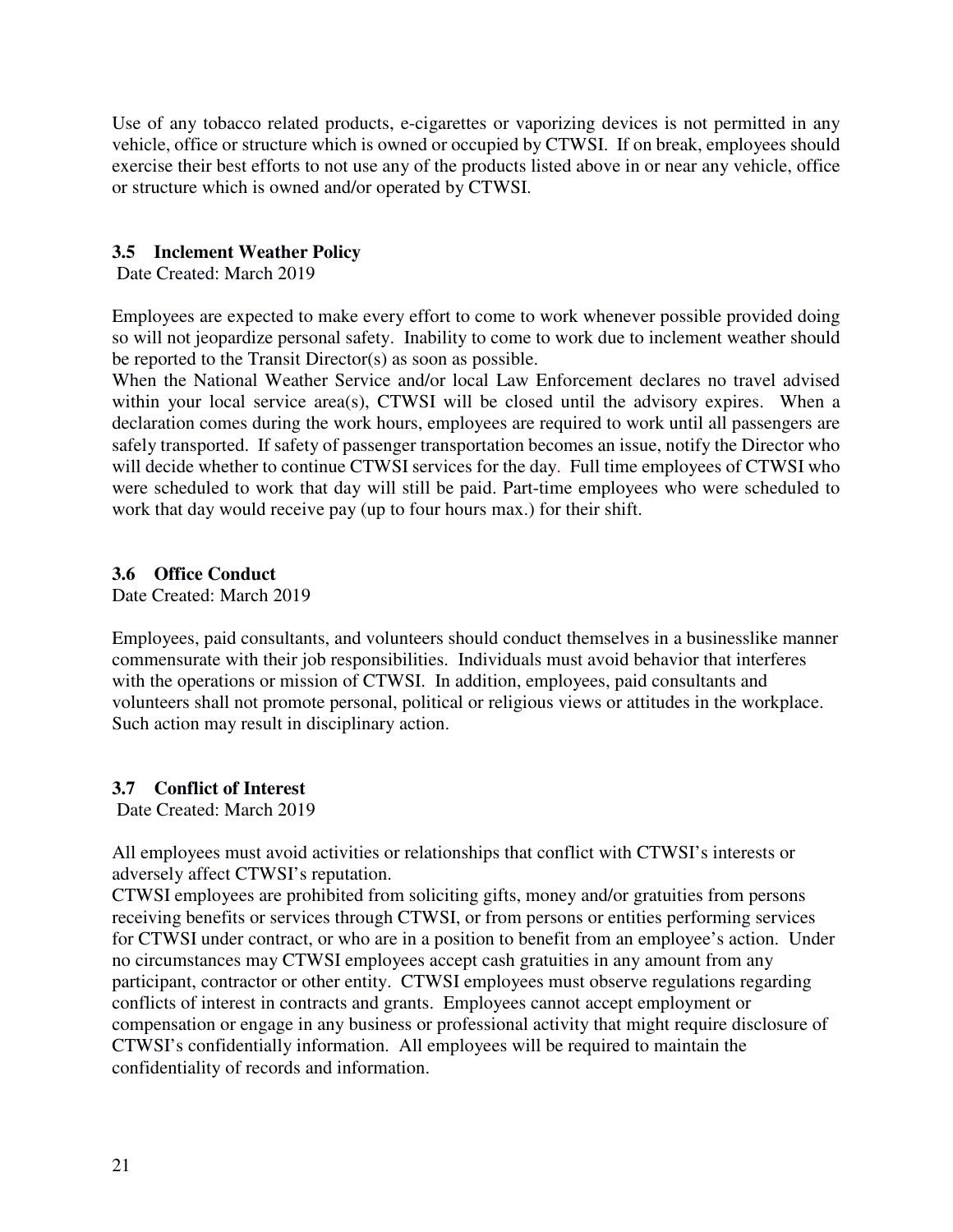Employees must disclose actual or potential conflicts to the Transit Director(s) as soon as they become aware of them. Failure to make required disclosures or resolve conflicts of interest satisfactorily can result in discipline up to and including termination of employment.

# **3.8 Absenteeism and Tardiness**

Date Created: March 2019

Employees are expected to be on the job, on time every day that they are scheduled to work. It is the responsibility of the employee to know their schedule and to check periodically for changes/updates to said schedule.

Unscheduled absences, late arrivals, and early departures are grounds for disciplinary action and will be reflected during the employee's annual performance review.

An employee absence from work due to illness or disability shall notify the Transit Director(s) within two (2) hours of his/her scheduled work shift or as soon as possible. If an emergency situation exists, indicate the nature of the situation and the expected length of absence. If an employee is absent two (2) consecutive days without proper notification, he/she may be considered to have voluntarily resigned his/her position. After three (3) consecutive sick days, documentation from a treating physician approval may be required prior to an employee's return to work. However, the Transit Director(s) may request a documentation from a treating physician for any unscheduled absence. Any employee found to have no legitimate reason for an unscheduled absence may be subject to disciplinary action.

# **3.9 Dress Code**

Date Created: March 2019

It is important that staff members present a professional image to the public. Office staff are required to be in clean, business casual dress while on duty. T-shirts with offensive logos, sweatpants, and are not considered appropriate professional dress.

CTWSI will provide some apparel with the company logo on them to Transit drivers to be worn while on duty. All drivers reporting for duty must be clean, neat and dressed in the uniform. Upon termination of employment, Transit drivers are to return all CTWSI issued apparel to the office. Uniforms are not allowed for use off the job, except worn on the way to and from work, and should not substitute for personal attire.

Blue jeans are acceptable attire to be worn by all staff as long as they are clean and do not have holes in them. In the summer, denim or khaki shorts may be worn by the drivers (no athletic/gym shorts shall be worn while on duty. All uniform/shirts shall have long or short sleeves. \Sleeveless tops are not acceptable. Flip-flops and garden style shoes are not allowed. Sandals are acceptable for office staff.

In the event an employee is found to be wearing inappropriate attire to work, that employee will be asked to go home and change and will be unpaid for the time absent from the workplace.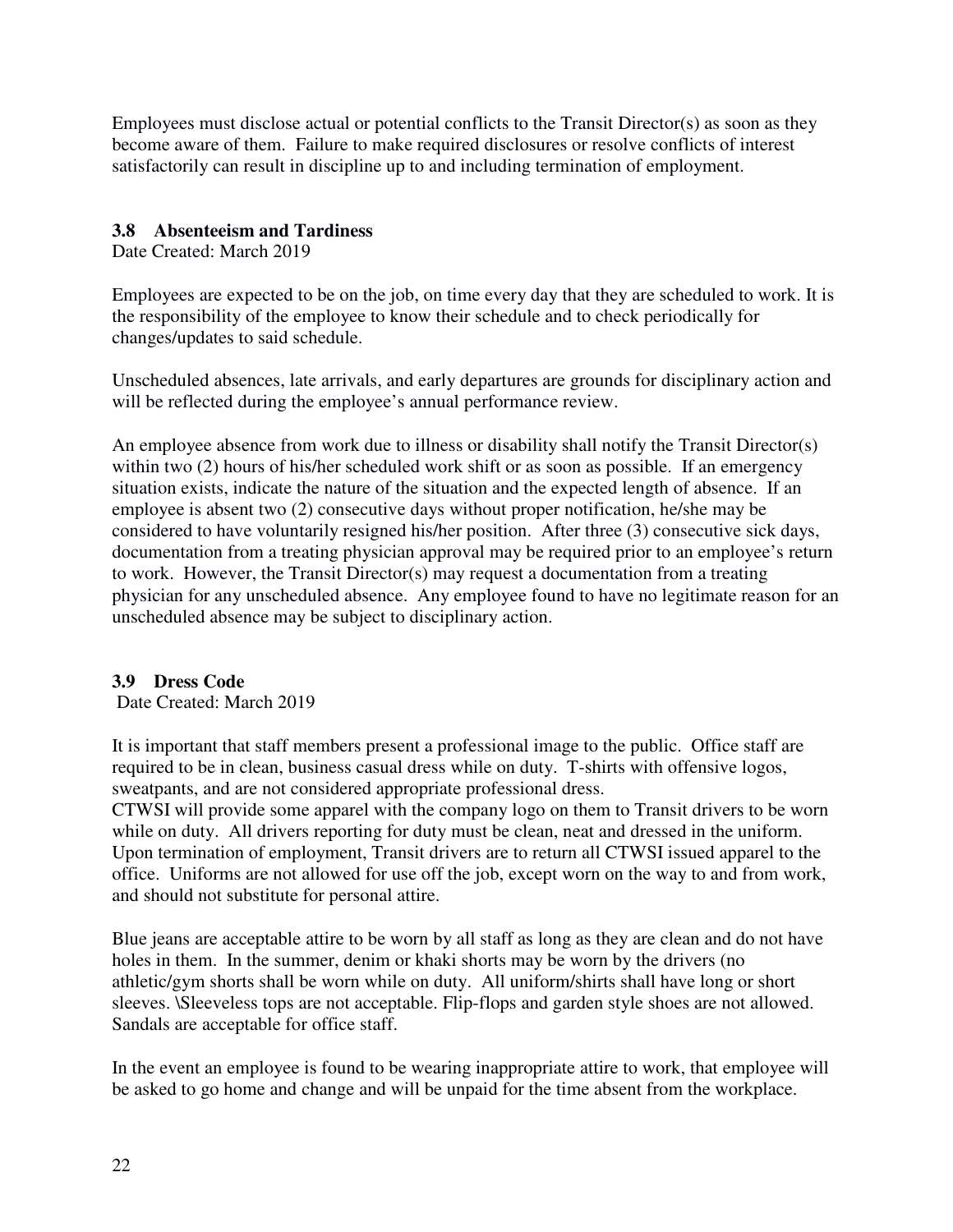Exceptions to the dress code may be made by the Transit Director(s) depending upon the activities for the day.

# **3.9.1 Hair/Hygiene**

Date Created: March 2019

An employee's hair must be neat and clean. Drivers should maintain a hairstyle that will not cover the eyes, or will not otherwise impede the safe operation of the vehicle.

Employees must either be clean shaven or facial hair must be properly trimmed and neat in appearance.

Personal hygiene must be kept up to the highest possible standards.

In the event an employee is found to be in violation of personal grooming and hygiene standards, that employee will be asked to go home and return when standards are met. Any time absent from the workplace for this purpose will be unpaid.

# **3.10 Confidentiality**

Date Created: March 2019

During the course of employment, employees of CTWSI will be working with the public, passengers, businesses, contractors and will encounter information considered confidential. Maintaining this confidentiality is important to CTWSI's organization and passengers. Employees must refrain from discussing passengers with those outside of CTWSI and be aware of the potential for written material that can be viewed and spoken words that can be overheard by those with no right to know. Employees should only communicate essential passenger medical information/condition when using the radio that others might hear.

# **3.11 Computer/Electronic Communications**

Date Created: March 2019

CTWSI uses computers and other computer operated technology to increase the efficiency and to perform work related tasks. CTWSI strives to provide up-to-date equipment to accomplish this goal. Use of all computer technology is expected to be for work-related purposes only. Employees may use company computers/Internet to enhance computer skills when all work assignments are complete. Only software and electronic systems approved by the Transit Director(s) can be installed on the computers.

Staff will receive training on the use of equipment and software required to complete their work assignments and scheduling. All staff is expected to become proficient with the electronic equipment and communications devices that are required to complete their job assignments.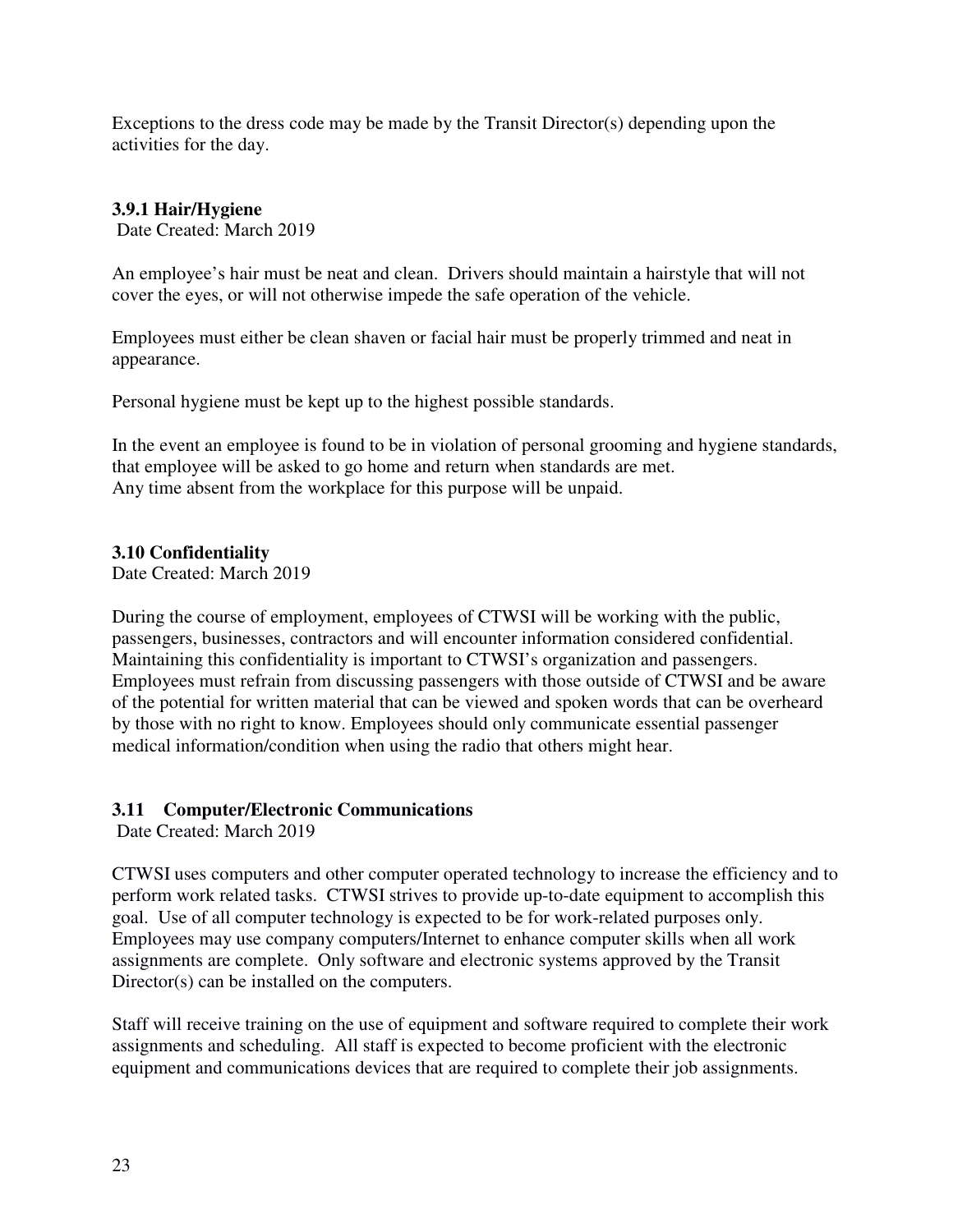Any electronic content that a reasonable person would consider defamatory, offensive, harassing, disruptive or derogatory, including but not limited to sexual comments or images, racial or ethnic slurs, or other comments or images that would offend someone on the basis of race, gender, national origin, religion or disability is prohibited.

Employees in possession of company equipment such as cellular phones and iPad are expected to protect the equipment from loss, damage or theft.

# **Texting while driving is prohibited by CTWSI in all situations and illegal in the State of South Dakota.**

# **3.11.1 Responsibilities**

Date Created: March 2019

No computer games may be loaded on the computers or tablets and no computer games may be played.

# **3.12 Telephone Usage**

Date Created: March 2019

Proper use of telephones, voice mail, texting, and other components of CTWSI's telephone system is important in controlling costs, ensuring effective communications, and maintaining productivity. While the telephone system is intended to be used for business purposes, CTWSI recognizes that some personal calls are necessary. Employees are permitted to make and receive personal calls that are urgent or extremely difficult or impractical to schedule outside of work hours. Such calls should be infrequent and as brief as possible. Whenever possible, employees should make personal call(s) during meal or break periods. City, State and Federal laws prohibit use of hand-held mobile telephones (texting) while vehicles are in motion. When possible, vehicles must pull over in a safe location if it becomes necessary to use the cell phone.

# **3.12.1 Voice Mail**

Date Created: March 2019

Voice mail, like the other components of CTWSI's telephone system, is intended for business use. All messages are agency records. While voice-mail passwords are intended to limit access to authorized people only, employees should not have an expectation of privacy in connection with voice-mail messages and should use the system accordingly. Employees with voice-mail messages should access them promptly and delete old messages.

# **3.12.2 Violations**

Date Created: March 2019

The use of CTWSI's telecommunications system to make or send fraudulent, unlawful or abusive calls or messages is prohibited. Employees are to report any threatening, intimidating,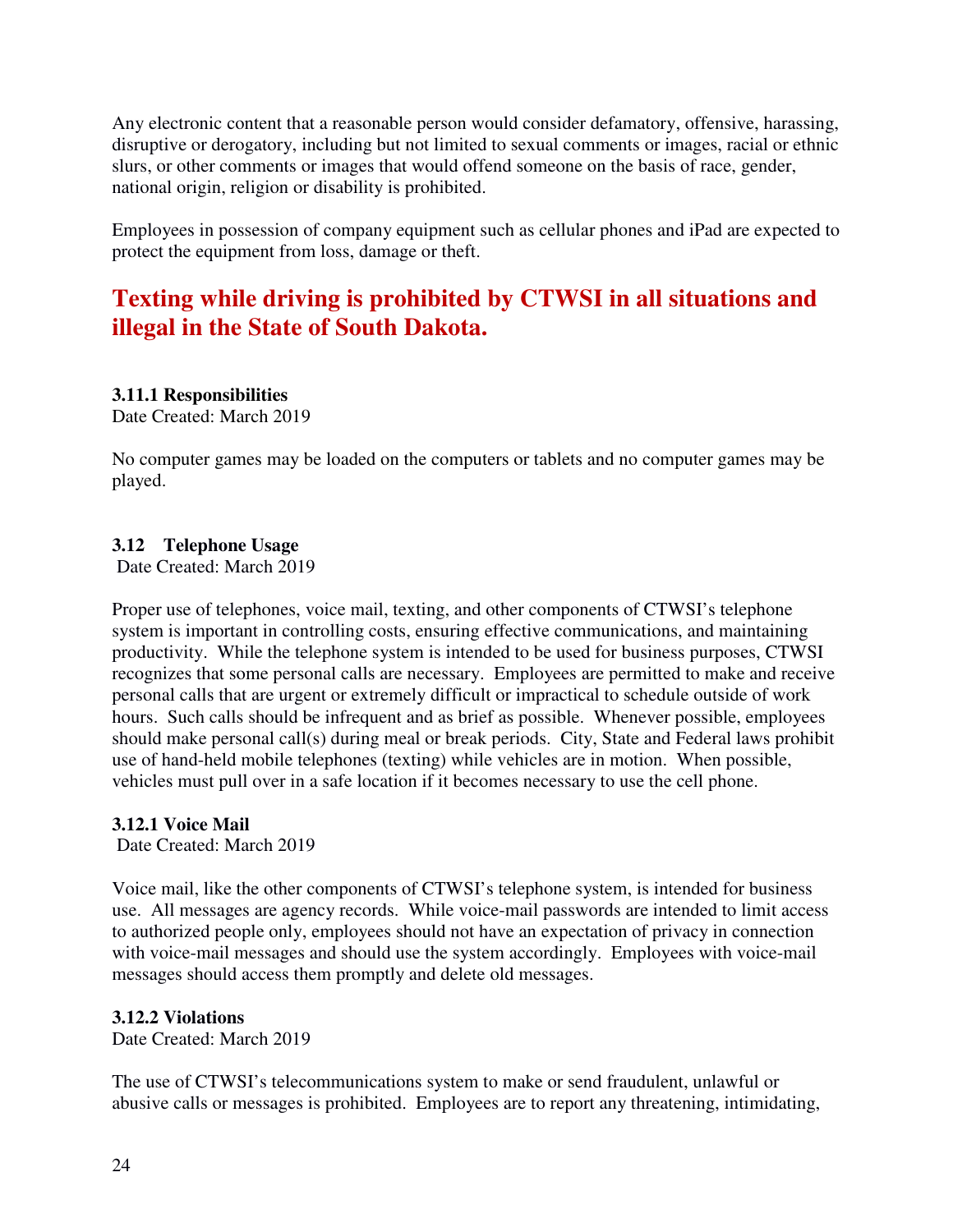or harassing telephone calls to the Transit Director(s). Any employee identified as making a fraudulent, unlawful, or abusive calls or messages is subject to disciplinary action and possible criminal prosecution. If harassing calls originate from outside CTWSI, law enforcement may be notified. Violations of this policy can result in criminal charges and prosecution, as well as discipline, up to and including discharge.

# **3.13 Nepotism**

Date Created: March 2019

The policy of employment is to hire and promote on the basis of an individual's merit, knowledge, skills, and abilities and to avoid circumstances of favoritism and discrimination. Thus, the employment of immediate family members where an immediate family member would hire, supervise, discipline or otherwise judge the performance of the above is prohibited. It is permissible for family members to be employed in the same department provided there is no supervisory situation. For the purpose of nepotism, immediate family is defined as: parents, step-parents, spouse, children, step-children, brothers, sisters, step-brothers, step-sisters, grandparents, grandchildren or an individual who has acquired any of the above status through marriage. If employees become family members or a supervisory situation develops, CTWSI will make reasonable efforts to assign job duties so as to minimize problems with supervision, safety, security, or morale. If accommodations of this nature are not practical, the employees will be given 60 days to determine which of them will resign. If the employees cannot make the decision, the Transit Director(s) in consultation with the Board of Directors will decide which employee will remain employed.

# **3.14 Riots and Civil Disturbance**

Date Created: March 2019

Employees are prohibited from using his/her positions in CTWSI to plan, initiate, participate in or otherwise aid or assist in the conduct of any rioting or civil disturbances. CTWSI will terminate from employment any employee who is determines, on the basis of substantial or material evidence, has been using his/her position to promote violence or disorder.

# **3.15 Direct Action**

Date Created: March 2019

CTWSI 's duties of advocacy on behalf of the participants sometimes means self-help involvement of the participant leading to such direct activities as peaceful and lawful assembly to address grievances from those believed capable of alleviating them. However, forms of direct action which, by threatening law and order, aggravate the alienation of the participant from the rest of society or interfere with orderly democratic processes, or are antagonistic to the purposes of CTWSI, are inconsistent with CTWSI's

policies and will not be tolerated. Therefore, employees of CTWSI are prohibited in connection with the performance of his/her duties from participating in, planning or otherwise assisting in any picketing or protest or other form of direct action which is unlawful.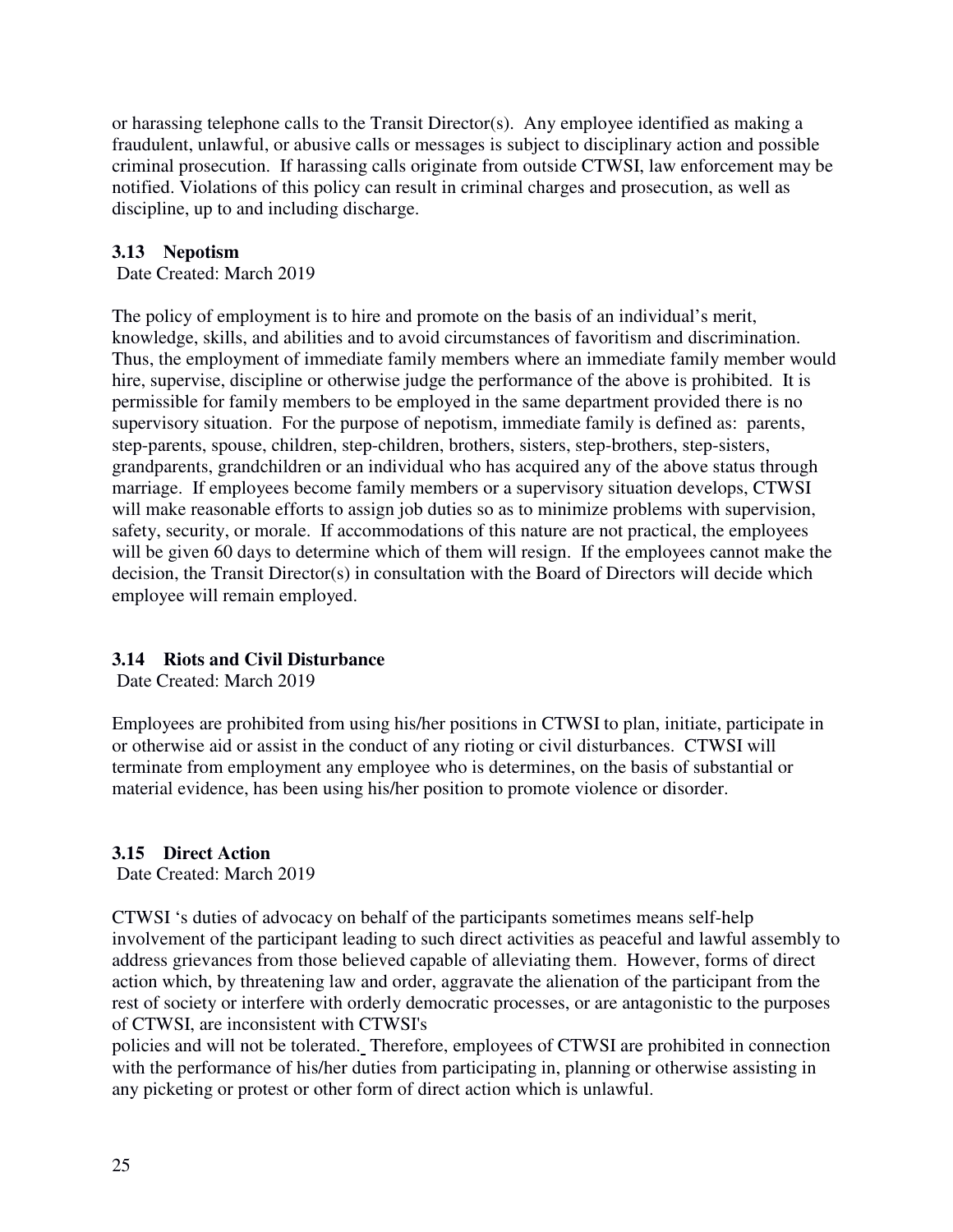### **3.18 Political Activity**

Date Created: March 2019

Employment with CTWSI may not be offered as a consideration or reward for support or defeat of any political party or candidate for public office, nor may any person, as an employee, engage in partisan political activity. Partisan political activity by CTWSI employees whose work is even partially funded by Federal funds is prohibited (Federal Political Activity Act, 5USC 1501 et seq.) and said employees cannot run for political office at the federal, state or local level.

# **POLICY FOUR**

# **EMPLOYEE CLASSIFICATIONS AND STATUS CHANGES**

#### **4.0 General**

Date Created: March 2019

Proper classification of employees is important to administering salaries, determining eligibility under CTWSI's employee benefit plan, and complying with employment and tax laws. CTWSI offers full-time, part-time and may offer temporary employment opportunities to meet a variety of staffing requirements and accommodate employee needs and preferences.

All employees, whether full-time, part-time, or temporary, are classified as either exempt or nonexempt for overtime and minimum wage requirements.

#### **4.1 Employee Classifications**

- A. Full-time/Part-time Employee A full-time employee is employed by CTWSI to work a predetermined schedule of 32.5 average hours per week. A part time employee is employed to work fewer than 30 average hours per week. See Section 8 for explanation of benefits.
- B. Seasonal/Temporary Employee A seasonal or temporary employee is employed by CTWSI for a specified period of time or for the duration of a specified and definable project. A seasonal or temporary employee is not eligible for vacation or sick leave benefits. The employee may receive payment for holidays during the time of employment in the event grant funds are available and at the discretion of the Transit Director(s). The position will not fall under the recruitment and selection process and advertising for this position is not required.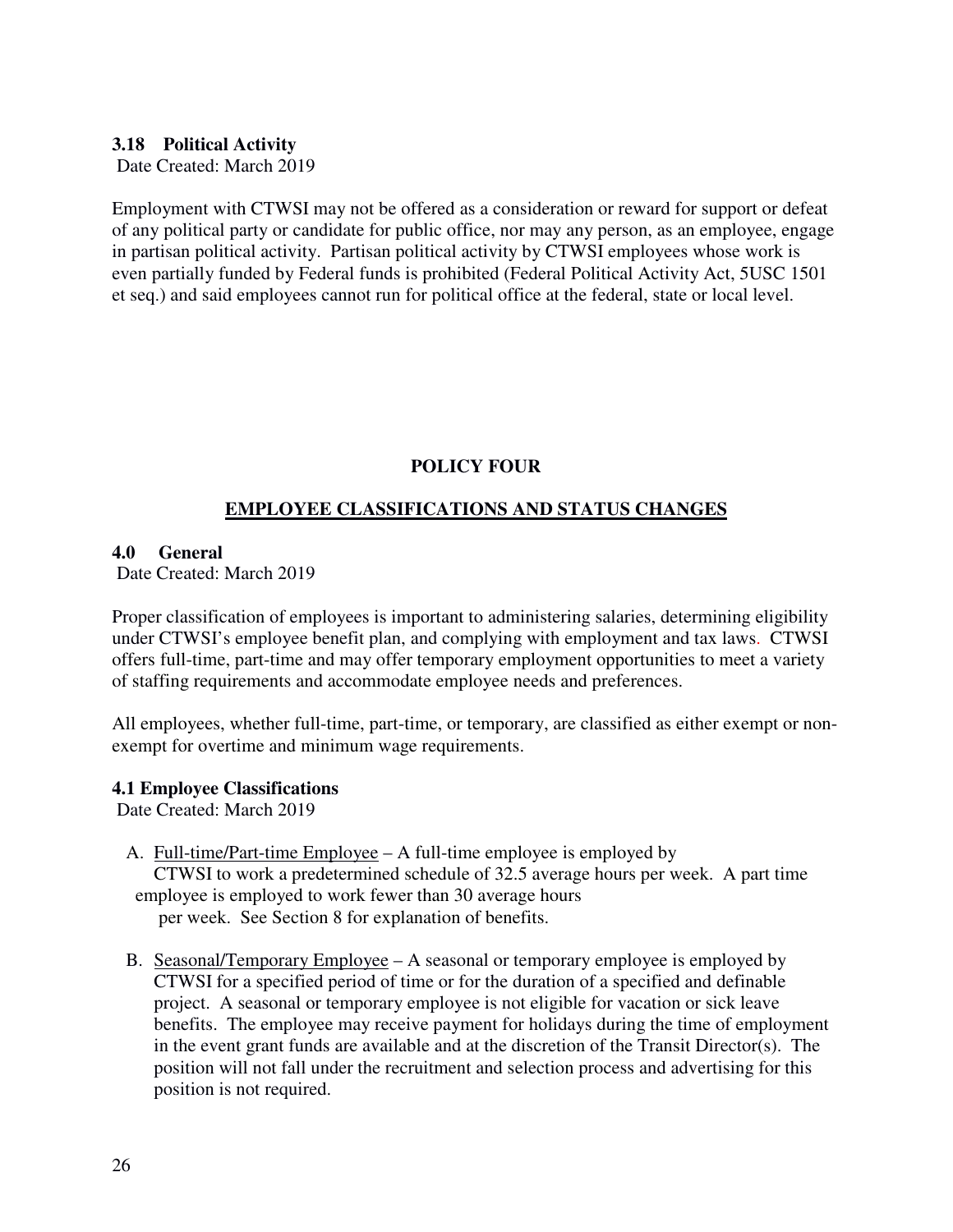- C. Probationary/Regular Status A new employee will be in probationary status for six months continuously after hire date. A regular status employee will have completed his/he probationary period of 6 months satisfactorily. See Section 8.0 for explanation of benefits.
- D. Nonexempt/Exempt Status –CTWSI classifies each employee or position as exempt or nonexempt:

 Exempt employees are not subject to Federal and State overtime requirements. An employee is exempt if determined to be an executive, administrative, professional, computer specialist or outside sales representative as defined by the Federal Fair Labor Standards Act. Nonexempt employees are entitled to overtime pay of at least one- and one-half times (1 ½) his/her regular rate for hours worked in excess of 40 in any workweek. Any employee who is not classified as exempt is nonexempt. The work week for CTWSI starts on Sundays at 12:01 a.m.

# **4.2 Probationary Period**

Date Created: March 2019

The probationary period is a training period in which a newly hired full time or part time employee of CTWSI is completing his/her first 6 months of continuous employment.

# **4.2.1 Purpose of Probationary Period**

Date Created: March 2019

The probationary period is an intrinsic part and extension of the employee selection process during which the employee will be considered in training and under careful observation and evaluation by the Transit Director(s) or designee. Generally, this period will be utilized to train and evaluate the employee's effective adjustment to work tasks, conduct, observance of rules, attendance and job responsibilities, and to allow for the release of any probationary employee whose performance does not meet expectations. The probationary period will be six (6) months continuously for all new employees.

If at the conclusion of the employee's probationary period, the employee's performance is deemed satisfactory to Transit Director(s) the employee shall then be advanced to the appropriate employment status. The Transit Director(s) may elect to fix the probationary period up to nine (9) months. No annual leave can be used by full time employees during any probationary period.

# **4.2.2 Leave of Absence**

Date Created: March 2019

Probationary employees may be granted administrative leave or leave without pay for religious observances, emergencies, death in the immediate family or other reason deemed satisfactory to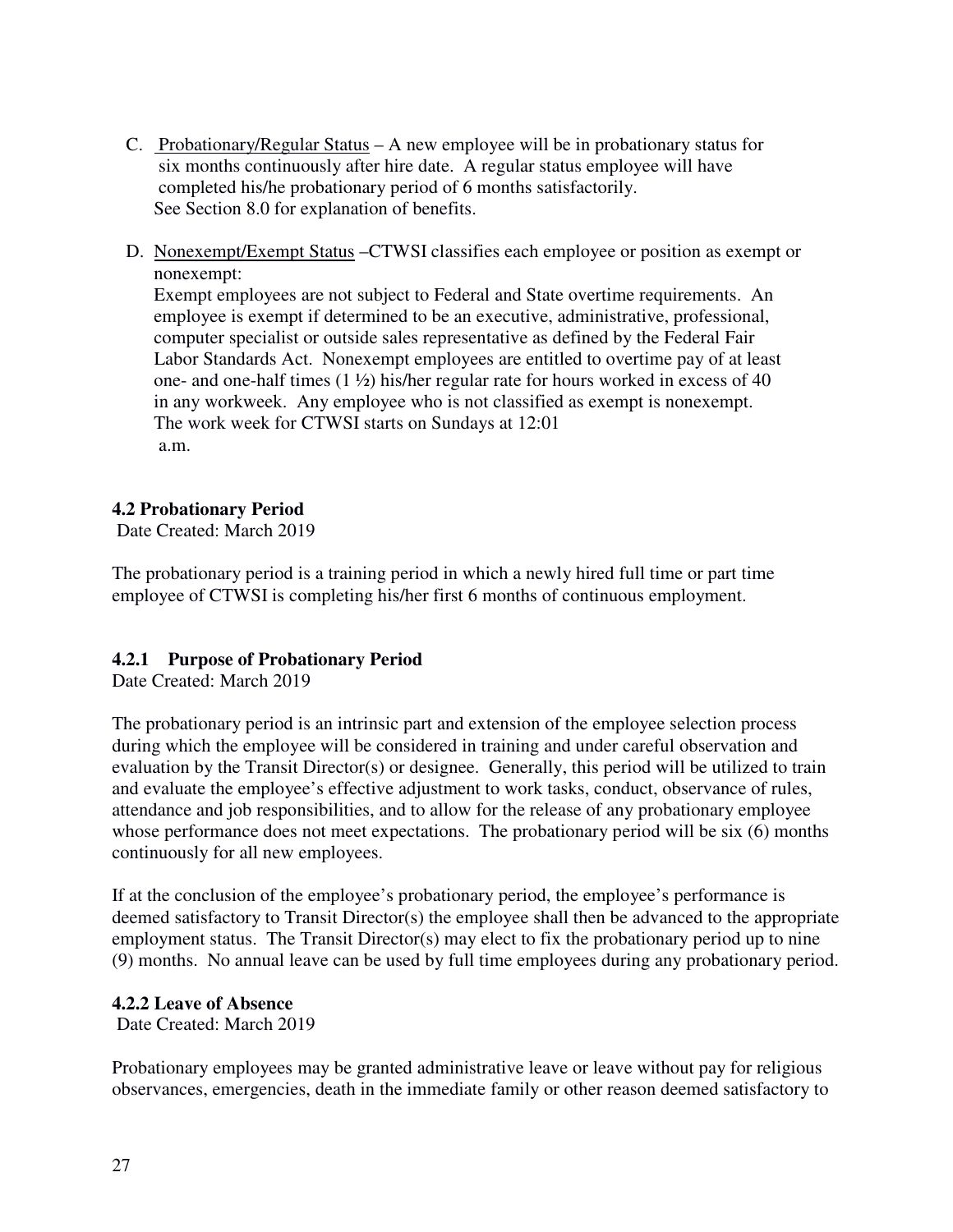the Transit Director(s)during the first 6 working months. No employee is eligible to use annual leave until completion of the probationary period.

# **4.2.3 Transfer or Promotion after Probationary Period**

Date Created: March 2019

Any employee that changes position within CTWSI will undergo a new six (6) month probationary period. Such employees are eligible to use annual leave during this time, and all employee benefits will continue to accrue. A date of hire increase will be given during this period if applicable. All employees are eligible to apply for internal job postings.

# **Transit Director(s)**

Date Created: March 2019

The Transit Director(s) is defined as any employee who has the authority to recommend, hire, promote, evaluate, train, demote, discipline or terminate employees. See the applicable Transit Director(s)'s job description.

#### **4.4 Substitute**

Date Created: March 2019

A substitute employee takes the place of or acts in the place of another employee. A substitute employee is hired with no specific number of hours or period of time, but is hired for a specific program(s). Substitute employees are not eligible for any employee benefits except those required such as FICA, workers compensation and unemployment insurance. These positions will not fall under the recruitment and selection process and no advertising is required.

(As all employees are hired conditionally on the basis of continuing fitness or need, these status categories or anything contained in these policies and procedures do not guarantee employment for any specific length of time or number of hours worked. Rather, employment is at the mutual consent of the employee and CTWSI and can be terminated at-will by the employee or CTWSI. CTWSI specifically reserves the right to repeal, modify or amend any of these policies, without notice, by the Board of Directors of CTWSI)

# **POLICY FIVE**

# **RECRUITMENT AND SELECTION**

**5.0 General Policy**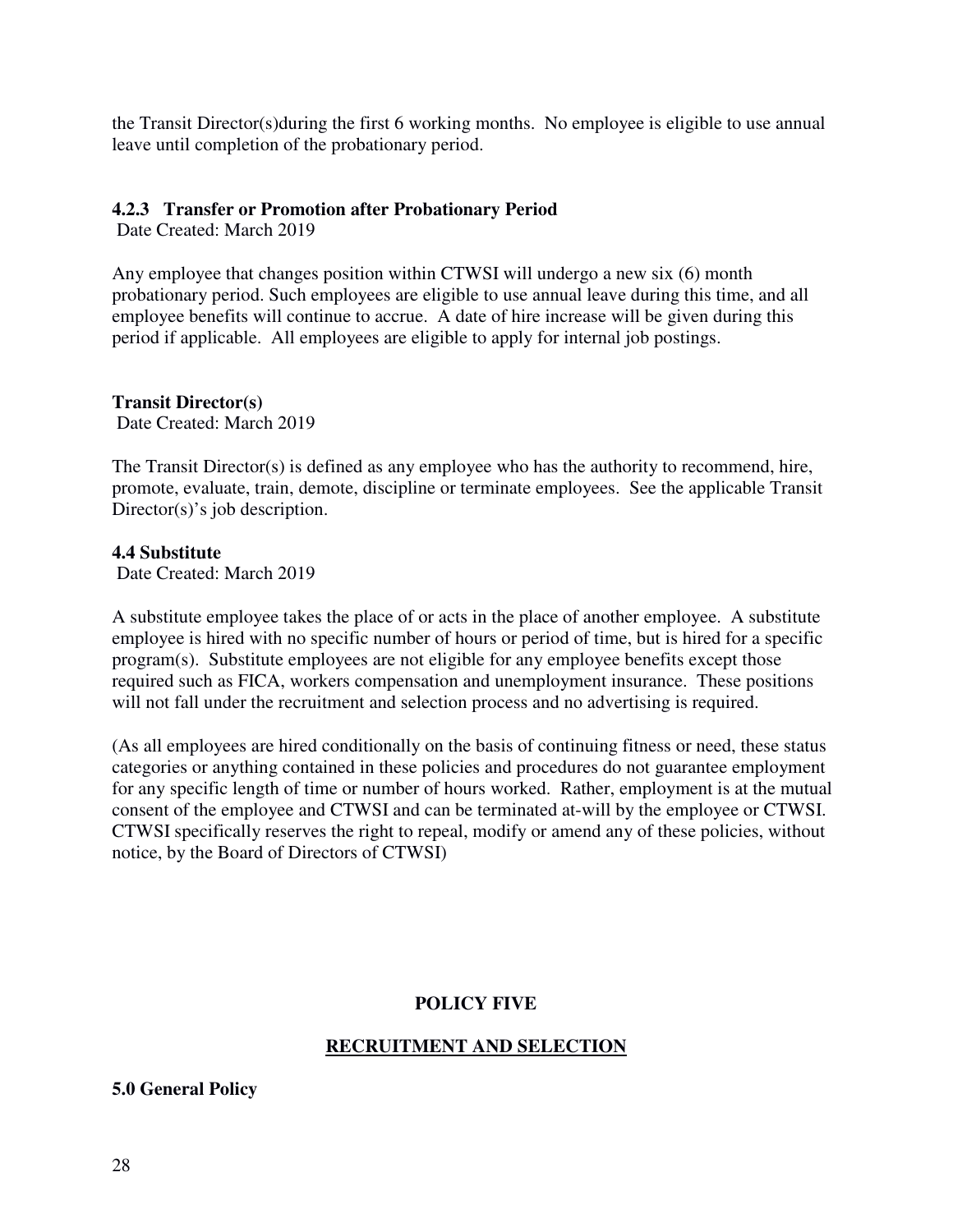Date Created: March 2019

It is the policy of CTWSI to recruit and fill job vacancies with the most qualified applicant. CTWSI has two methods of recruiting qualified applicants: internal and external postings. CTWSI may elect to offer promotions or transfers to individuals already employed with CTWSI.

Employees shall be chosen on merit and fitness to fill a job vacancy. CTWSI recruitment efforts are based upon equal employment opportunity and conducted without regard to race, gender, color, national origin, creed, age, economic status, religion, disability, veterans 'status, sexual orientation, medical condition or to any other protected group status.

It is the policy of CTWSI to apply appropriate job-related standards to the condition of employment and to maintain such standards at a level consistent with the business goals of CTWSI, while at the same time giving consideration to affirmative action. CTWSI works to seek out individuals whose backgrounds are under-represented in CTWSI's workforce.

#### **5.1 Implementation**

Revision Date: March 2019

Each manager is responsible to ensure compliance with this policy. This includes initiating or supporting programs and practices designed to develop understanding, acceptance, commitment and compliance within the framework of this policy. All employees, the Transit Director(s) and supervisory personnel will comply with all applicable laws and regulations in applying this policy to achieve CTWSI objectives.

#### **5.2 Job Announcement**

Date Created: March 2019

Announcements for full-time and part-time job vacancies may include: the job title, program, a brief statement of duties and objectives of the position, the minimum qualifications and specifications, closing dates or application deadline, work week status and location to send application, resumes and any other information needed. All announcements and advertisements shall state that CTWSI is an "Equal Employment Opportunity Employer. Some announcements will not include detailed information about the position but will state that the job description can be viewed at the CTWSI office on the Web-site or mailed to them upon request.

#### **5.2.1 Internal Posting**

Date Created: March 2019

Job opening will usually first be made through written notice posted in the staff room by the Transit Director(s). Current employees will be given five (5) working days from the date of the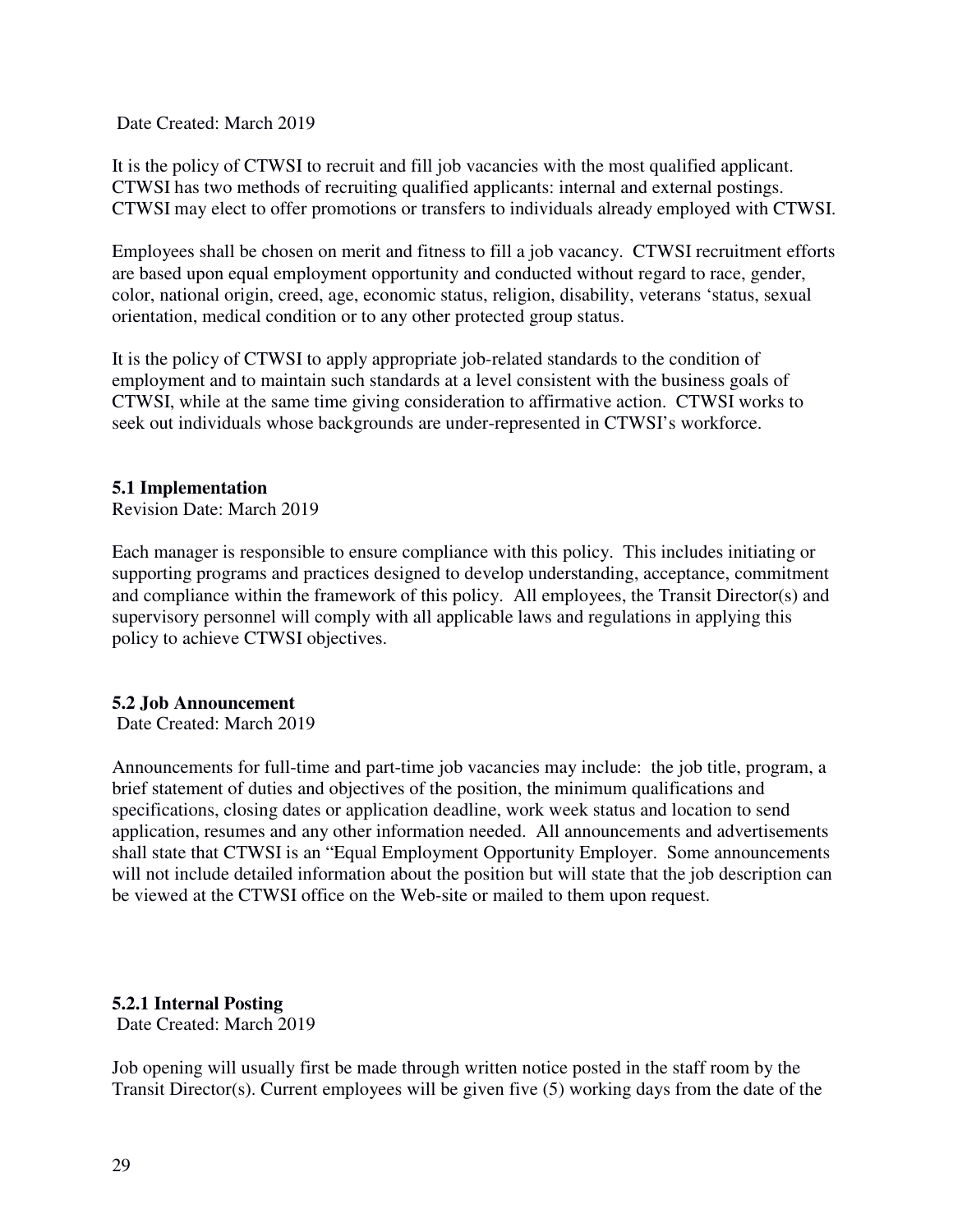announcement to make application. Only regular status employees who have completed their probationary period are eligible to apply for internal job postings.

# **5.2.2 External Posting**

Date Created: March 2019

In the event the position is not filled internally or there is no qualified candidate, CTWSI will follow procedures for advertising outside of CTWSI. In cases where a position must be filled quickly, concurrent advertising for the position within CTWSI and to the general public can be made. In such instances, current staff applying would be given first consideration.

The Transit Director(s) shall advertise all vacancies in such a manner that all prospective applicants, including those within a suspect classification may become aware that a position is open. Public announcement of employment opportunities may be advertised in a local newspaper; with South Dakota Job Services; radio stations; and/or social media. Public advertising will be no less than five (5) working days.

# **5.2.3 Emergency Hiring**

Date Created: March 2019

CTWSI reserves the right to hire employees without a formal posting or advertising in the event of an emergency as determined by the Transit Director(s) or CTWSI Board.

# **5.3 Applications for Employment**

Date Created: March 2019

Individuals interested in applying for a specific position with CTWSI must complete and submit an application form.

# **5.4 Eligibility**

Date Created: March 2019

To be eligible for employment with CTWSI, applicants must be legally eligible to be employed in the United States as proven on the required I-9 form and meet all Federal and State age requirements necessary to obtain a valid and or Commercial Driver's License.

# **5.5 Qualifications**

Date Created: March 2019

CTWSI maintains job descriptions on each position. This description establishes the minimum required levels of education and experience necessary to qualify for appointment, the physical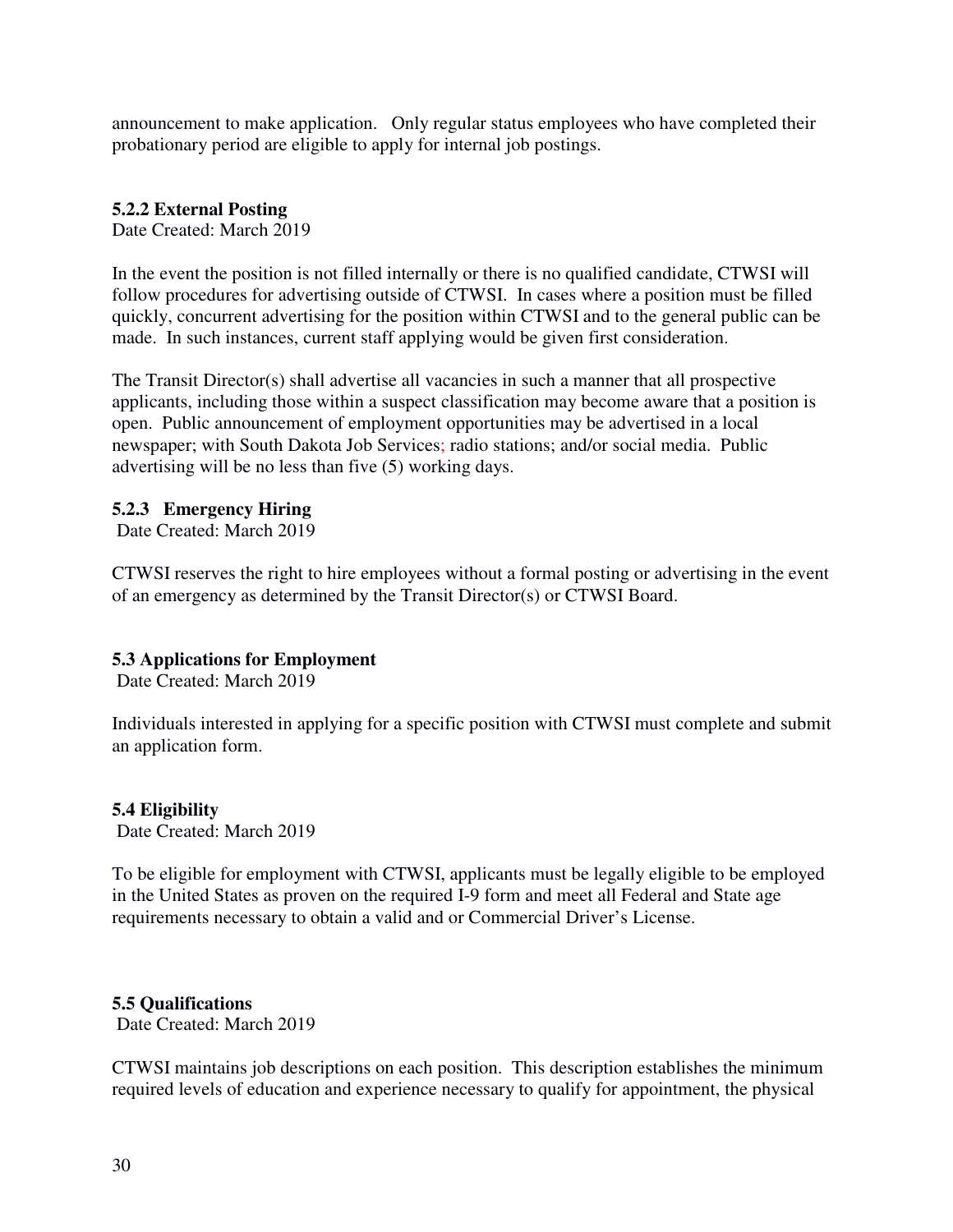demands and the environmental conditions. Each job description may also contain desired skills or qualifications.

# **5.6 Disqualification**

Date Created: March 2019

CTWSI disqualifies an application for employment if an applicant does not meet the minimum qualifications, knowingly has made a false statement on the application form and/or resume and/or has committed any dishonest practice during the selection process.

# **5.7 Screening Applications**

Date Created: March 2019

All applicants submitted for any job posting will be reviewed by the Transit Director(s) or Board of Directors if the position is for the Transit Director(s). It is expected that no fewer than two (2) applicants will be interviewed, providing qualified applicants have applied.

# **5.8 Interviewing Process**

Date Created: March 2019

The Transit Director(s) will interview the applicants unless the position is for a Transit Director(s), then the Chairperson of the Board of Directors will appoint Board members to interview the applicants. Information about the applicant gathered from review of the application form, screening comments, and observations during the interview will be used together for total analysis. Information used in making hiring decisions will be job related only and will comply with the Civil Rights Act of 1964. An Interview Evaluation Form will be used in the interviewing process. This form shall be retained by the Personnel Officer in the Application File.

**5.9 Employee References**  Date Created: March 2019

To be considered as a qualified applicant, candidates for positions with CTWSI must provide names, addresses and if applicable, the name of a supervisor or contact person from his/her last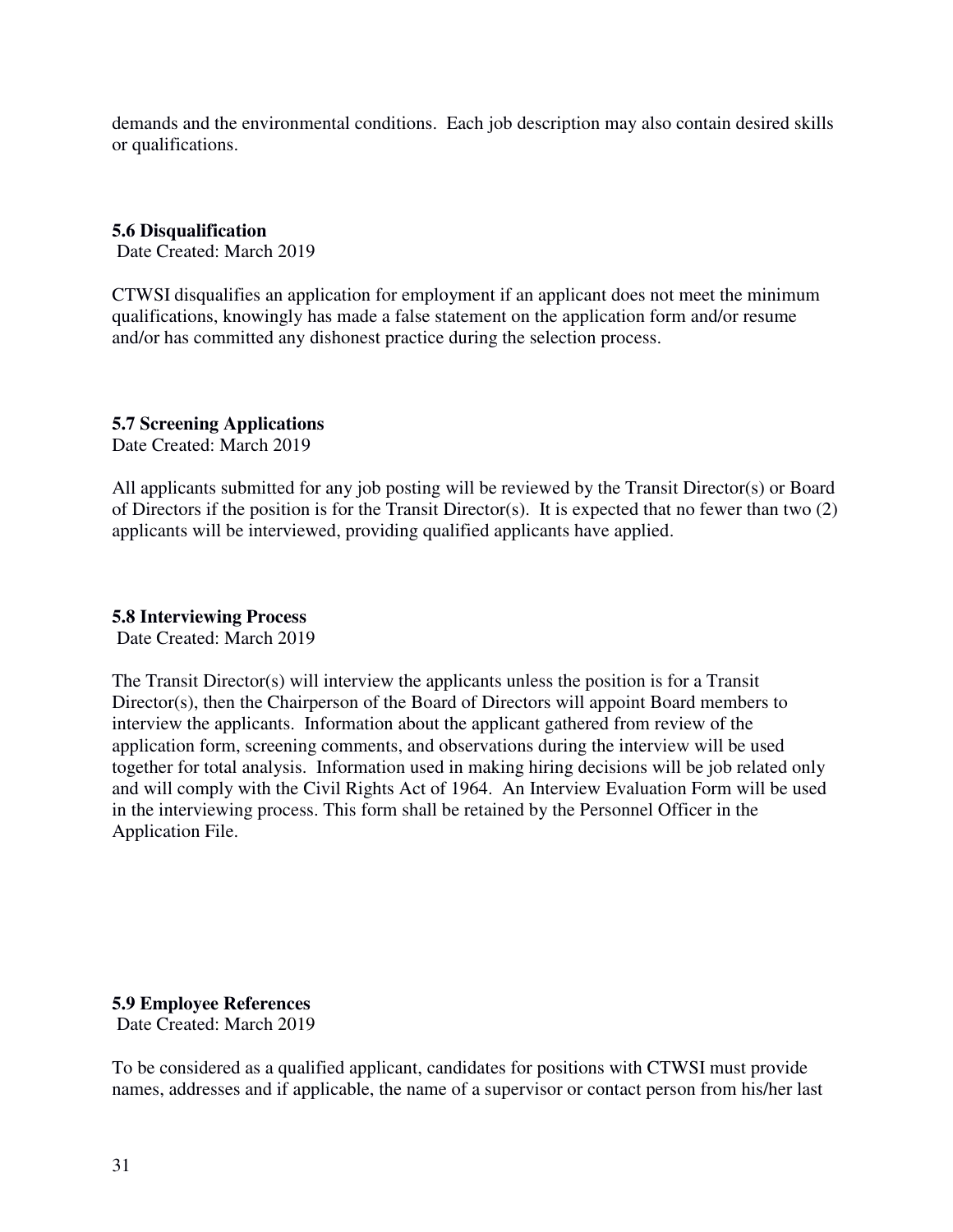places of employment. The job application form will include consent by the applicant for CTWSI to conduct reference checks on references as well as past and present employers. Comments will be recorded on the application form or on a sheet and stapled to the application. The person conducting the reference check will seek job-related information only.

# **5.10 Criminal Background Checks**

Date Created: March 2019

As a condition of employment and in accordance with the Fair Credit Reporting Act, CTWSI is mandated by State and Federal law to conduct a criminal background check on designated positions. CTWSI will also conduct a criminal background check on all other potential employees. In addition to employees, volunteers may need to submit a criminal background check as deemed applicable to the volunteer's duties.

CTWSI does not perform credit checks, however criminal background checks may reveal information such as non-sufficient funds check and/or convictions.

Current employees are required to report any conviction for a criminal offense, which occurs during the time they are employed by CTWSI including traffic violations, vehicle accidents, speeding tickets, etc. while on or off duty. Failure to notify the Transit Director(s) of any conviction or accidents will be subject to disciplinary action including termination.

# **5.11 Drug and Alcohol Testing**

Date Created: March 2019

The policy of requiring drug and alcohol testing applies to all employees of CTWSI and to any employee holding a Commercial Driver's License (CDL). All applicants shall undergo urine drug testing prior to employment. Negative drug tests will be required prior to further consideration for employment. Any employee engaging in the manufacture, distribution, dispensing, possession, or use of prohibited substance on CTWSI premises, in transit vehicles, or while on CTWSI business will be immediately terminated and law enforcement shall be notified. Employees are subject to random drug and alcohol testing during employment with CTWSI.

#### **5.12 Drivers History Check**

Date Created: March 2019

A driver's history check will be conducted prior to employment for all positions held at CTWSI. Traffic violations may result in CTWSI refusing an offer of employment. **5.13 Selection**  Date Created: March 2019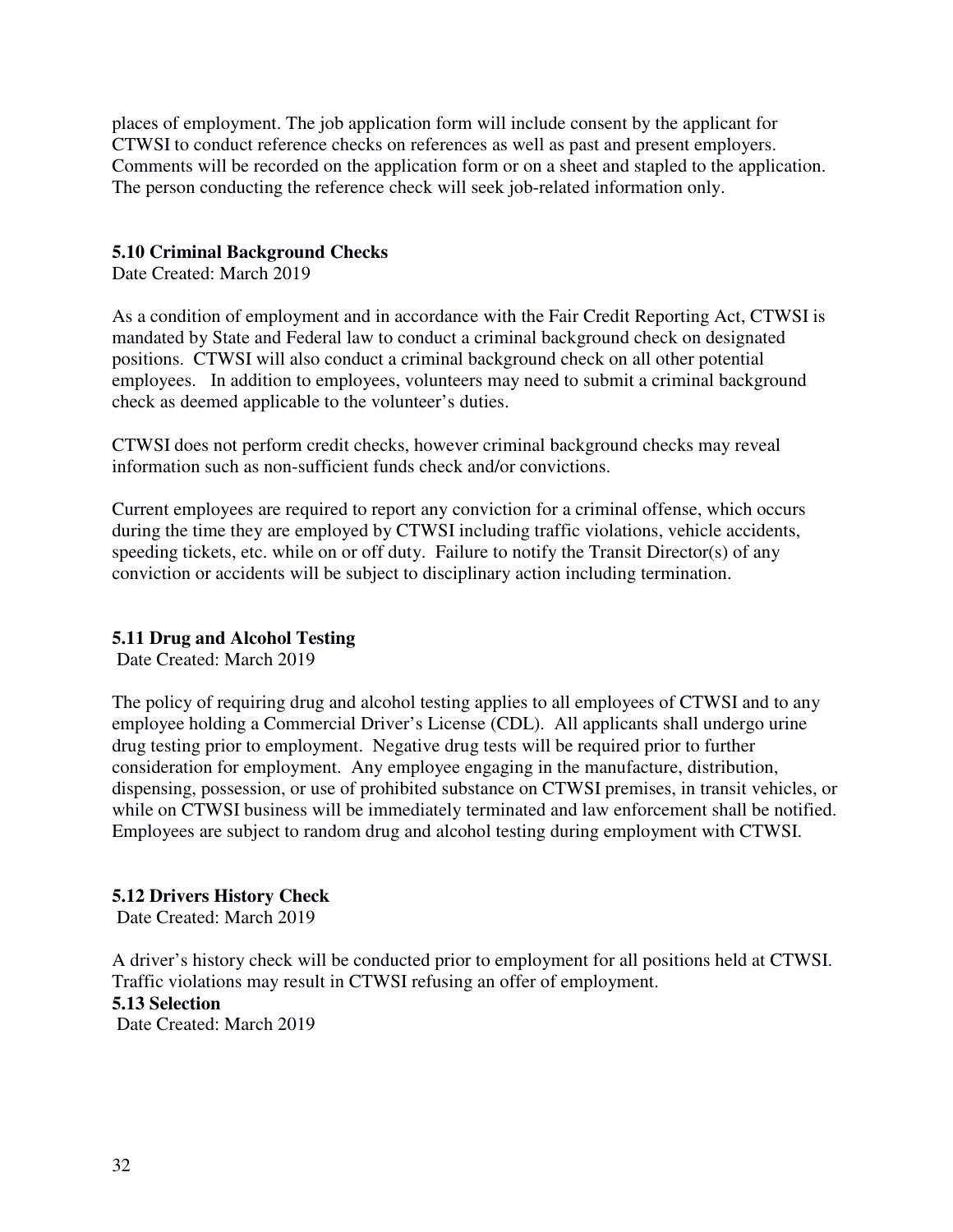Selection to fill a job position is made on the basis of knowledge, skills, ability to perform the duties, and meeting the qualifications listed on the job description for the position. All selections will be made without regard to any suspect classification status.

#### **5.14 Employment Offers**

Date Created: March 2019

When a suitable candidate is identified, salary and working conditions will be discussed prior to making any conditional offer of employment. The conditional offers will be made in writing and will advise the applicant that they will be offered a position provided they successfully complete the criminal background check, drug and alcohol testing, reference checks and driver's history check.

#### **5.15 Orientation**

Date Created: March 2019

Each new employee will receive an orientation. Information from the Personnel and Policy Manual is reviewed and the employee signs acknowledgment that it is their responsibility to read and understand all policies and procedures for public transportation and employment with CTWSI. The orientation includes information on employee's rights, employee evaluations, payroll, pay periods, documents containing procedural steps for situations in public transportation, and a federal document making clear employees may not text or talk on the phone while driving a CTWSI vehicle. Also, included is information on mandatory training and the time line for completion. Other training opportunities are also discussed with the employee.

#### **5.16 Acceptance of Employment**

Date Created: March 2019

When a person has accepted the position, a letter will be sent to all other applicants announcing the position has been filled. After an individual has accepted employment with CTWSI, the Transit Director(s) will ensure that the necessary and proper paperwork is filed within the employee's personnel file.

#### **5.17 Creating New Positions**

Date Created: March 2019

In the event a new position is to be created by action of the Board of Directors, the Transit Director(s) will prepare a draft job description, which will be submitted to the Board of Directors for review and approval.

#### **5.18 Program Mergers**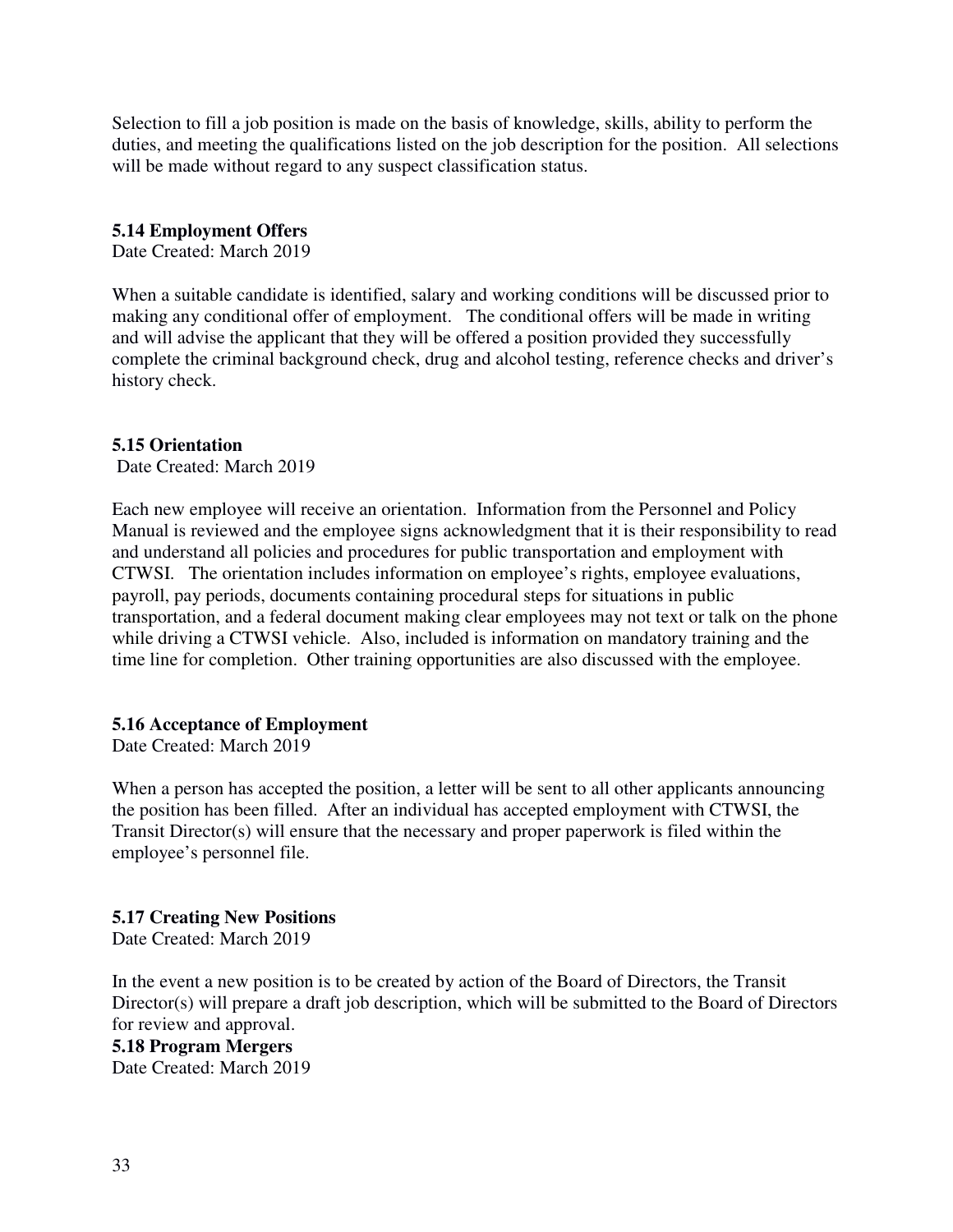In cases where another program/agency/company participates in a Board of Directors approved merger with CTWSI, the usual hiring procedure may be suspended, and qualified existing personnel may be retained from the merging program. The Board of Directors may suspend usual hiring procedures in such cases based upon the needs of CTWSI.

Any employee who is retained as the result of a merge would complete the usual introductory period required by CTWSI. The full-time employee would accrue sick and annual leave effective on the date of employment.

# **POLICY SIX**

# **PERSONNEL RECORDS**

# **6.0 Personnel Records**

Date Created: March 2019

In collecting, maintaining, and disclosing personnel information, CTWSI makes every effort to protect employee's privacy rights and interests and prevent inappropriate disclosures about any employee. While complying with its governmental reporting and record keeping requirements, CTWSI makes every effort to ensure it handles all personal and job-related information concerning employees in a secure, confidential and appropriate fashion in accordance with the principles and procedures outlined below.

# **6.1 Confidentiality of Information**

Date Created: March 2019

CTWSI treats personnel information as confidential and respects the need for protecting each employee's privacy by enforcing secure information handling procedures on the part of all personnel whose job duties involve gathering, retaining, using or releasing personal information about the organization's employees. CTWSI collects and retains only such personal information as it needs to effectively conduct business and administer its employment and benefit programs. CTWSI takes all possible steps to make sure that all personal and job-related information about employees is accurate, complete and relevant for its intended purpose. Wherever possible, CTWSI notifies affected employees if it needs additional personal information and gives these employees an opportunity to supply the requested data.

**6.2 Security and Storage**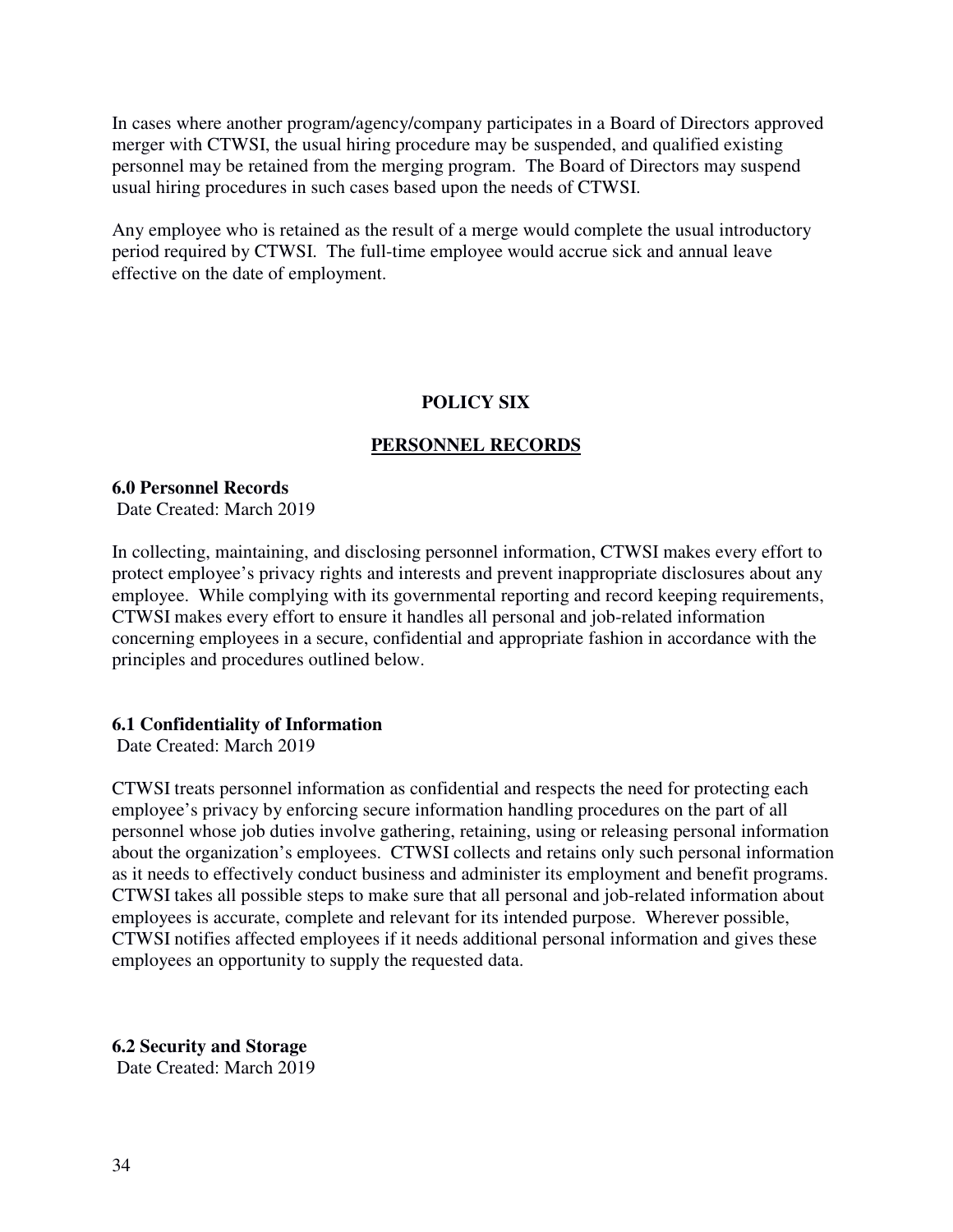All paper-based documents, relating to CTWSI's personnel record system, are kept in secure locked files in the Transit Director(s)'s office or safe. These files are accessible only to authorized personnel with a valid need to obtain specific information from an employee's personnel record. Employees also are granted access to their personnel files and records in accordance with the access procedures outlined below. All personnel files and records must remain in the Transit Director(s)'s office or safe at all times. If an individual with an authorized need to know requests review of the information in an employee's personnel file, the Transit Director(s) will allow review to occur during regular business hours.

# **6.3 Internal Disclosures**

Date Created: March 2019

Supervisors and other authorized employees of CTWSI must obtain approval from the Transit Director(s) before access to personnel file information is granted. When information from an employee's personnel file is to be released or disclosed within the organization, CTWSI may notify the employee of the planned disclosure, if management views the disclosure as possibly intruding on the employee's privacy. However, routine or ordinary employment procedures, including, but not limited to, performance appraisals, merit increase review, promotion and transfer consideration, and disciplinary investigations normally are not subject to this notification procedure.

# **6.4 External Disclosures**

Date Created: March 2019

On occasion, CTWSI must provide information and data from its personnel records and files to federal, state and local government agencies in accordance with record keeping and reporting requirements imposed by such agencies. In instances where a government agency requests information beyond that which it normally requires, CTWSI ordinarily advises the affected employees of the agency's information request. However, if an agency's information request occurs in the course of an investigation or if an agency asks CTWSI to keep such a request confidential, CTWSI, in its discretion, may comply with the agency's request. CTWSI ordinarily honors subpoenas demanding production of information with respect to any employee, but usually advises the employee of the subpoena and nature of the information requested, unless otherwise prohibited by law.

#### **6.5 Records for Review**

Date Created: March 2019

Employees generally have access to their following types of records:

- A. Employment applications
- B. Personnel actions forms, including those for hiring, promotions, salary changes and job title changes
- C. Form I-9, Employment Eligibility Verification form and other documents related to employment eligibility
- D. Form W-4 and related tax withholding information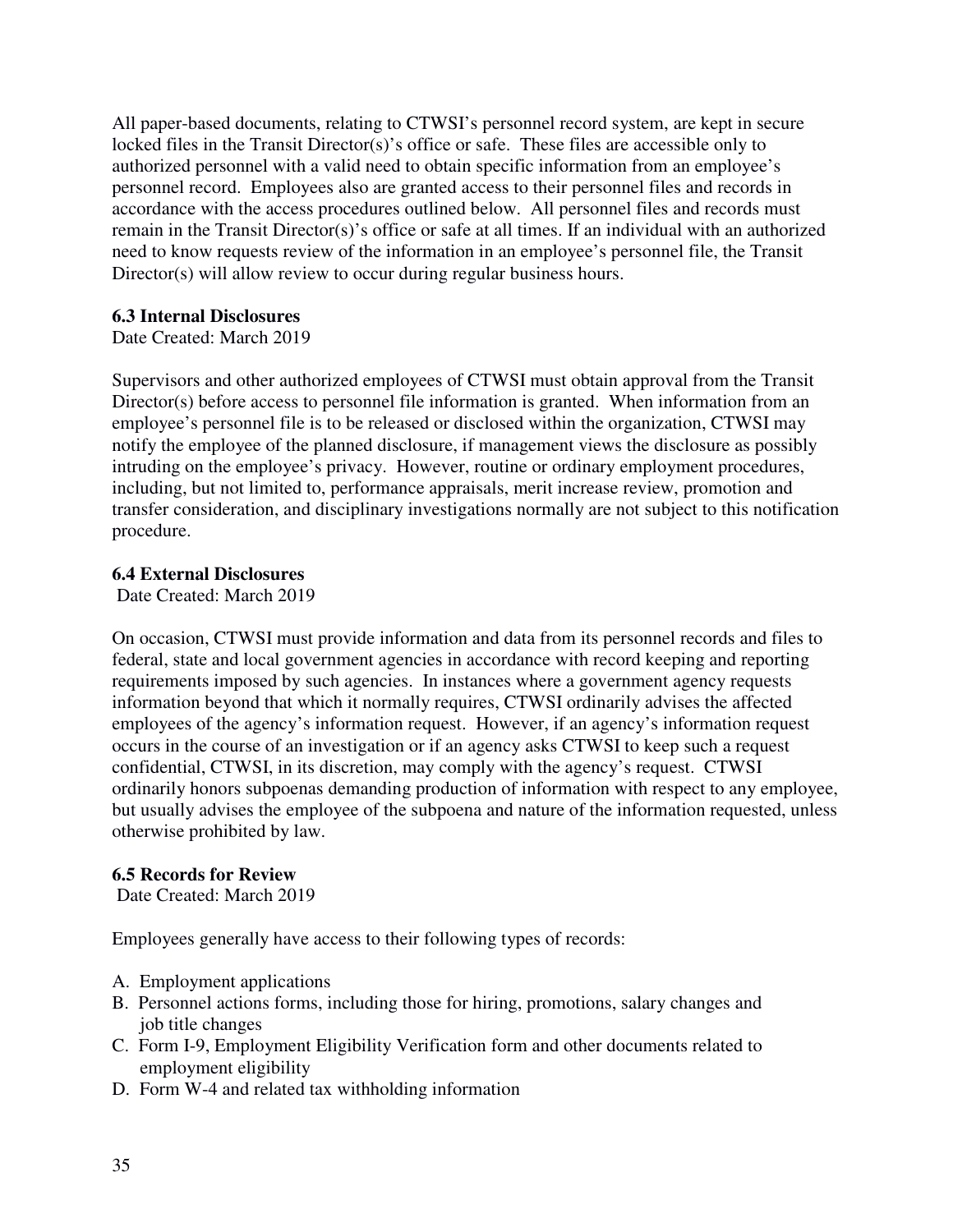- E. Attendance records
- F. Performance appraisals
- G. Awards and commendations
- H. Accident reports
- I. Warnings and reprimands (excluding documents prepared in connection with investigations or other documentation to support reprimands)
- J. Grievances filed by the employee
- K. Medical records (NOTE: At the discretion, CTWSI can release medical records to a physician of the employee's choosing rather than to the employee)
- L. Workers compensation information
- M. Fringe benefit enrollment and election forms, including designation of beneficiary forms
- N. Emergency contact information
- O. Biographical information

Note: CTWSI retains documents in accordance with record retention requirements under federal and state law. After the expiration of the applicable retention period, the records are destroyed. Consequently, certain historical documents might not be available for review.

The following types of documents are not part of an employee's general personnel records and are not accessible to employees:

- A. Re-employment reference information, including letters, telephone notes and memorandum secured from the employee's prior employers or persons who are not current employees of the Agency
- B. Medical records created or obtained by CTWSI that an employee can obtain directly from his/her physician or health care provider
- C. Records relating to investigations of policy violations, prohibited conduct or criminal offenses
- D. Documents developed or prepared for use in grievance or court procedures
- E. Documents related to staff planning or business planning, including management succession plans, management bonus plans and job assignment plans

#### **6.6 Accuracy of Employee Information**

Date Created: March 2019

To ensure that CTWSI's personnel files are up-to-date and contain accurate and complete information, employees are required to notify the Transit Director(s) of any changes that need to be made in the following categories: name, telephone number, home address, marital status, number of dependents, beneficiary designations, scholastic achievements or individual to notify in care of any emergency.

# **6.7 Correction or Deletion of File Information**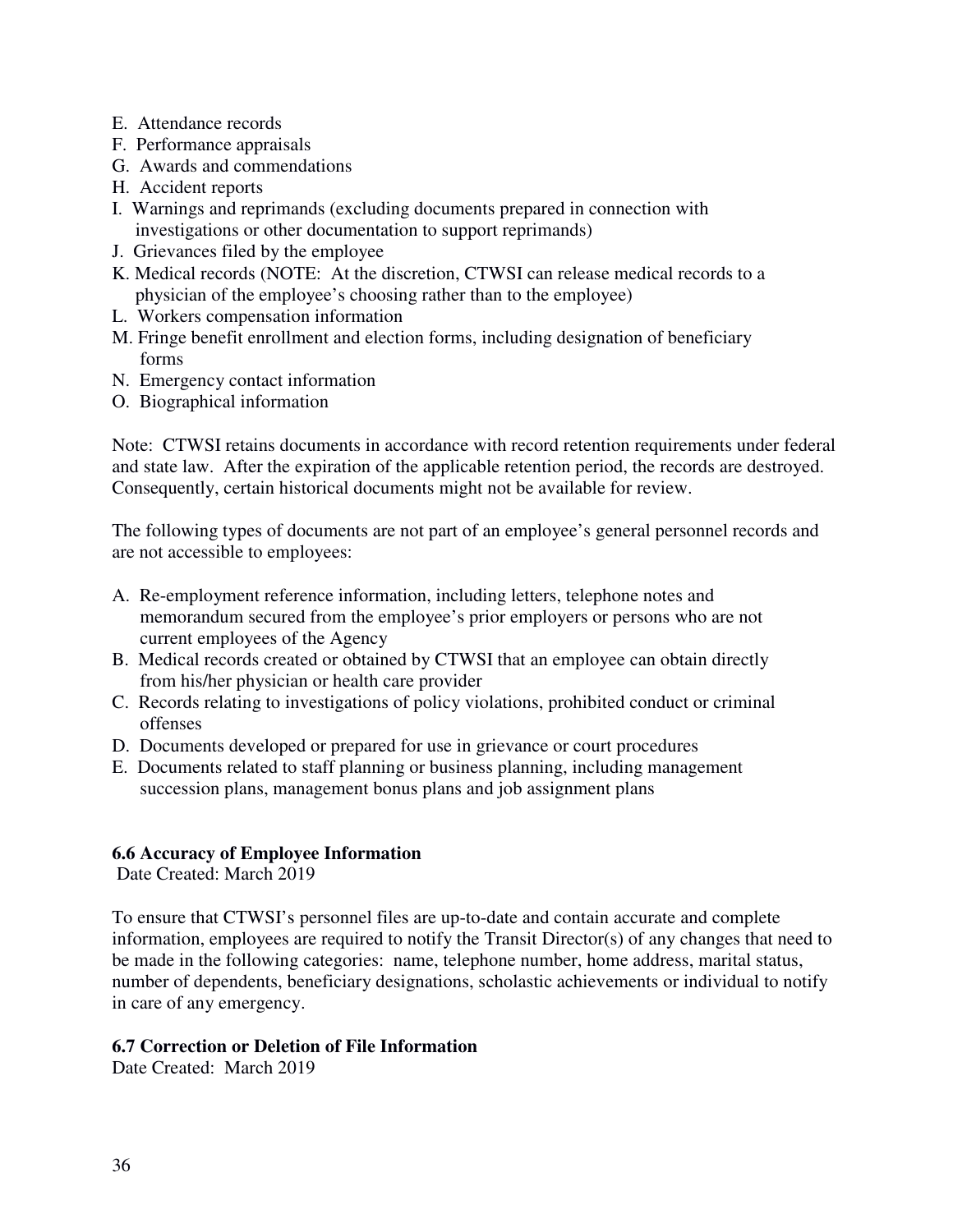Employees can request correction or deletion of information in his/her personnel records as appropriate by submitting a written request to the Transit Director(s). Within 30 calendar days of receipt of a written request to amend a record, the Transit Director(s) notifies the employee in writing that the amendment will be made as requested or that the amendment request has been denied. In cases where a requested amendment is denied, the Transit Director(s) must explain the reasons for refusing to make the change. A copy of the response must be placed in the individual's record if the request is denied. If the Transit Director(s) refused to amend or delete the record, the individual has the right to enter into the record a statement setting forth the reasons for the individual's disagreement.

# **6.8 Employee Files**

Date Created: March 2019

The Transit Director(s) is responsible for completion and retention of the "Employment File". The Employment File for a position should contain the following:

- A. Job Announcement
- B. Copies of advertisements, including dates and how long they appeared in the publications in which they were run
- C. Copies of announcements mailed and where they were sent
- D. Any correspondence related to the recruitment and selection process
- E. Notations of telephone or face-to-face contacts
- F. Candidate applications and resumes of all applicants for the position
- G. Selected applicant data for the successful candidate (starting date, rate of pay, terms of employment)

The completed "Employment File", including the applications and resumes of all candidate applicants for a position, must be kept as required by Executive Order 11246, as amended. Completed employment files can be reviewed periodically by the EEO Officer or designee. Careful completion and retention of these files by the Transit Director(s) provides protection in two ways. The files provide documentation of "good faith" recruiting procedures and they also provide an official record for use in investigating complaints of discrimination in the selection process.

# **POLICY SEVEN**

# **HOURS OF WORK AND COMPENSATION**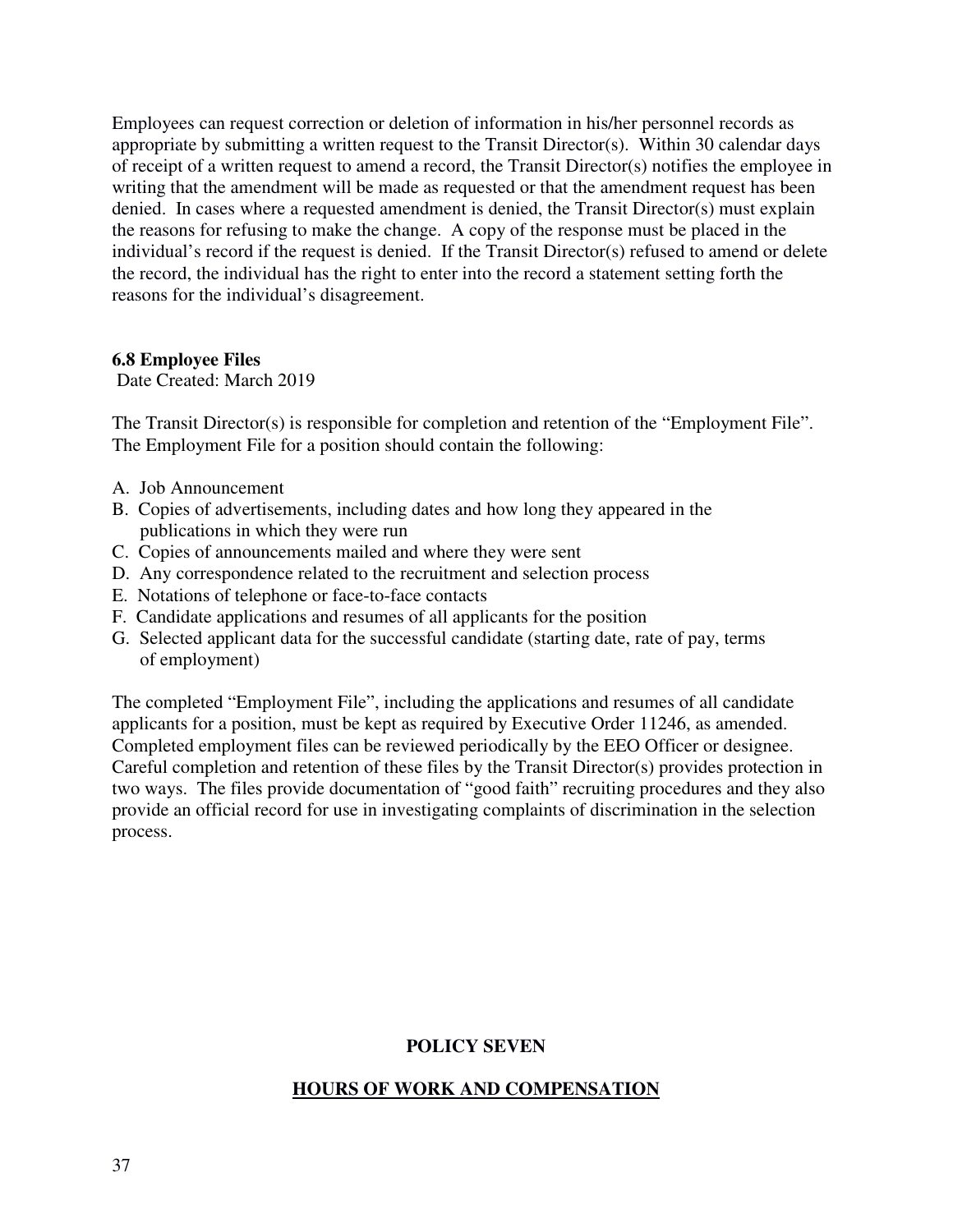# **7.0 General Policy**

Date Created: March 2019

It is the intent of the Transit Director(s) to create a standard workweek within which an employee is expected to perform CTWSI services. The Transit Director(s) also realizes that emergency and extenuating circumstances may arise in which an employee is required to work variable hours. Nothing within this policy is meant as a guarantee to the number of hours, either daily or weekly, that an employee may be required to work. However, it is the Transit Director(s)'s intent that every employee be treated equal and fairly when expected to work odd or extended hours.

# **7.1 Standard Workweek**

Date Created: March 2019

The standard work week is forty (40) hours unless otherwise stated for the purpose of calculating pay and overtime and begins at 12:00 am Sunday and ends at 11:59 pm Saturday

#### **7.2 Standard Workday**

Date Created: March 2019

A work schedule will be established for each employee. Any deviation from this schedule must be approved in advance by the Transit Director(s). Daily and weekly schedules may be changed to meet the needs of CTWSI at the Transit Director(s)'s discretion. The Transit Director(s) is encouraged to put schedules in writing and to announce changes as far in advance as possible for the convenience of the employee. The employee is responsible to check the schedule periodically for changes in said schedule. It is also the responsibility of schedulers/dispatchers to communicate said changes with the employee.

#### **7.3 Break Periods**

Date Created: March 2019

Meal periods are not included in paid work hours. However, in the event an employee is unable to leave and is subject to work during his/her meal period, the employee will receive a paid lunch break. Nonexempt employees must "sign out" during the meal break. Twenty-minute break periods are also permitted during the workday. These breaks are considered "paid time".

The break schedule below is defined for employees according to total daily hours worked:

- $1-3$  hours = no break
- 3.5 to 5 hours =  $(1)$  20-minute break
- 5.5 to 7 hours =  $(1)$  20-minute break plus  $(1)$  lunch break
- 7.5 hours or more hours  $= (2)20$  minute breaks plus (1) lunch break

Break periods may not be accumulated for time off, to leave work early or grouped together to provide a longer break period and breaks are not guaranteed to the employee. They shall be at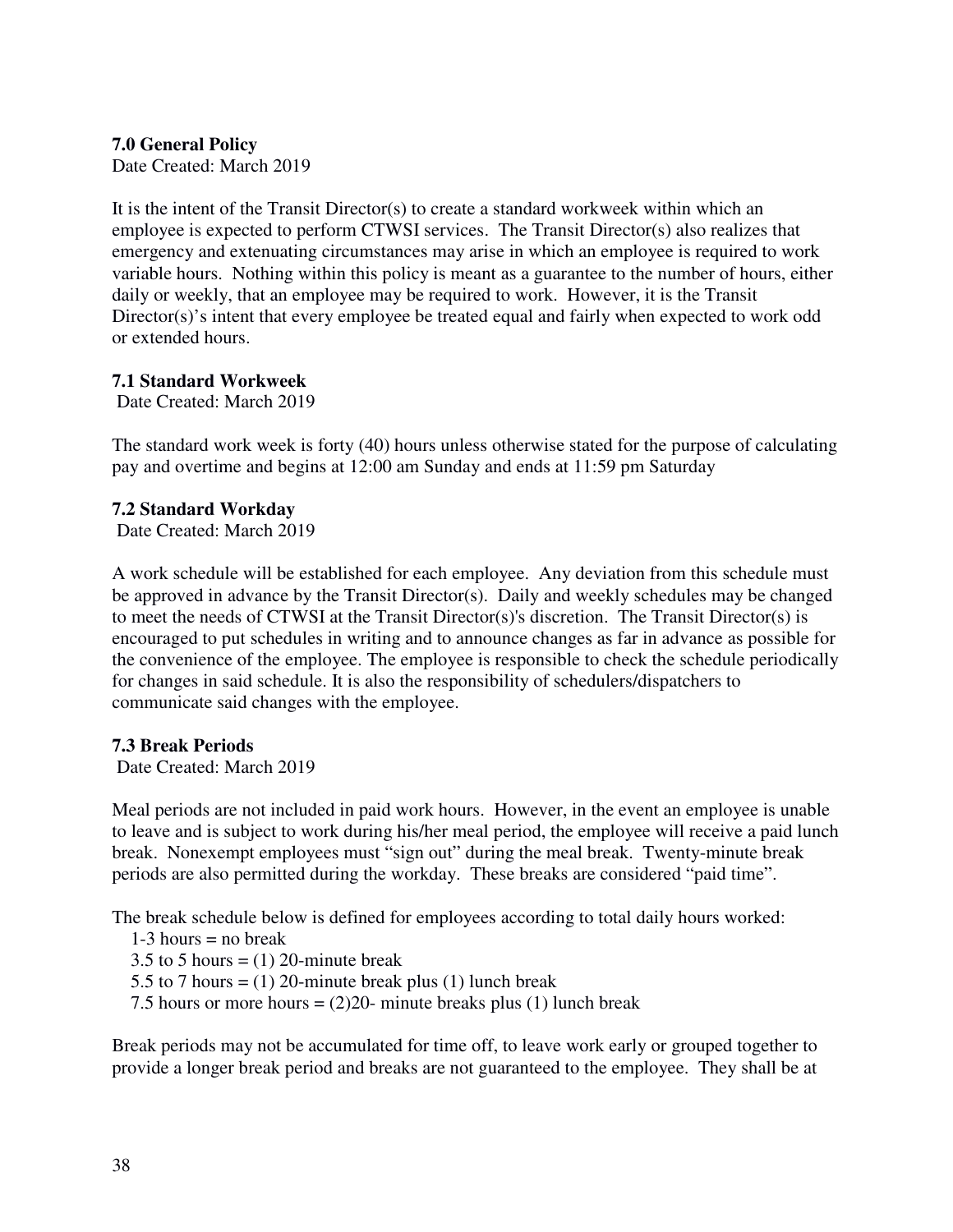the discretion of the Transit Director(s). Breaks should be taken and arranged according to workload.

# **7.4 Pay Period and Pay Day**

Date Created: March 2019

Payroll will be prepared in accordance with Federal and State regulations and shall depict the period of time covered by the payroll, the name, program or department, salary rate and amount due.

CTWSI operates the payroll on a bi-weekly pay period, therefore, there are 26 pay periods per year. Payment will be dated no later than every other Friday. Saturday before payday is the cutoff day for bookkeeping and wages earned beyond that date will be remitted during the next pay period. If the payday falls on a holiday, payment will be dated on the last working day before the holiday.

Under no circumstances will a paycheck be written for an employee in advance of the established pay date for a given pay period.

# **7.5 Time Reporting**

Date Created: March 2019

Time reporting utilizes a time card and log system. Time cards are not to be removed from the office.

Each nonexempt employee is required to use their time card to keep a record of all hours worked and all hours not worked such as annual leave, sick leave, etc. for the purpose of calculating and issuing pay checks. These time cards must be certified by the Transit Director(s) or an individual authorized by the Transit Director(s). Intentional falsification of time cards may result in a disciplinary action.

# **7.6 Payroll Deductions**

Date Created: March 2019

CTWSI is required to withhold Federal Income Tax and Social Security (FICA) from each employee's paycheck. Other deductions include contributions to the health insurance and other withholdings required by law or pre-selected by the employee.

**7.7 Wages**  Date Created: March 2019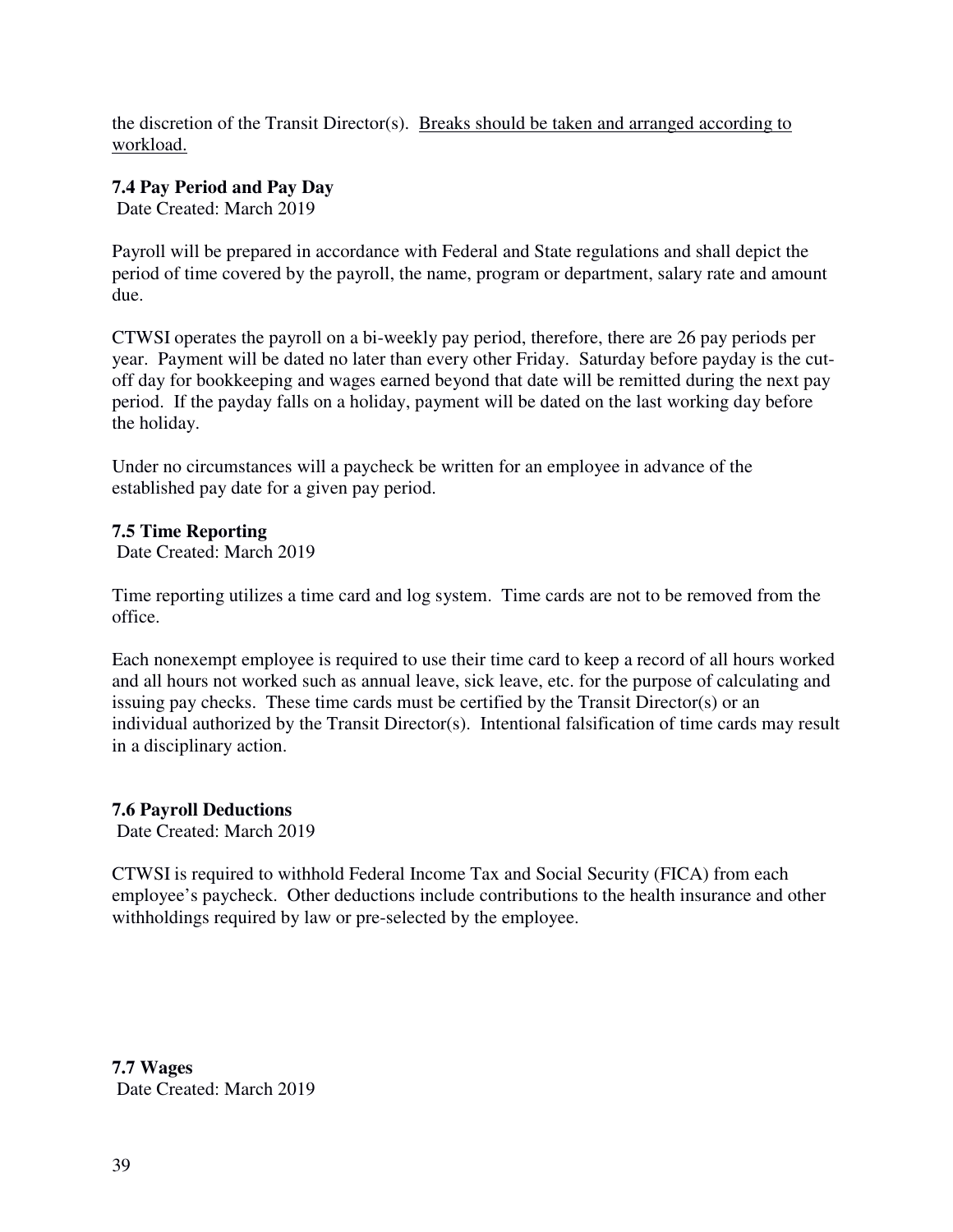Employees shall be paid at a rate no lower than the minimum hourly rate established by Federal or State law whichever is higher. Employees' salaries will be determined by the Transit Director(s) with consideration of past performance measures. The salary schedule shall be revised, as required, on the basis of a wage survey and shall reflect such things as the cost of living, wages of the local community and prevailing rates in the community. Changes in pay due to promotion, demotion, re-assignment and within-grade transfer will be effective at the beginning of the pay period following the date of the move or the action. Annual pay raises take effect at the beginning of the new Fiscal Year.

#### **7.7.1 Wage Increases**

Date Created: March 2019

Wage increases will be based upon employee merit and availability of funds. Increases are also at the discretion of the Transit Director(s) at the beginning of the new Fiscal Year.

#### **7.8 Job Description**

Date Created: March 2019

CTWSI job descriptions will identify the typical duties and responsibilities, the minimum qualifications required to obtain the position, any pertinent certifications necessary, as well as detailed information on mental and physical attributes, which are required or suggested for the position.

#### **7.9 Overtime**

Date Created: March 2019

All personnel with the exception of exempt personnel are covered by the Fair Labors Standards Act (FLSA). Under FLSA, personnel not exempted by reason of assignment of duties and salary level must be paid time and one half (1 ½) for overtime in excess of 40 hours in any work week. Employees covered by the overtime provision of FLSA shall not work more than 40 hours per week unless pre-approved by the Transit Director(s). Unauthorized overtime will be subject to disciplinary action. Hours paid but not worked such as holidays, annual leave, sick leave, administrative leave, etc. are not computed for the calculation of overtime. An employee has to physically work for the hours to be calculated for overtime purposes.

#### **7.10 Exempt Employees**

Date Created: March 2019

An exempt employee, as defined in FLSA, will be charged with either sick or annual leave when they are absent from work for one full scheduled workday, such as 8:00 am to 4:30 pm or 7:00 am to 5:30 pm. When necessary to work on a Saturday or Sunday, the employee may take a day off during that same workweek.

**7.11 Expense Reimbursement**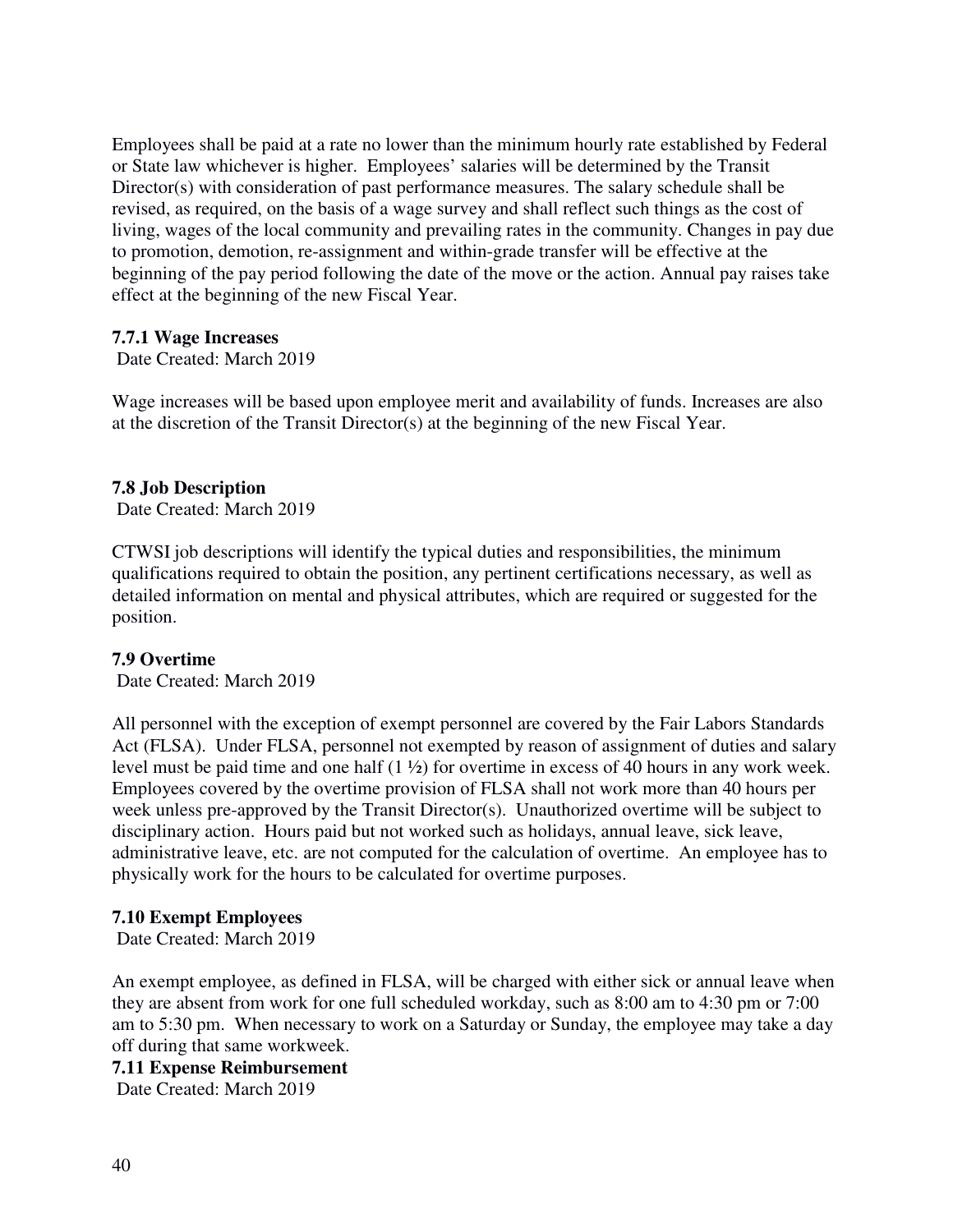It is the policy of CTWSI to control and process all travel expenses. No employee shall be reimbursed for expenses incurred in going to and from work. Employees may be reimbursed for travel on official business in accordance with the budget.

# **7.11.1 Authorization**

Date Created: March 2019

All CTWSI payments for travel by employees must be authorized in advance and must be supported by properly approved invoices, if applicable. Employees may be reimbursed for travel on official business in accordance with the budget. CTWSI utilizes the State of South Dakota reimbursement guidelines.

# **7.11.2 Travel Accommodations**

Date Created: March 2019

Less than first-class travel accommodations shall be used in all instances except when:

- A. These accommodations do not exist or are not available within a reasonable time.
- B. Less than first-class would result in higher overall cost because of required routing, time urgency, baggage differential or other factors.
- C. Physical condition of the traveler or other extenuating circumstances requires the use of first-class travel accommodations.

An explanation of the reasons for traveling first-class must be shown as memorandum information submitted with the travel expense statement.

# **7.11.3 Travel Reimbursement**

Date Created: March 2019

To be eligible for mileage reimbursement, the employee must supply proof of sufficient liability insurance to CTWSI. Mileage reimbursement is as follows:

- A. Employees shall be reimbursed in accordance with established State or other guidelines for use of private automobiles used on official business.
- B. Use of privately-owned automobiles for official travel must be approved by the Transit Director(s).
- C. At any time when it is cheaper and more convenient to use transit/commercial

 transportation, the employee has a choice of using his private vehicle or the CTWSI vehicle/commercial carrier but will be reimbursed at the lower rate. CTWSI will determine the most cost-effective method of transportation and will reimburse the employee for time, meals and transportation costs, based upon that determination.

 D. Employees must submit the proper travel voucher for reimbursement of travel on office business.

# **7.11.4 Per Diem and Pay Advances**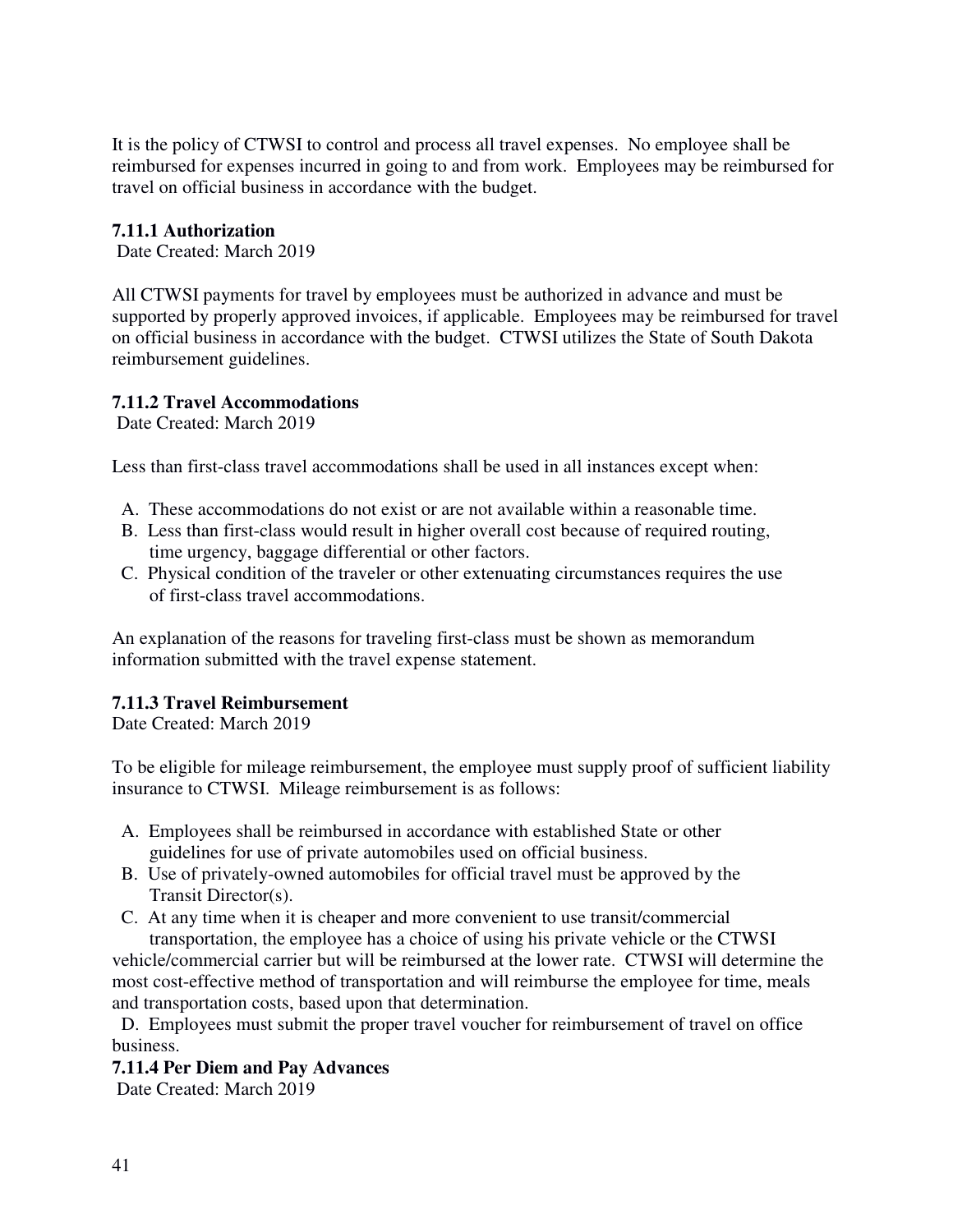Work assignments may take employees away from his/her home base at mealtime or overnight. Employees shall consult with the Transit Director(s) prior to trips to ensure that necessary procedures are followed. Travel advances will be paid in accordance with established policies. No travel advances are permitted for local travel.

# **7.11.5 Travel Guidelines – In or Out of Area**

Date Created: March 2019

"In Transit Area" is defined as any travel within defined service area and "Out of Transit Area" is defined as any travel outside of defined service area.

When traveling outside of the CTWSI area, employees will be compensated according to Transit travel rates for mileage, lodging, meals, etc. When traveling within the CTWSI Area, employees will be compensated for mileage only, unless overnight travel is required. Meals, lodging, etc., will then be allowable. If an employee elects to drive rather than fly, mileage will not be reimbursed more than the cost of an airline ticket for the same distance.

- A. In-CTWSI Area Travel expenses are generally related to the use of private automobiles. If an individual for business purposes is using a personal automobile, that individual, if authorized, may claim reimbursement on a mileage basis. The required travel form claiming mileage reimbursement is submitted as of the last day of each month and is due in the Transit Director(s)'s office by the fifth of the following month. Mileage cannot be accumulated month after month, as it is necessary to report the related expenses in the financial statements for the month in which the expenses were actually incurred. Failure to comply with this schedule may result in the disallowance of travel reimbursement at the discretion of management. Contact the Transit Director(s) to obtain the appropriate vouchers, statements and forms that will need to be completed.
- B. Out of CTWSI Area All out of defined service area travel requires management approval prior to the trip. The submission of a travel request provides management with the necessary information to determine whether or not the trip is justified in accordance with the organization's goals and objectives, as well as funding source rules and regulations. The travel request also provides for requesting a travel advance if needed in order to make the trip. When exact itinerary and cost information is unknown, travel advances should be based upon prudent estimates. Travel expense statements with attachments must be received by the Transit Director(s) within ten (10) days of return. Failure to submit within the ten (10) days may result in a loss of eligibility to receive authorized travel reimbursement. The Transit Director may be contacted for the appropriate voucher, statement or form to complete for reimbursement.

#### **7.11.6 Meal Reimbursement**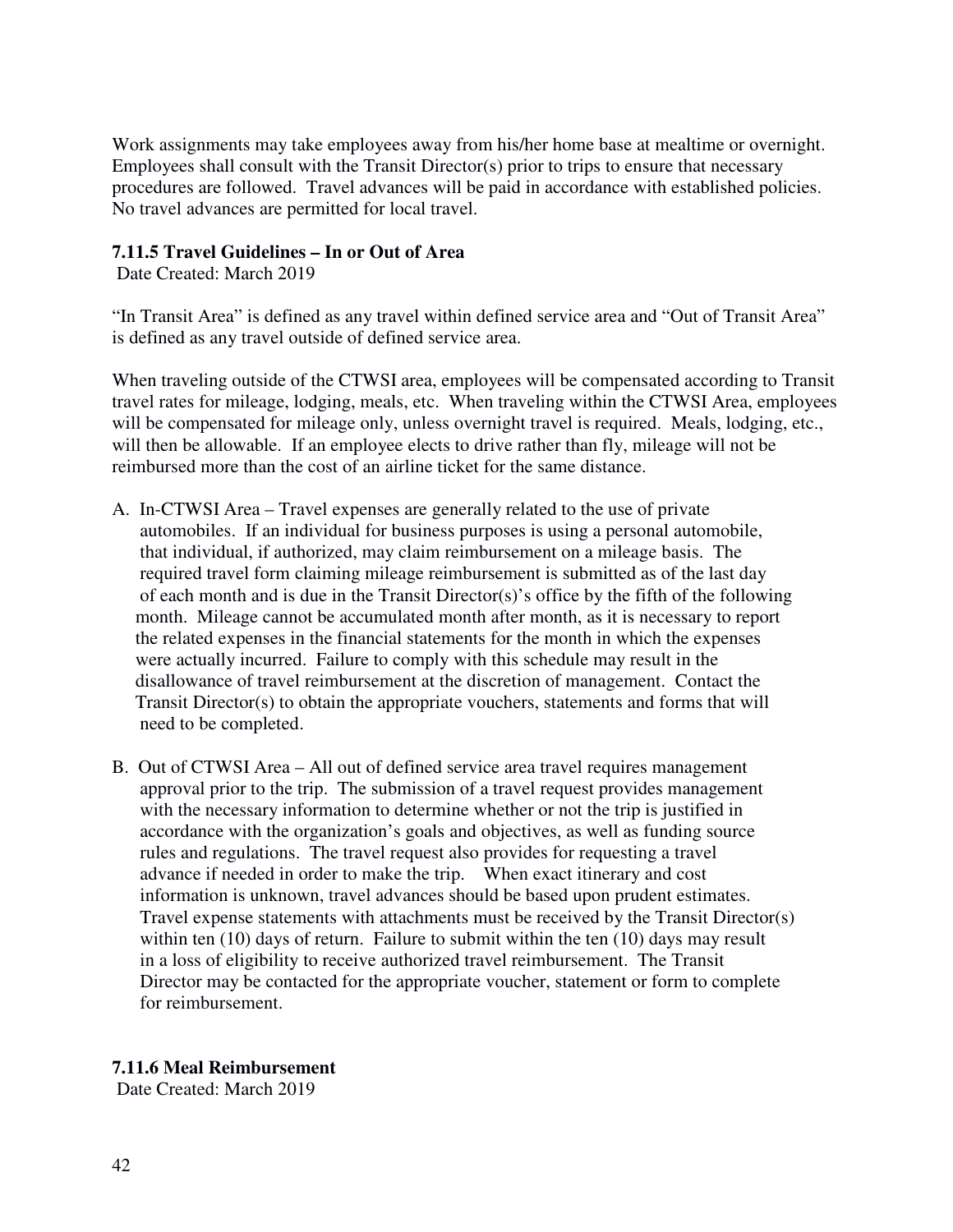The per diem rate for approval for in-state and out of state travel shall be set at the State of South Dakota rates.

The schedule for computation of the meal allowances is as follows:

 Breakfast: Leave before 5:30 a.m., return after 8:00 a.m. Lunch: Leave before 11:30 a.m. Dinner: Leave before 5:30 p.m., return after 8:00 p.m.

# **7.11.7 Lodging Reimbursement**

Date Created: March 2019

When a CTWSI employee is traveling on approved or requested transit business, the following guidelines will apply:

- A. When a workshop or convention is scheduled at a particular hotel or motel, the room rate of that lodging site will be allowed. If the site is giving special rates for the particular meeting, that rate will be allowed.
- B. For routine travel not specifically related to conventions or workshops, the most reasonable rate of reputable lodging facilities in the area or town will be allowed. Taxi and other related costs may be reimbursed.

# **7.11.8 Receipts Needed**

Date Created: March 2019

CTWSI requires actual receipts; photocopies are not acceptable of the following:

- A. Lodging receipts
- B. Airline ticket stub
- C. Rental car receipt
- D. Taxi if over \$5.00 for a one-way ride
- E. Airport parking receipt
- F. Car parking receipt

# **7.11.9 Bonus/Hazard Pay**

Date Created: March 2019

Employees of CTWSI may be eligible for lump sum bonus payments when any or all of the following conditions are met. Adequate funds are available, no cost of living pay increases are given or when exemplary performance by individuals or organization is evident. Said Bonus/Hazard Pay shall be determined by Co-Executive Director(s) and approved by the Board of Directors prior to payment being issued. The amount of said Bonus/Hazard Pay may be based on seniority, level of position, duties performed, responsibilities, and/or percentage of gross annual income.

# **POLICY EIGHT**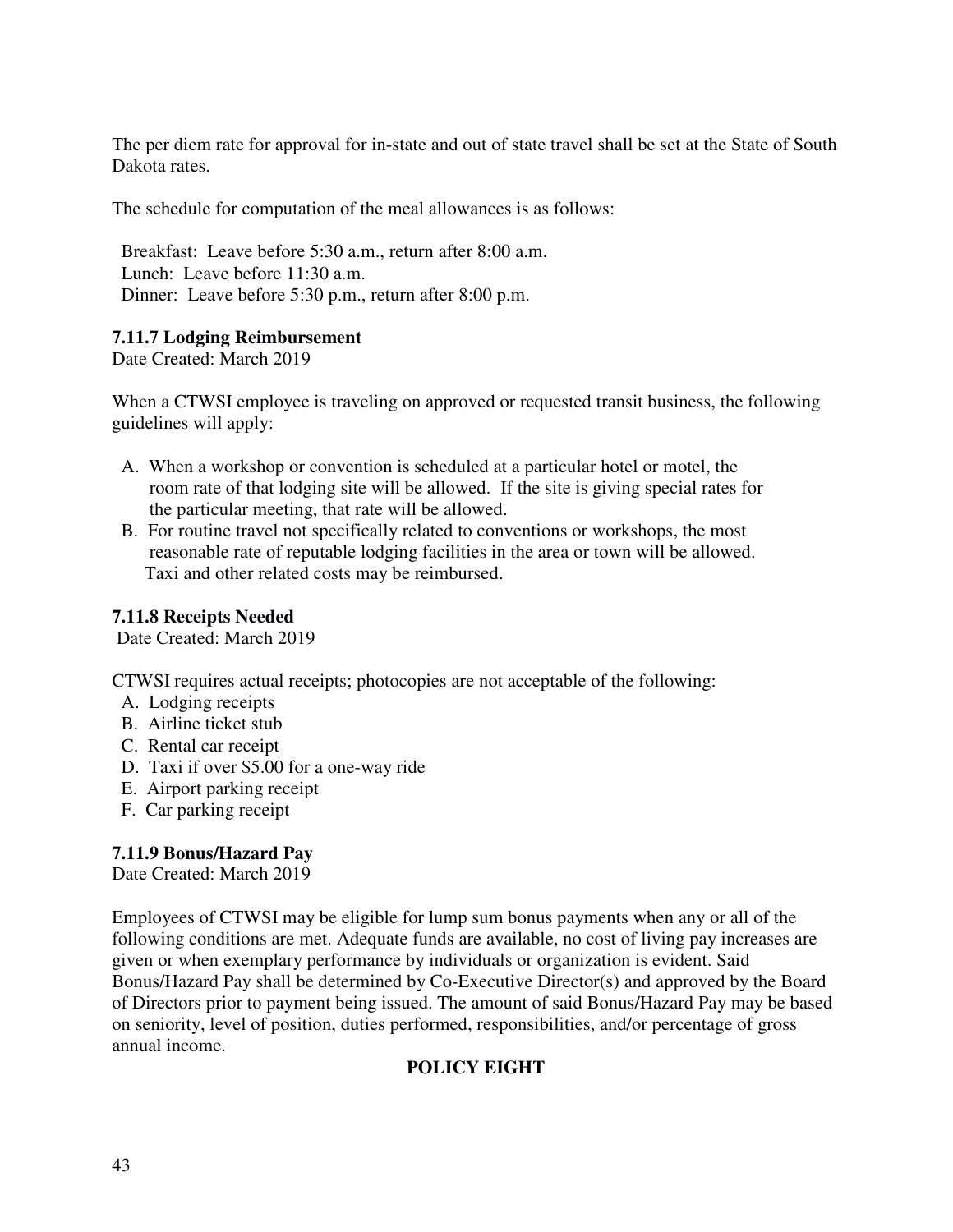#### **BENEFITS**

#### **8.0 Insurance, Retirement and Workers Compensation**

Date Created: March 2019

The benefits that follow are those offered by CTWSI. Please refer to the necessary employee classification, as some or most of the benefits are afforded to the respective individual employee classification. Full details of the group insurance plan can be obtained from the Transit Director(s).

### **8.0.1 Health Insurance**

Date Created: March 2019

Full-time employees (work week of 32.5 hours average) are eligible for health insurance benefits the first day of the month after 60 days of employment. Employees will pay 20 % of the cost of their monthly premium. Part-time and temporary employees are not eligible for health insurance benefits.

Employees may choose to opt out of health coverage provided by CTWSI. Employees who opt out will not be reimbursed monetarily for his/her portion of the health coverage premium. CTWSI assumes no liability or responsibility for the adequacy or inadequacy of the insurance coverage or other medical bills or expenses not otherwise covered by this plan.

When employees reach eligibility for Medicare coverage, he/she must enroll in Medicare.

#### **8.0.2 Extended Health Coverage**

Date Created: March 2019

In the event of an employee's termination of employment (except for gross misconduct or reduction of hours), the employee, spouse, and dependent children are entitled by law to purchase continuing health care coverage under CTWSI's group plan for up to 18 months. If the employee or any family member is disabled, the disabled individual and non-disabled family members are entitled to an additional 11 months of continuation coverage. In the event of an employee's death, divorce, or legal separation, or a retiree losing coverage under CTWSI's group plan, the spouse and dependent children of the employee or retiree have the option of purchasing continuing coverage under CTWSI's group health plan for up to 36 months. Employees or qualified beneficiaries electing extended coverage (COBRA) are responsible for paying the cost of the extended health care coverage. The purchase price of continuing coverage is the full cost of the premium CTWSI pays for similarly situated active employees, plus administrative costs. During the 11 months of extended coverage for disabled employees or his/her family members, the cost of the premium rate may increase. By enrolling in the Health Care Continuation Plan (COBRA), employees and his/her family members receive the benefit of purchasing the same extensive coverage provided to active employees at favorable group rates.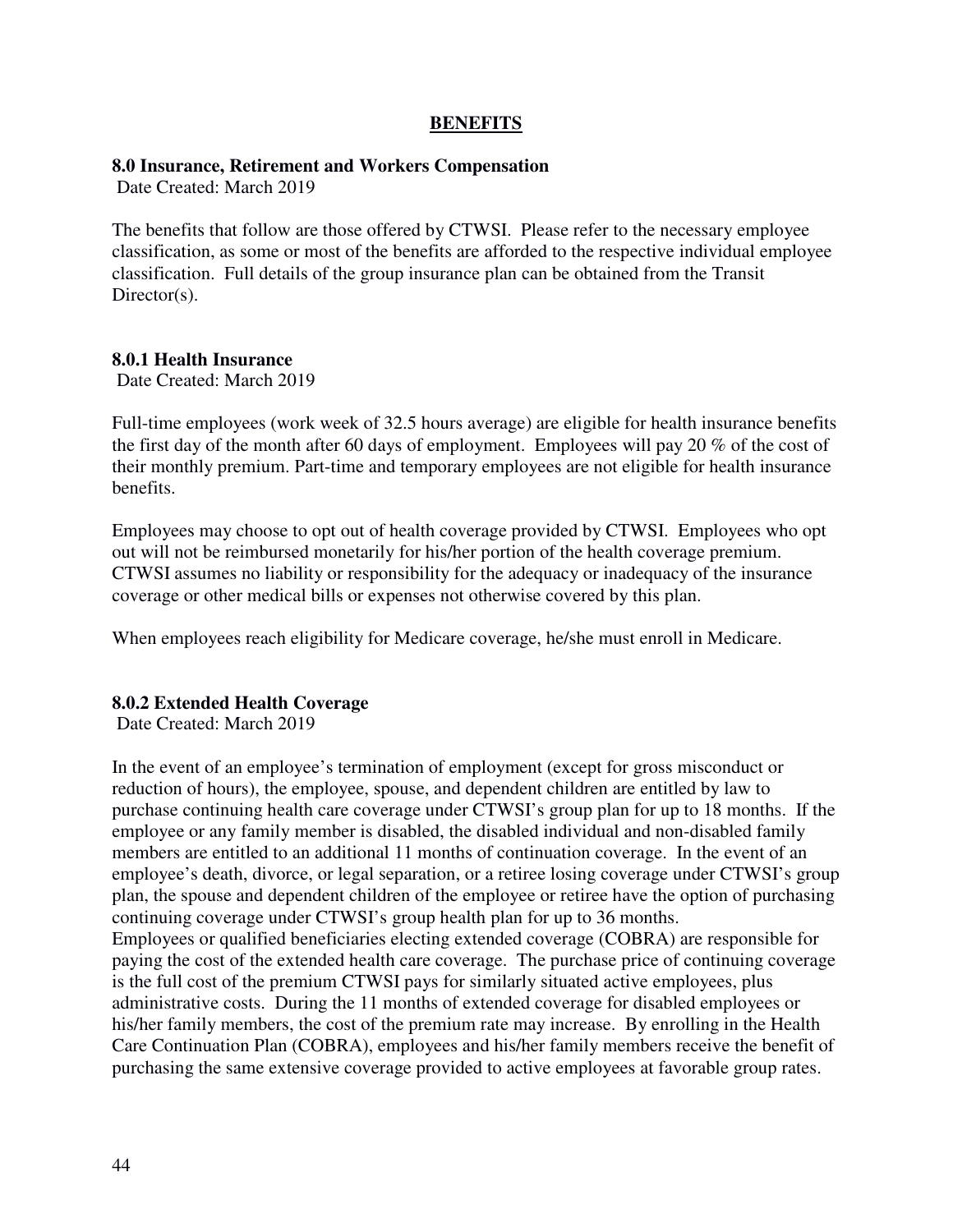This continuing coverage terminates before the expiration of the 18, 29, or 36-month period if the employee or qualifying family members become covered under another group health plan that provides comparable benefits and does not penalize the newly covered individual(s) for preexisting conditions. CTWSI's continuing coverage also terminates if premiums are not paid on time or if CTWSI discontinues all of its group health plans for all employees.

In order for CTWSI to meet its legal obligations in providing continuing health care coverage, all employees must inform the Transit Director(s) within 60 days of a change in status such as divorce or legal separation or when a dependent child reaches policy age limit. It also is essential that the Transit Director(s) have a current address for all employees and family members. This policy statement is a brief description of the Health Care Continuation Plan and does not fully explain employees' rights. Employees should read the notice he/she receives when he/she first enrolls in the group health plan or the Summary Plan Description for a full explanation. Copies of the notice and Summary Plan Description can be obtained from the Transit Director(s).

#### **8.0.3 Disability Insurance**

Date Created: March 2019

Disability Insurance is not available to employees.

#### **8.0.4 Life Insurance**

Date Created: March 2019

Life insurance is not available to employees.

#### **8.0.5 Supplemental Insurance**

Date Created: March 2019

There are supplemental insurance policies available for the employee, the employee is responsible for the entire cost and can pay for premiums through payroll deductions.

#### **8.0.6 Retirement Benefit**

Date Created: March 2019

It is not available to employees.

#### **8.0.7 Worker's Compensation Insurance**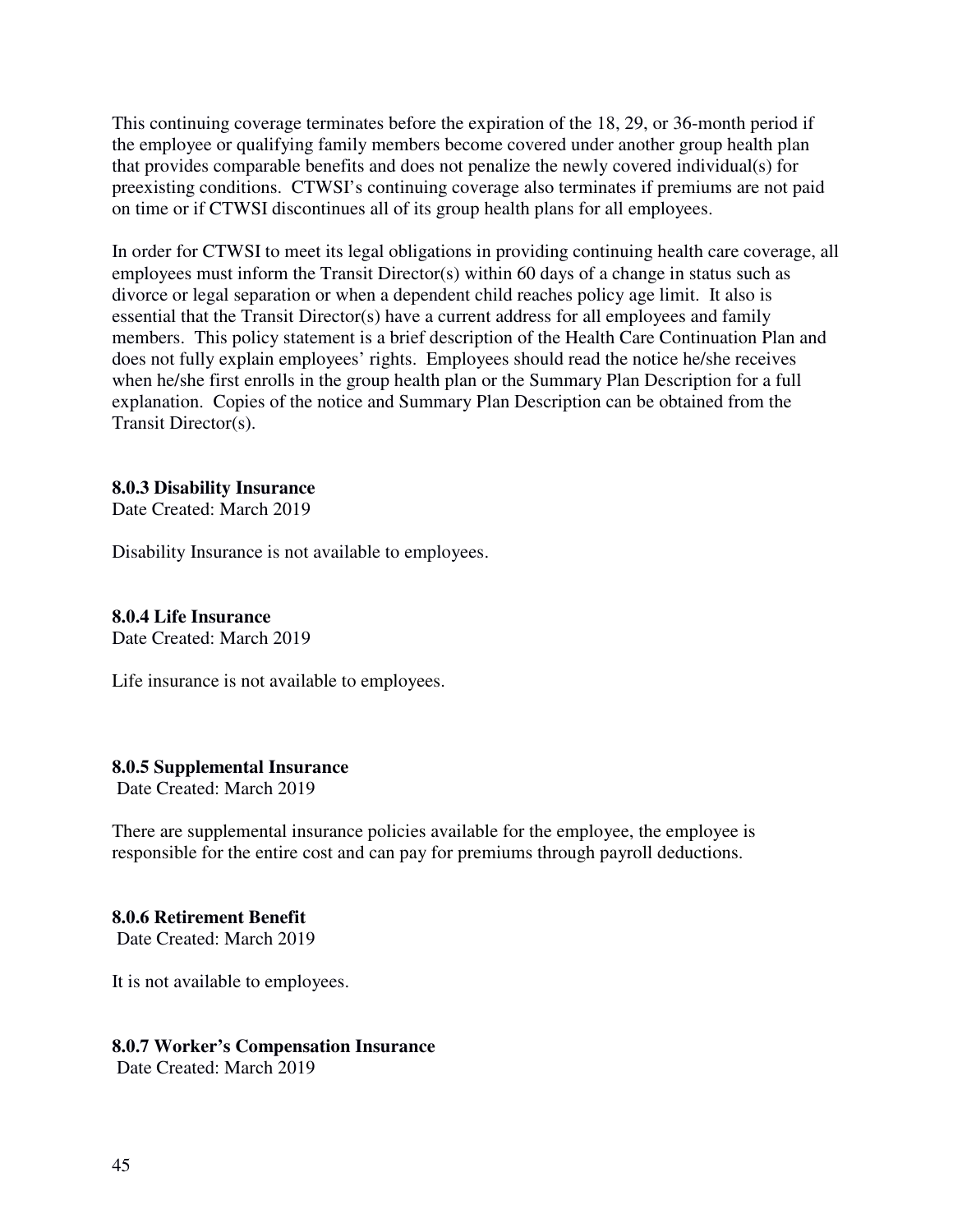All employees of CTWSI are insured in compliance with the workers compensation laws of South Dakota. There are well defined provisions that must be met to ensure that employees qualify for workers' compensation benefits. Detailed information is available on the South Dakota Department of Labor website.

When an employee is injured or contracts an occupational disease on the job, the employee must report it as soon as possible. Within three business days of occurrence, the employee must complete the First Report of Injury form outlining the circumstance of the injury or disease to the Transit Director(s) and/or supervisor responsible for filing the Employer's First Report of Injury. The Transit Director(s) must submit the First Report of Injury form to CTWSI's worker's compensation insurance carrier within seven days, excluding Sundays and holidays.

The employee must take the Medical Statement of Ability to Work form to the medical provider of their choice if they choose to seek medical attention. The supervisor should be notified, if possible, before the employee leaves for treatment. Information needs to be filled out by the medical provider such as treatment recommendations, return to work information, restrictions, and next appointment date, etc. and returned to the CTWSI office. Each time medical treatment is provided or consultation by a new medical provider is provided, another blank form must be completed by the medical provider and returned back to CTWSI.

In the event of an injury that requires immediate medical attention, the employee may take time from work to seek medical attention and be paid for that time. After care has been received, the employee will return to work unless directed by medical personnel to go home. In that case, the employee will call their supervisor and notify them. If the employee is unable to work because of a work-related injury for a period of at least seven consecutive calendar days, he/she is entitled to temporary total disability benefits. The benefit is computed at two-thirds of the employee's average weekly wage up to a state maximum allowed by State law per week. The benefits continue until the employee is released by the doctor to return to work in a full or partial capacity or until it is determined that the employee's condition has reached a point of maximum medical improvement. With Transit Director(s) approval, employees who have available annual leave time may use it to supplement their pay and offset the one-third (1/3) not provided through worker's compensation benefits. Under no circumstance will an employee's available annual leave be reduced to fewer than ten (10) hours when being used to offset the differential from their total temporary disability benefits.

CTWSI is committed to providing modified work, when possible, for employees who have been restricted by a medical provider due to a work-related injury or illness. Such work will be provided subject to availability. Work will be assigned due to the nature of the injury or illness and the limitations set forth by the treating medical provider. Failure to the employee to accept the employment, puts he/she at risk of loss of some or all of the workers' compensation benefits.

If an employee is released to part-time or modified work and is earning less than what he/she was earning at the time of the injury, the employee may be entitled to temporary partial disability benefits. Temporary partial disability benefits are calculated as half the difference between the average amount the employee was earning before the injury and the average amount the employee is earning or is able to earn in some suitable employment after the injury. The total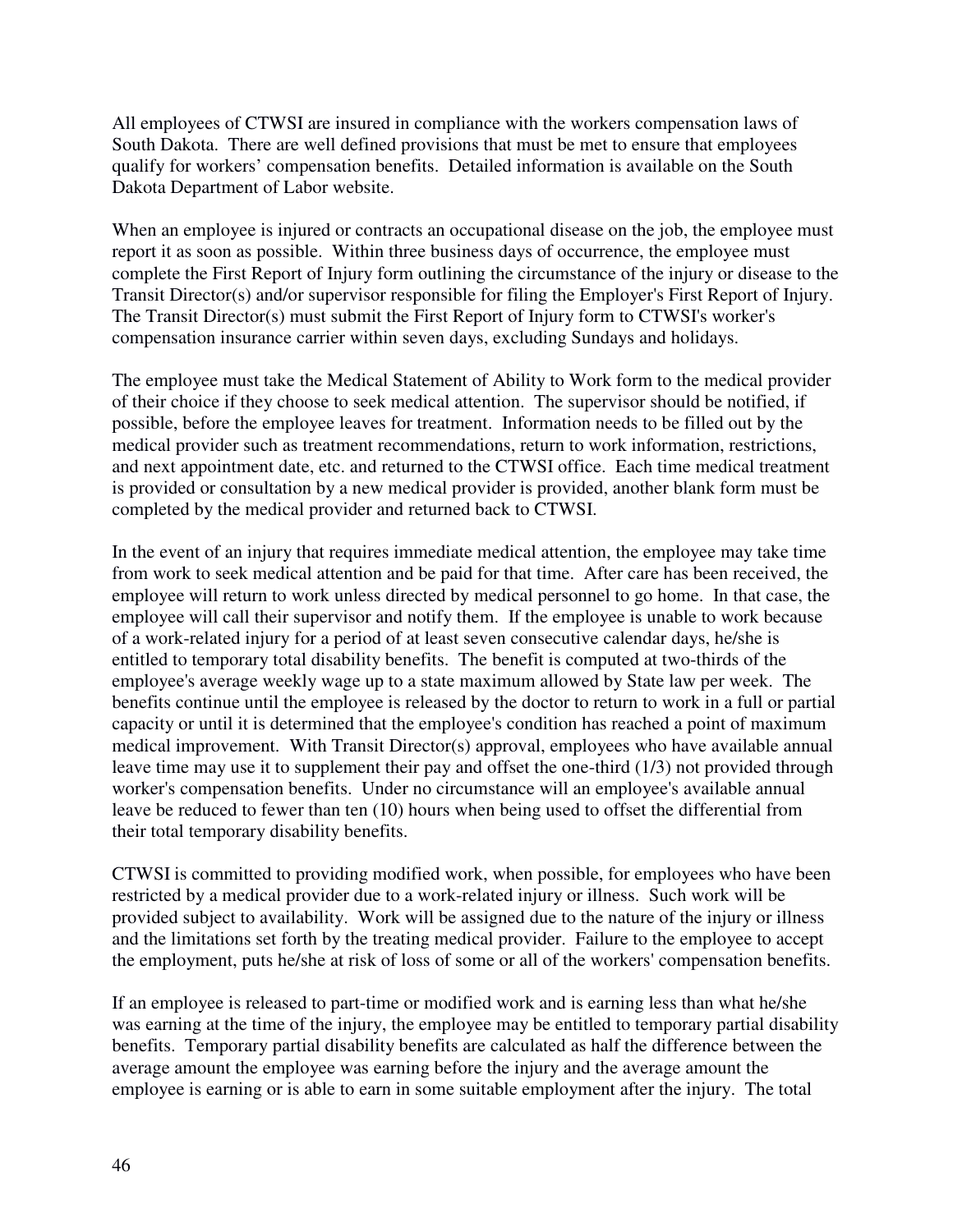compensation for earnings and workers' compensation benefits may not be less than the amount received for temporary total disability, unless the employee refuses suitable employment. When CTWSI is unable to accommodate an employee's light-duty restrictions and does not offer work to the employee, he/she will still receive temporary partial disability benefits, but at a rate equal to the amount received for temporary total disability.

 Employees on temporary modified duty must furnish a written update of their medical condition to the Transit Director(s) from the treating medical provider after each visit in order to remain in the reassigned job. Employees who decline temporary modified duty could be considered to have resigned their employment.

The workers' compensation insurer will investigate any/all reported claims. The workers' compensation insurer may deny any claim when the facts cannot be verified. There are provisions for an employee/employer to dispute a claim by mediation or administrative hearing.

In the event a CTWSI employee encounters an open and obvious danger at the work site, he/she may refuse to work at such site until such time as proper safety measures and/or tools are available. Any safety condition known to them must be reported immediately to the Transit Director(s).

# **8.1 Annual Leave**

Date Created: March 2019

All regular full-time employees are encouraged to take annual (vacation) leave each year, as it promotes rejuvenation and a positive work environment. Part time and temporary employees are not eligible for annual leave.

Regular full-time employees shall accrue annual leave at a rate according to the following schedule:

| Length of Service:<br>First through the second year of service | Length of Leave<br>% of hours worked times 3.08 hours per                                           |
|----------------------------------------------------------------|-----------------------------------------------------------------------------------------------------|
|                                                                | pay period*                                                                                         |
|                                                                | Third through the seventh year of service $\%$ of hours worked times 4.62 hours per pay<br>period** |
| Eighth and additional years of service                         | % of hours worked times 6.15 hours per pay<br>$period***$                                           |

\*The hours earned of leave are based on 2 weeks of annual leave for 80 hours worked per pay period a year. (Formula: hours worked in a pay period divided by 80 equals percentage of hours worked in a pay period. This percentage multiplied by 3.08 would equal hours of annual leave earned in a pay period.)

\*\*The hours earned of leave are based on 3 weeks of annual leave for 80 hours worked per pay period a year. (Formula: hours worked in a pay period divided by 80 equals percentage of hours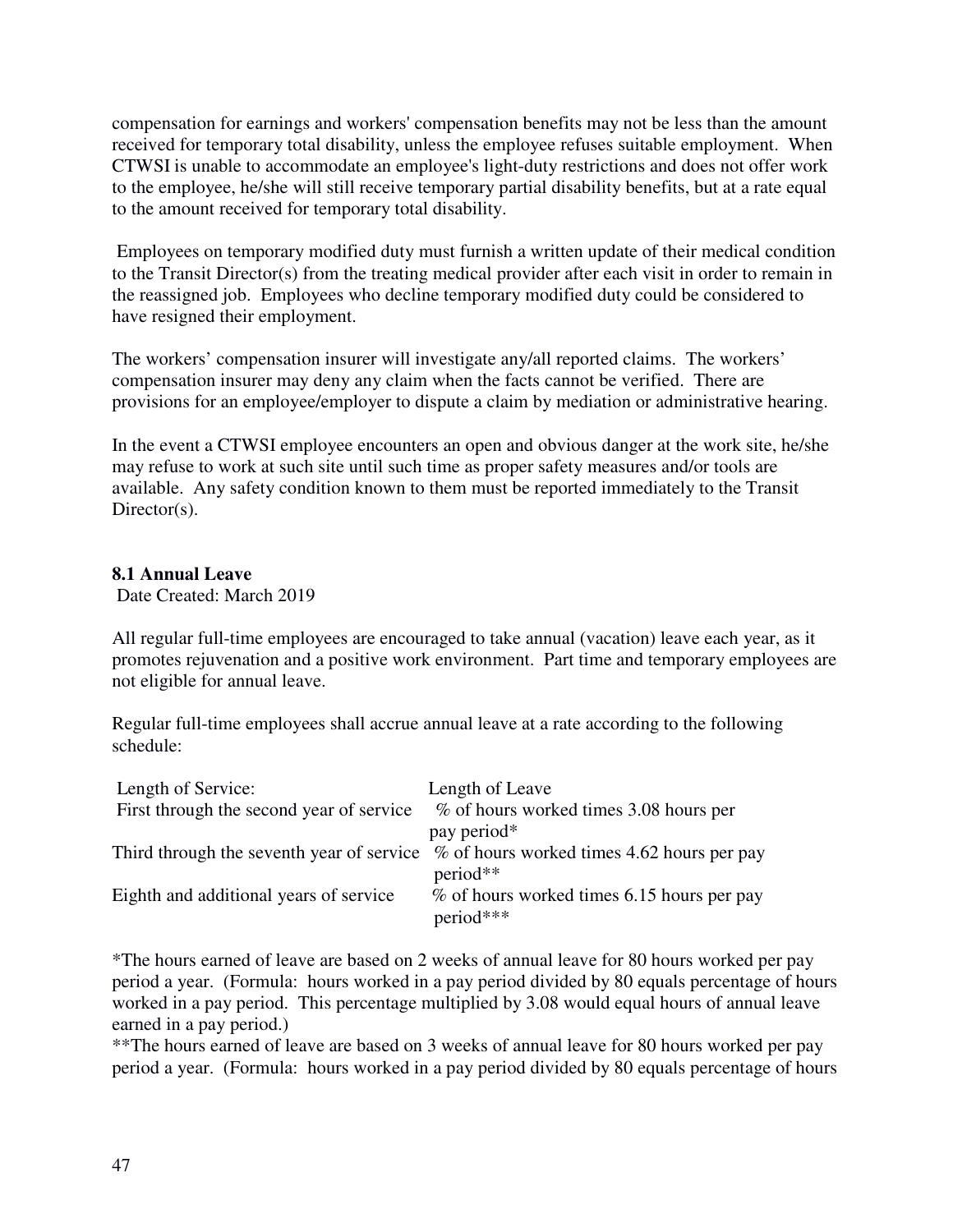worked in a pay period. This percentage is multiplied by 4.62 would equal hours of annual leave earned in a pay period).

\*\*\*The hours earned of leave are based on 4 weeks of annual leave for 80 hours worked per pay period a year. (Formula: hours worked in a pay period divided by 80 equals percentage of hours worked in a pay period. This percentage is multiplied by 6.15 would equal hours of annual leave earned in a pay period).

Administrative staff (Co-Director(s) and/or Director) shall receive paid vacation at a rate which shall consider time as an administrator as well as overall accumulative time with CTWSI at the following rates:

10 years of accumulative service – 4 weeks 11 to 15 years of accumulative time – 5 weeks 16 years or more of accumulative time – 6 weeks.

# **8.1.1Administrative Guidelines**

Date Created: March 2019

 A. Accruing Annual Leave – Accrual of leave begins on the first date of employment, however, full-time employees are not allowed to use until the probationary period (6 months) is successfully completed. Leave shall be earned and credited to employees at the rate defined above for each pay period, provided all other necessary provisions of this article have been met. The accrual date for leave is based on the anniversary year of hire.

 B. Scheduling of Annual Leave – annual leave must be scheduled with the Transit Director(s) at the earliest possible time prior to the use of such leave. CTWSI reserves the right, to disapprove requested time for annual leave for the purposes of maintaining the workforce. However, CTWSI will make every effort to accommodate employee's requests for time off. Leave days will be assigned on a first-come request basis without regard to length of service at CTWSI

 C. Leave Accumulation – A regular full-time employee may accumulate up to 6 weeks (240 hours) of annual leave. Time accumulated beyond that 6-week period will be lost if not used by the end of the calendar year.

 D. Termination of Employment – Regular status employees will be paid for his/her accrued annual leave balance upon termination of employment with CTWSI at his/her current rate of pay up to a maximum of two hundred forty (240) hours. Probationary employees will not be paid his/her accrued annual leave.

E. Salary in Lieu of Annual Leave – Regular status employees who terminate, retire, are laid off or who are placed on a leave of absence may receive pay for earned but unused leave. In the event of death, earned but unused leave will be paid to the employee's designated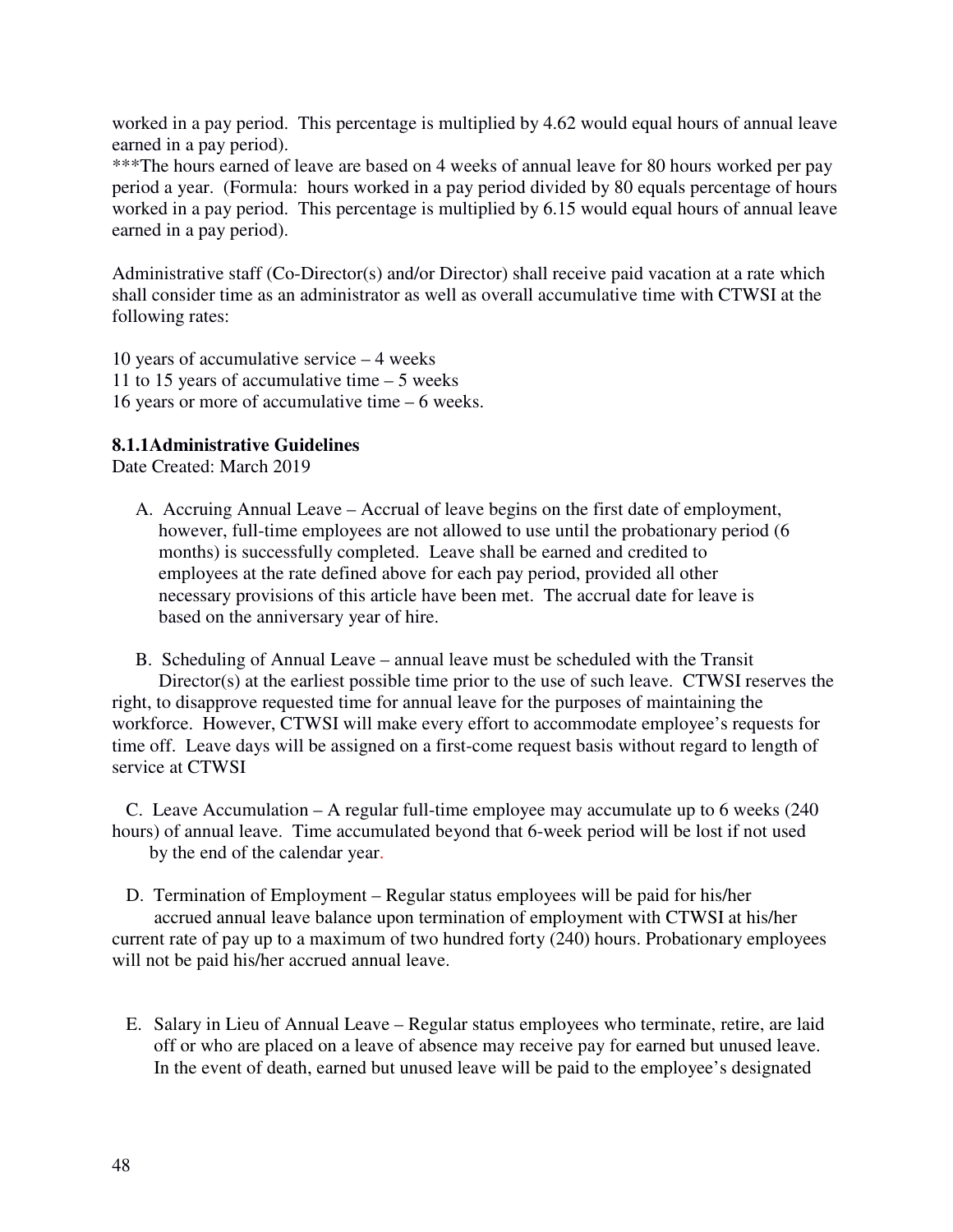beneficiary. Active working employees may choose to take salary in lieu of annual leave (up to a maximum of 50 percent of accrued paid leave).

- F. Leave of Absence without Pay Employees granted an unpaid leave of absence will not accrue any leave. Employees must exhaust their annual leave balance before being granted a leave with absence.
- G. Minimum Leave Used –Regular status nonexempt employees must take annual leave in no less than 1-hour increments. i.e. If an employee is gone for 1 ½ hours, 2 hours of annual leave will be charged to his/her account.
- H. Full-time employees must maintain 32.5 average hours per week to maintain benefits. Annual leave hours must be used to bring hours worked up to the 32.5 if actual work hours fall below 32.5. The employee may use up to 40 hours per week of a combination of annual leave and actual work hours. When an employee is gone the full work day, 8 hours of annual leave must be taken.

# **8.2 Sick Leave**

Date Created: March 2019

Full-time employees shall accrue sick leave at a rate of 3.69 hours per pay period or 96 hours annually. Part-time and temporary employees are not eligible for sick leave.

# **8.2.1 Administrative Guidelines**

Date Created: March 2019

- A. Sick Leave Pay Sick leave benefits shall be paid at the employee's regular rate of pay at any time the leave is taken. All employees shall use sick leave in relation to scheduled daily hours worked. The minimum charge to sick leave is one (1) hour with the exception of exempt employees.
- B. Using Sick Leave Full-time employees may take their accrued sick leave at any time after beginning employment. Sick leave shall be granted (at Director(s) and/or Assistant Director discretion) for illness or disability of the employee or an employee's family member. For the purposes of this article, "family member" shall be deemed to mean an employee's spouse, child, step-child, parent, step-parent and/or assigned ward or legal guardianship of the employee. Sick leave may also be granted when an employee's family member is seriously ill, has a contagious illness and requires the specific care and attendance of the employee. Sick leave may be taken for medical, dental or optical examinations or treatment of the employee or the employee's family member.

An employee absent from work due to illness or disability shall notify the Transit Director(s) within 2 hours of his/her scheduled shift, or as soon as possible. If an emergency situation exists, the employee shall indicate the nature of the situation and the expected length of absence to the Transit Director(s). If an employee is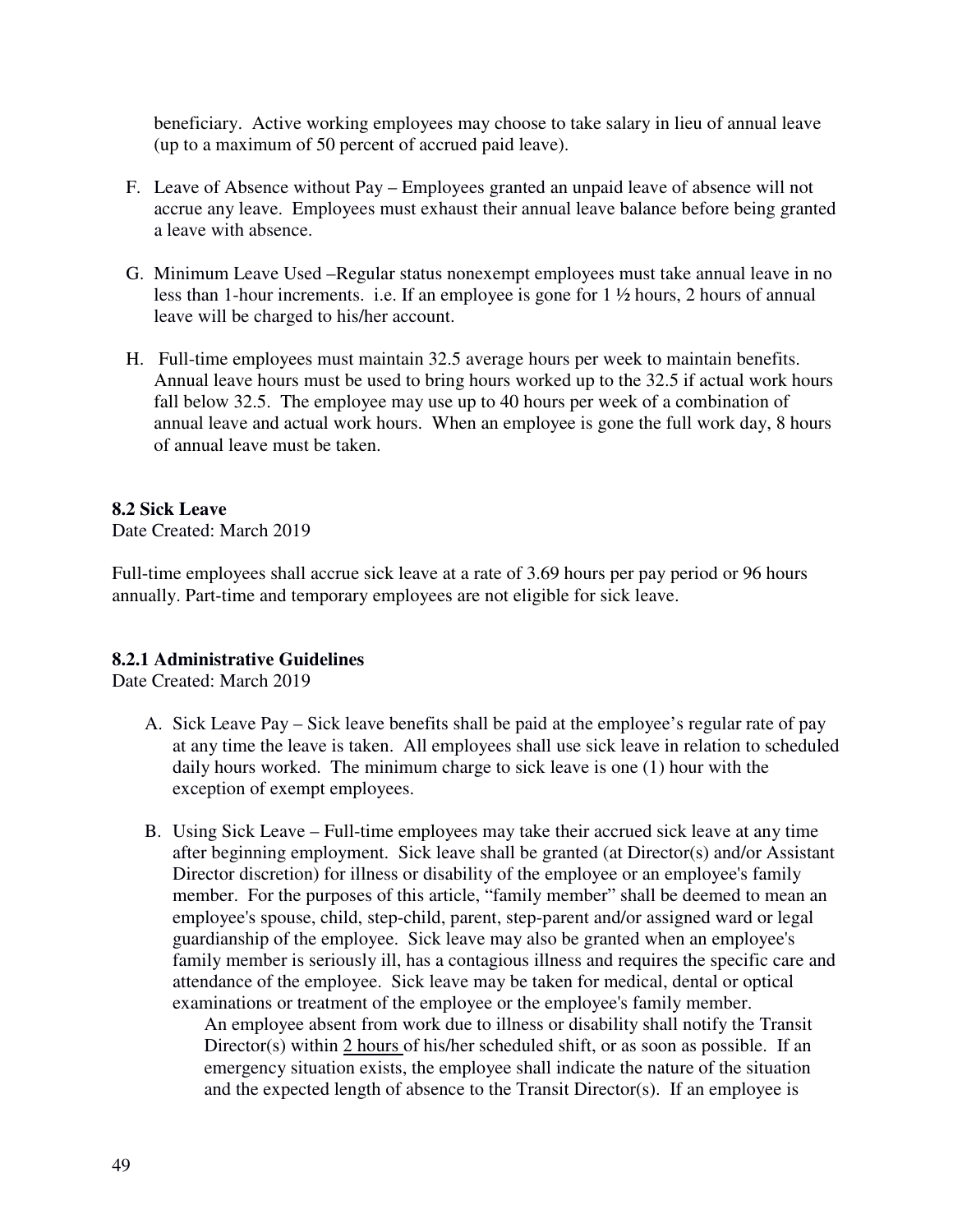absent two (2) consecutive days without proper notification, he/she will be considered to have voluntarily resigned his/her position. After three (3) consecutive sick days, doctor approval may be necessary prior to an employee's return to work. However, the Transit Director(s) may request a physician's approval at any time. Any employee found to have abused his/her sick leave privileges may be subject to disciplinary action.

- C. **Sick Leave Accumulation** Sick leave benefits not used during the calendar year in which they are earned may be carried over and used during the succeeding calendar years up to a maximum of 9 weeks.
- D. **Workers Compensation** In cases of absence due to illness or injury for which Workers Compensation time-loss benefits are received, the employee may elect to use his/her sick leave to equal employee's total wage. However, the total payment shall not exceed the employee's regular pay.
- E. **Donated Sick Leave** In the event that an employee must be absent from work due to catastrophic illness of themselves or a family member living in the household and they have used all accumulated sick leave and annual leave, other employees may donate banked sick leave hours or annual leave hours to that person with the approval of the Transit Director(s). Donated hours will be paid at the rate of the sick leave earned by the donating employee. No employee may donate more than 40 hours of sick leave at any one time. Annual leave hours which are donated to another employee must be considered sick leave hours when received. While using donated sick leave, employees do not accrue annual or sick leave.
- F. **Termination of Employment** Upon termination of employment by either party, an employee will not be paid for accumulated sick leave.

# **8.3 Family and Medical Leave**

Date Created: March 2019

The Family and Medical Leave Act (FMLA)of 1993 provide eligible employees with up to 12 weeks of unpaid, job-protected family and medical leave each year for certain family and medical reasons or up to 26 weeks for a family caregiver of an injured or ill service member. Employees are eligible if they have worked for at least one year and for 1250 hours over the previous 12 months. It can be taken either in one continuous absence or on an intermittent basis, for one or more of the following reasons:

- A. For incapacity due to pregnancy, prenatal medical care or child birth, to care for the employee's child after birth, or placement for adoption or foster care (this leave must conclude within 12 months of the birth or placement);
- B. To care for the employee's spouse, son or daughter (who is under eighteen years old, unless the son or daughter is not capable of self-care due to mental or physical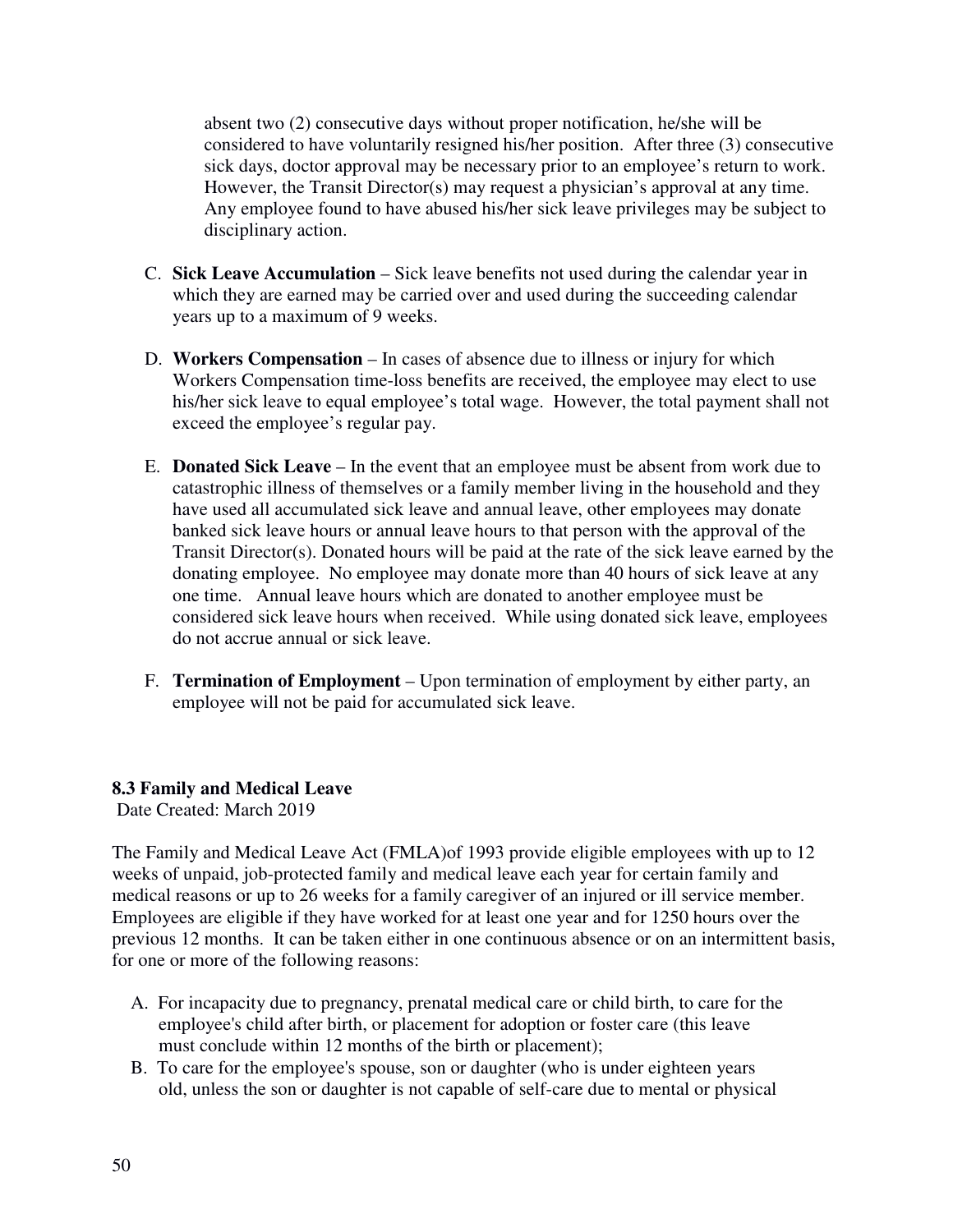disability), or parent, who has a serious health condition;

- C. For a serious health condition that makes the employee unable to perform the employee's job;
- D. For a qualifying exigency arising out of the fact that a covered military member (a spouse, son, daughter or parent) is on active duty or called to active duty status in support of a contingency operation (e.g. of reasons for leave: short-notice deployment, military events and related activities, childcare and school activities, financial and legal arrangements, counseling, rest and recuperation, post -deployment activities); or
- E. To care for a family member (spouse, son, daughter, parent or next of kin) who incurred a serious injury/illness as a result of active military service (up to 26 weeks combined FMLA leave in a single 12-month period.)

If the employee is entitled to paid annual or sick leave, the employee must use accrued leave during the 12-week leave required by law. Accrued sick leave will be used first when FMLA involves personal illness or disability of the employee or for serious/contagious illnesses of a family member living in the employee's household. After sick leave has been exhausted, annual leave will be used and then leave without pay will be used all of which will count towards the 12 weeks. 8.3 A. must need to be concluded within 12 months after birth or placement.

# **8.3.1 Definitions**

Date Created: March 2019

- A. Child An adopted child, a foster child, step-child, ward of person who is under age or is over age 18 but incapable of self-care because of a mental or physical disability and of whom the employee has custody.
- B. 12 Month Period The 12-month period is defined as a rolling 12-month period measured forward from the date an employee uses any FMLA leave.
- C. Serious Health Condition An illness, injury, impairment, or physical or mental condition that involves either an overnight stay in a medical care facility, or continuing treatment by a health care provider for a condition that either prevents the employee from performing the functions of the employee's job, or prevents the qualified family member from participating in school or other daily activities.
- D. Health Care Provider A doctor of medicine or osteopathy who is authorized to practice medicine or surgery by the State of South Dakota or any person determined by the U.S. Secretary of Labor to be capable of providing health care services.
- E. Intermittent Leave Leave that occurs in blocks of time, or a reduction of the normal weekly or daily work schedule.

#### **8.3.2 Notice of Absence**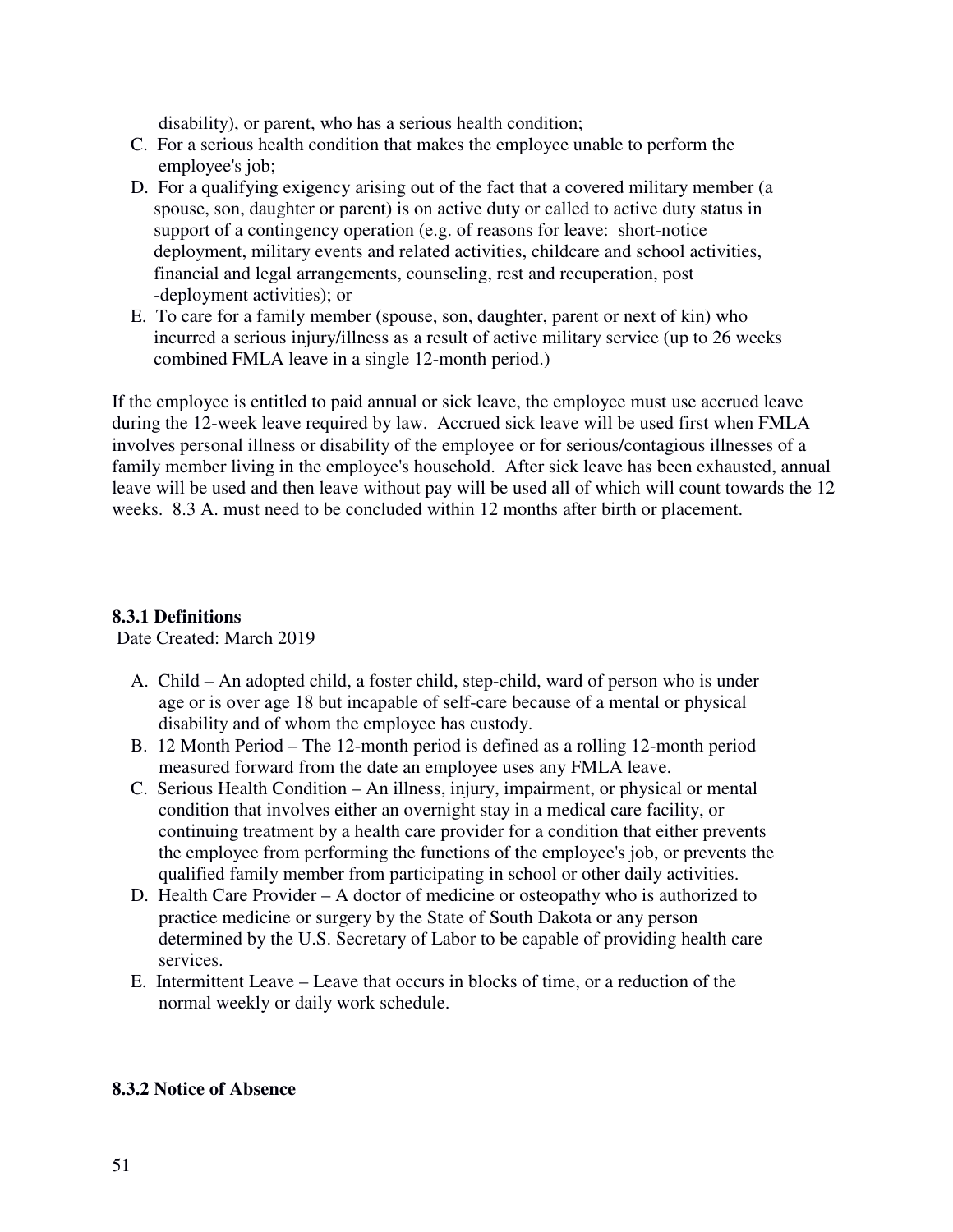Date Created: March 2019

Employees must provide thirty (30) days advance notice of the need to take FMLA when the need is foreseeable. When 30 days' notice is not possible, the employee must provide notice as soon as practicable and generally must comply with an employer's normal call-in procedures.

Employees must provide sufficient information for the employer to determine if the leave may qualify for FMLA protection and the anticipated timing and duration of the leave. Sufficient information may include that the employee is unable to perform job functions, the family member is unable to perform daily activities, the need for hospitalization or continuing treatment by a health care provider, or circumstances supporting the need for military family leave. Employees also must inform the employer if the requested leave is for a reason for which FMLA leave was previously taken or certified. Employees also may be required to provide a certification and periodic recertification supporting the need for leave.

# **8.3.3 Health Certification**

Date Created: March 2019

Requests for leave due to a serious medical condition of the employee or member of the employee's family shall be verified by the certification of a health care provider which certification shall contain the following:

- A. The date when the serious health condition began;
- B. The probable duration of the condition;
- C. The appropriate medical facts within the knowledge of the health care provider regarding the condition;
- D. If the leave is due to the employee's serious health condition, the certificate must include a statement that the employee is unable to perform the functions of his/her job;
- E. If planned medical treatment is the reason for the leave and employee wants intermittent leave or leave on a reduced time schedule, the date when the treatment begins and the estimated duration of the treatment; and
- F. If the leave request is necessitated by a serious medical condition of the employee or the employee's child, spouse or parent, the certificate shall state that there is a medical necessity for the leave and an estimate of how long the leave will be.

The employee may be required to obtain a second opinion at the employer's cost from a second health care provider of the employer's choice. If the second opinion conflicts with the first opinion, the employer may request a third opinion at the employer's cost. The employer and the employee must jointly agree on the person providing the third opinion. The third opinion will be final and binding.

# **8.3.4 Intermittent Leave**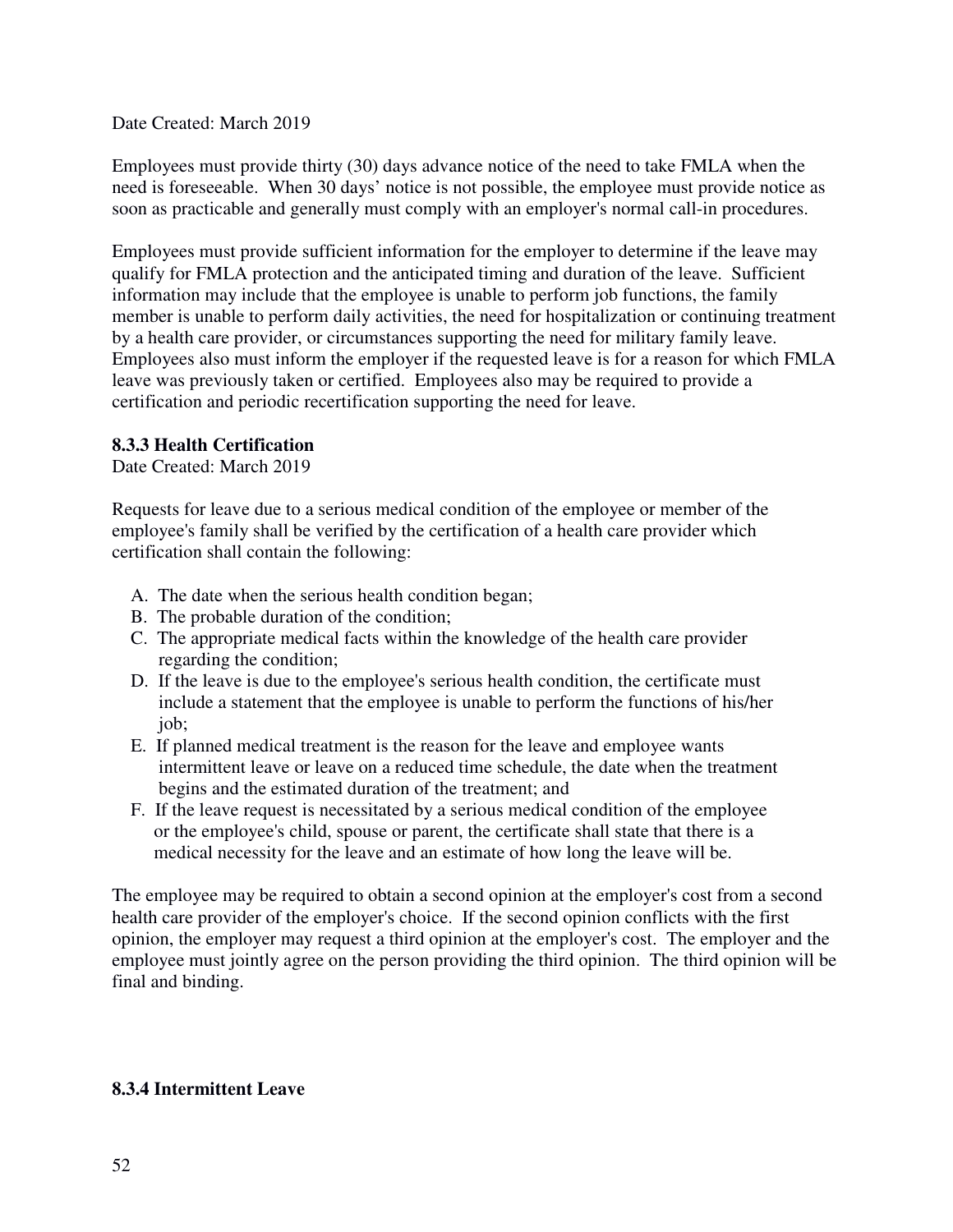#### Date Created: Created

FMLA leave may be taken intermittently whenever it is medically necessary to care for a seriously ill family member or because the employee is seriously ill and unable to work. For the birth or placement of a child, the Transit Director(s) must approve intermittent leave. If an exempt employee needs to work at a reduced leave schedule under FMLA, CTWSI may deduct from the employee's salary any partial day absences for any hours taken as intermittent or reduced schedule FMLA leave without causing the loss of exempt status.

# **8.3.5 Effect on Pay and Benefits**

Date Created: March 2019

During the term of unpaid FMLA leave, no pay or other benefits shall accrue, with the exception of any group health benefits to include, life insurance, workers compensation, that were in effect at the time of commencement of such leave or new group health benefits which are provided by the employee during the FMLA leave. Group health insurance shall be continued in force for the duration of family or medical leave and CTWSI shall continue to pay that portion of benefits normally paid by the employer. The employee shall be responsible for the payment of any premiums he/she normally pays through payroll deductions. Such payments must be made by mail or in person to reach the Transit Director(s) no later than the last working day of the month prior to the next following month of insurance coverage. Employees may choose to opt out of the insurance and can be reinstated upon the employee's return to work provided he/she enrolls within 30 days of return to work.

During the term of paid FMLA leave (with the exception of using donated sick leave benefits as defined in section 8.2.E,) employees shall accrue annual and sick leave. Employee health insurance benefits to include life insurance, workers compensation, shall continue to be in effect with or without pay. CTWSI shall continue to pay their portion of benefits normally paid by the employer. The employee shall be responsible for payment of any premiums he/she normally pays through payroll deductions. Such payments must be made by mail or in person to reach the Transit Director(s) no later than the last working day of the month prior to the next following month of insurance coverage. Employees may choose to opt out of the insurance and can be reinstated upon the employee's return to work provided he/she enrolls within 30 days of return to work.

# **8.3.6 Spouses Employed at CTWSI**

Date Created: March 2019

Spouses employed by CTWSI are jointly entitled to a combined total of 12 work weeks of family leave for the birth or placement of a child for adoption or foster care, and to care for a child or parent (but not "parent-in-law") who has a serious health condition. CTWSI may allow in the case of a seriously ill child or in the event the other spouse is seriously ill, 12 weeks of leave for each spouse at the discretion of the Transit Director(s).

#### **8.3.7 Failure to Return to Work**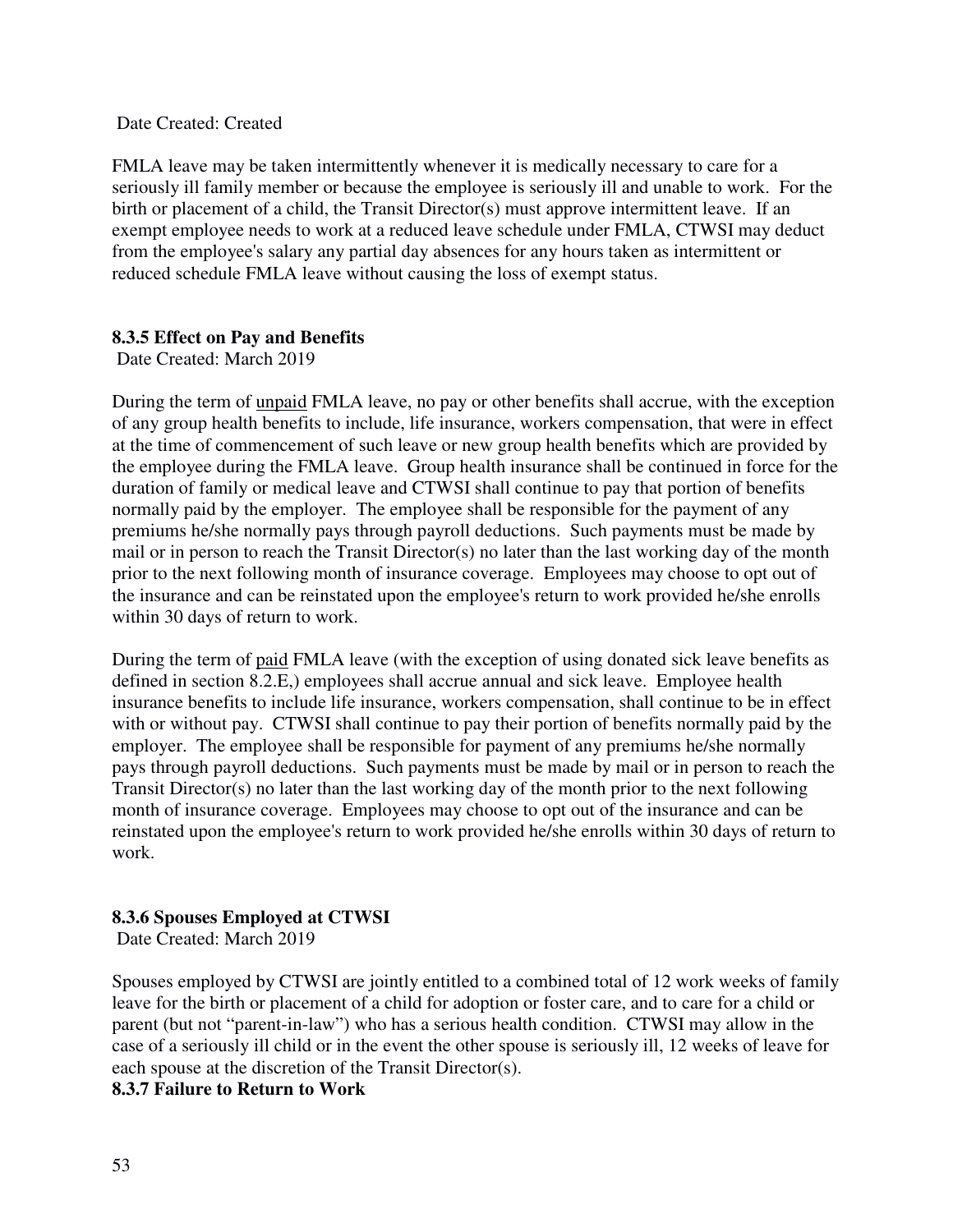Date Created: March 2019

If the employee fails to return to work after FMLA leave is exhausted, the employee may be subject to disciplinary action or termination due to inability to perform the essential functions of the job.

# **8.3.8 Effect of Re-employment and Other Rights**

Date Created: March 2019

Upon expiration of a duly authorized absence under this section, the employee shall be reinstated to the same position held at the time such leave commenced or an equivalent position with the same or increase in pay, benefits and other terms and conditions of employment. No employee shall be interfered with, discriminated against, disciplined, or otherwise restrained from exercising his/her rights under FMLA.

CTWSI will post on its premises, in conspicuous places a notice explaining the provisions of FMLA.

FMLA does not affect any other federal or state law, which prohibits discrimination. It does not supersede any state or local law which provides greater family or medical leave protection.

# **8.3.9 Key Employee Status**

Date Created: March 2019

Under specified and limited circumstances, the Personnel Committee of the Board of Directors of CTWSI may refuse to reinstate certain highly paid "key" employees after using FMLA. In order to do so, CTWSI will notify the employee of his/her status as a "key" employee in response to the employee's notice of intent to take FMLA leave; notify the employee by certified mail (return receipt requested) as soon as the employer decides to deny job restoration and explain the reasons for the decision; and offer the employee a period of two weeks from the time of notification to return to work from FMLA after giving this notice.

A "key" employee is an exempt, salaried "eligible" employee who is among the highest paid ten percent of employees within CTWSI.

# **8.4 Leave of Absence without Pay**

Date Created: March 2019

An employee, upon application in writing, may be granted by the Transit Director(s), leave without pay for a period up to twelve (12) calendar weeks. Such leave may be extended by the Transit Director(s) upon written application, but no leave without pay shall exceed one (l) year. An employee shall utilize all possible types of leave accumulated or available as listed in this manual when circumstances prevent them from being on the job. However, the Transit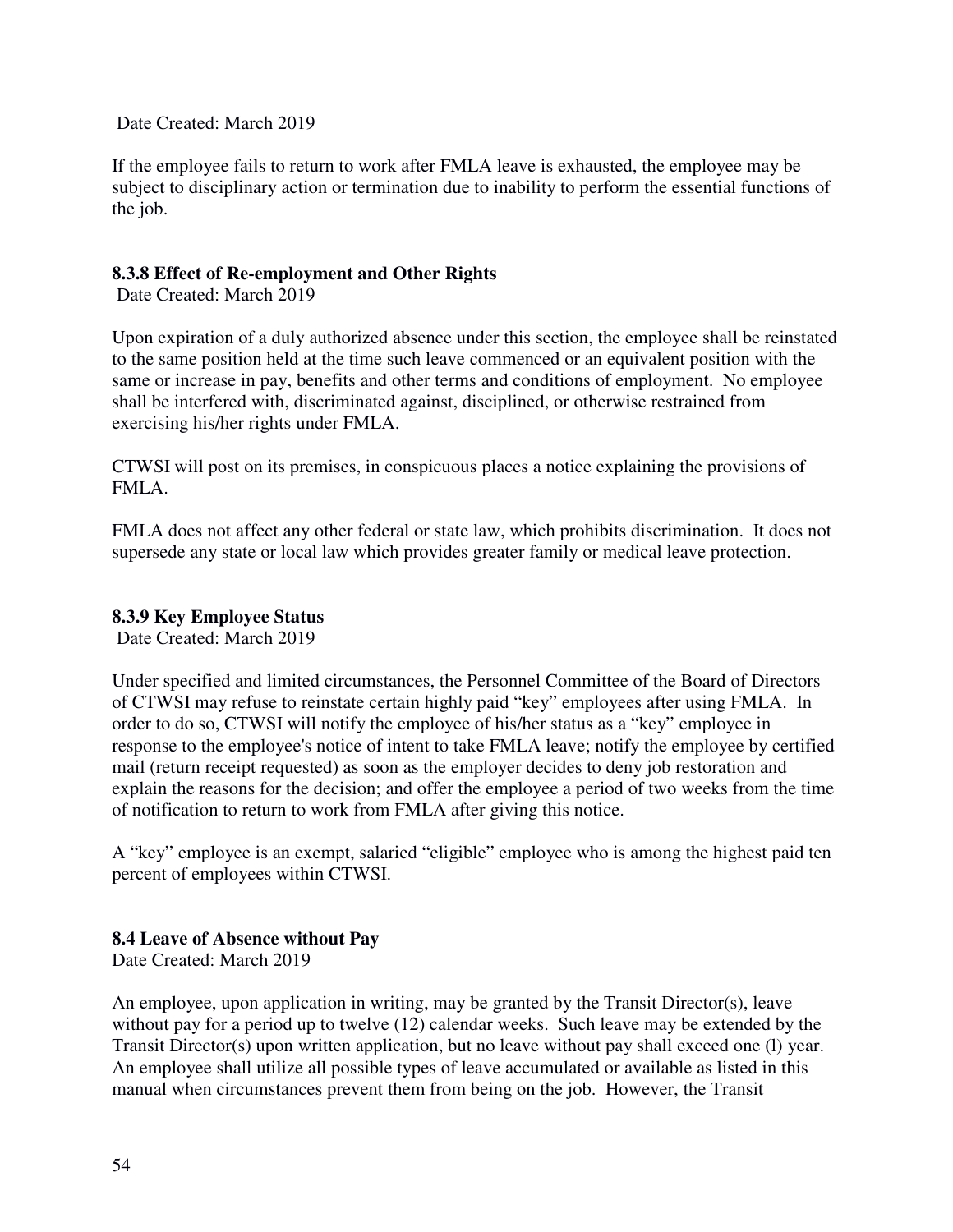Director(s) may, upon request of the employee, grant leave without pay before all types of accumulated leave are used if, in the opinion of the Transit Director(s), leave without pay is beneficial to CTWSI and the employee.

Allowing leave without pay does not guarantee that the same position will be open upon return. However, CTWSI will try to place workers in a comparable position if one is open at the time of return.

Leave without pay may be granted for the following reasons:

A. Physical disability of the employee;

 B. The employee's entering upon a course of training or study for the purpose of improving the quality of his/her service to CTWSI or for the purpose of fitting the

employee for promotion; or

 C. Extraordinary situations sufficient in the opinion of the Transit Director(s) to warrant such leave without pay.

Any employee on a leave without pay shall not accrue any annual or sick leave and any employee on an unpaid leave that goes over three of his/her normal workweeks shall not be entitled to any insurance benefits therefore, health and life insurance premiums, as applicable, will be the responsibility of the employee when on leave without pay for a period longer than three weeks. An exception would be in the case of approved FMLA leave.

#### **8.5 Jury Duty**

Date Created: March 2019

Each employee of CTWSI who is under proper summons as a juror or prospective juror may receive the difference between the fees received as juror and the employee's regular wage (if jury fees are less than the regular rate), or may turn the juror fee check over to CTWSI and be paid at the normal wage. An employee called for jury service is expected to work full time when not actually in court or doing something in connection with such service. Any employee reporting for jury duty must indicate "Jury Duty" on the time sheet for the time taken for this cause.

Employees will be paid by CTWSI for time taken for court appearances in cases in which he/she is personally subpoenaed, he/she will not be paid to appear on a voluntary basis. This time may be taken as annual leave or unpaid leave. Employees will be paid by CTWSI if they are subpoenaed to appear in court on a matter involving CTWSI.

#### **8.6 Voting Time**

Date Created: March 2019

CTWSI employee's whose work schedule does not enable time to vote during the times the polls are open shall be allowed up to two (2) consecutive hours to vote. Such time shall be treated as regular work time for the purpose of pay and accrual of leaves.

#### **8.7 Military Reserve**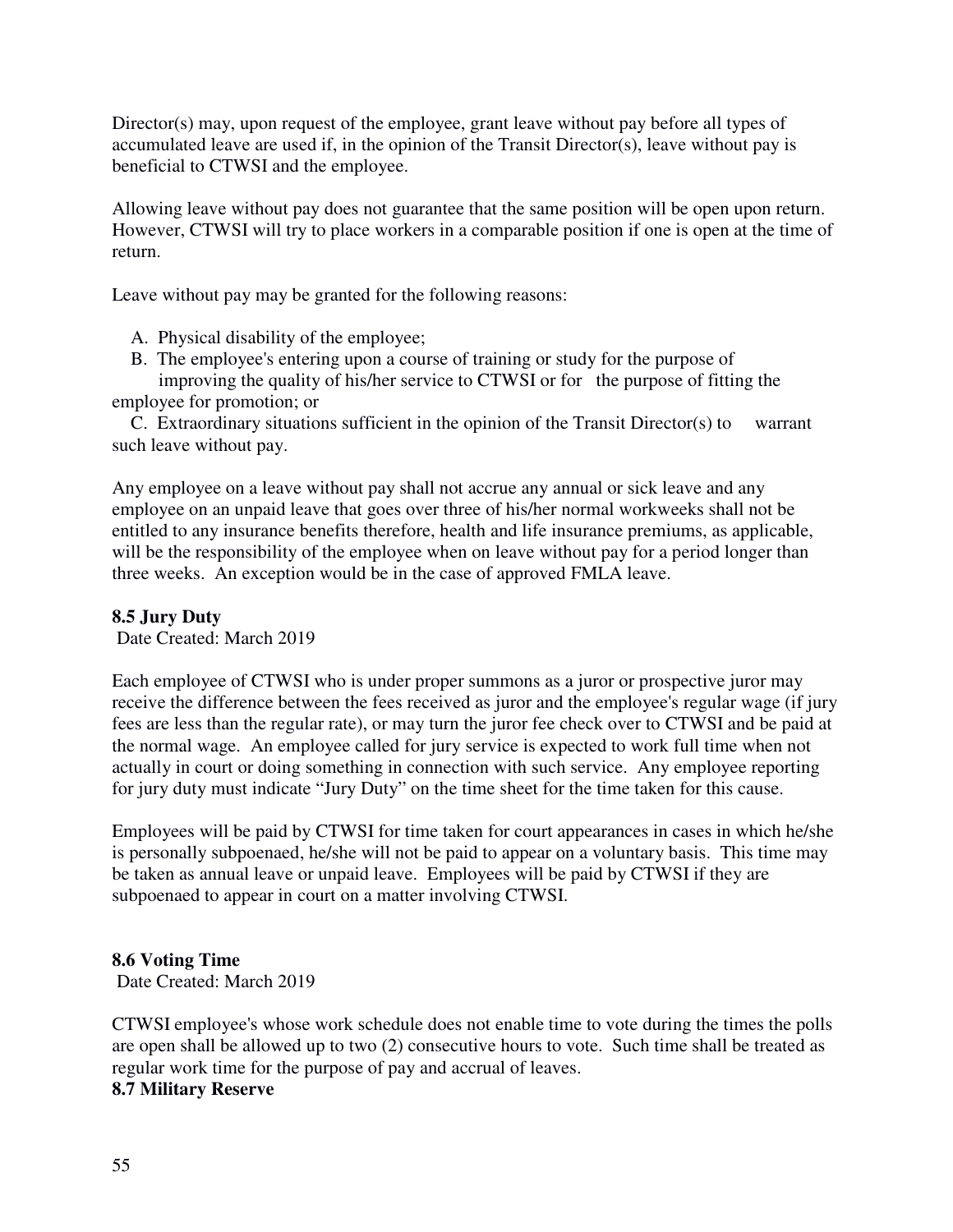Date Created: March 2019

- A. Military Active Duty Employees serving in the Military Reserve, National Guard, or Naval Militia will be granted an unpaid leave of absence when they are called out for active service. There will be no loss of seniority for purposes of rate of pay and leave accrual. Employees may utilize his/her accrued annual leave. In the event an employee loses his/her eligibility for the health insurance plan, then the employee may utilize his/her COBRA (section 8.0.2)
- B. Reserve Training Any employee required to participate in Reserve Training must present a copy of the orders. Any compensation received shall be deducted from the employee's salary and the difference of the CTWSI wages and the remuneration from the military shall be received by the employee or the employee may choose to use annual leave and keep the compensation.

#### **8.8 Educational Leave**

Date Created: March 2019

When an employee is authorized to enroll in an educational course and if these educational activities are scheduled during the employee's regular hours, the employee may use annual leave; use leave without pay; or arrange to trade-off education hours and other hours so as to make up the work hours missed. All of these arrangements must be approved by the Transit Director(s).

#### **8.9 Funeral Leave**

Date Created: March 2019

A maximum of five (5) workdays will be granted, depending upon employee's circumstances for bereavement of a family member. This is subject to the approval of the Transit Director(s). Any leave beyond five (5) days will be charged to annual leave.

#### **8.10 Holidays**

Date Created: March 2019

CTWSI recognizes and observes the following six (10) holidays as paid holidays for all **regular full-time** employees.

New Year's Day Martin Luther King Day Presidents Day Good Friday Memorial Day **Independence Day** Labor Day Veteran's Day Thanksgiving (Thur & Fri) Christmas Day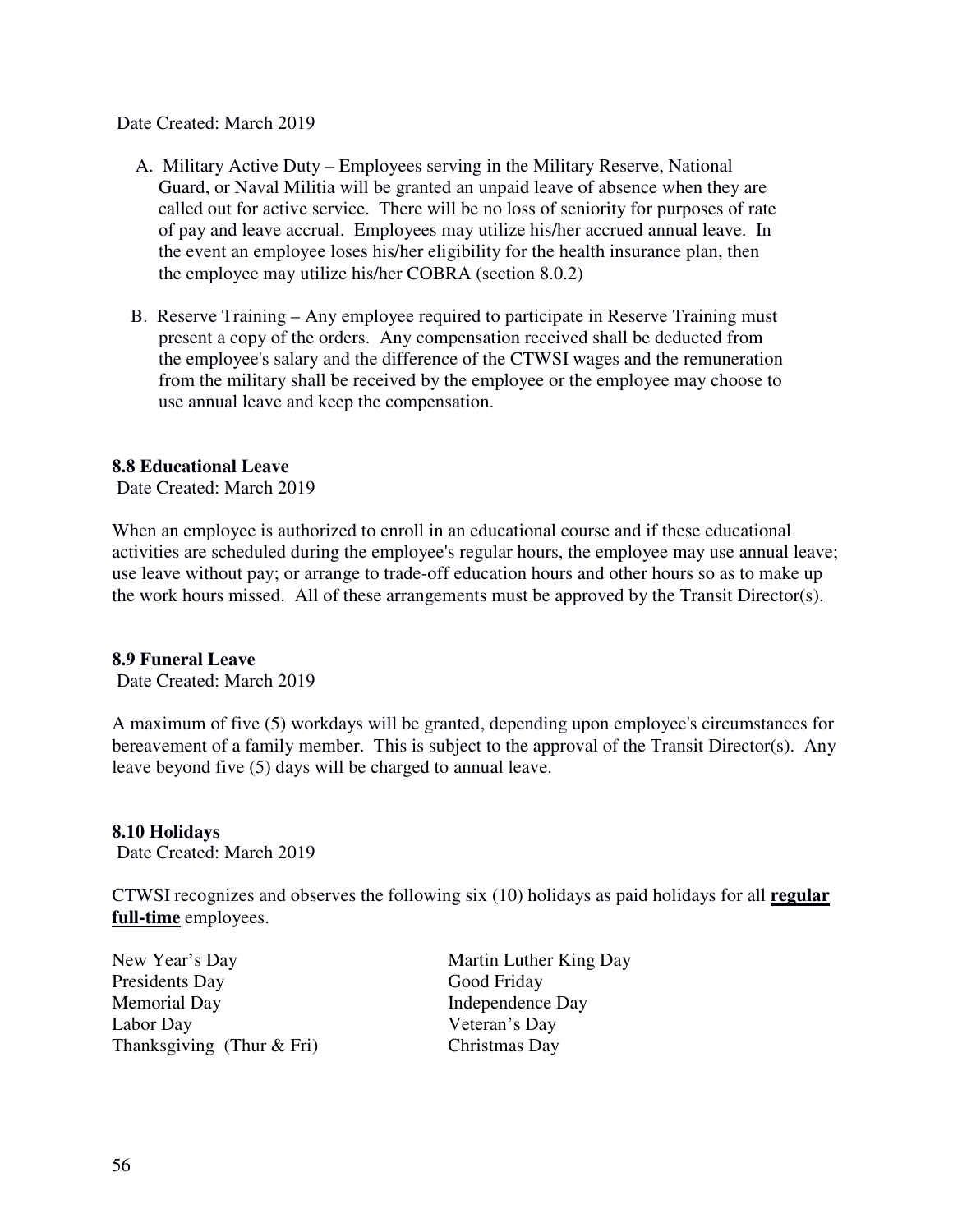Allowed holiday pay shall be defined as eight (8) hours of compensation for all regular full-time employees. All holiday pay is based on employee's regular rate of pay. Holiday pay shall not be used in the computation of overtime.

When a holiday falls on a Saturday, the preceding Friday is observed as a paid holiday. When a holiday falls on a Sunday, the following Monday is observed as the paid holiday.

# **8.10.1 Employees on Leave**

Date Created: March 2019

Full time employees on annual leave or sick leave during a holiday will receive holiday pay and will not be charged for that day as annual leave or sick leave.

Full time employees who are on a paid leave will be eligible for holiday pay for a designated holiday observed during the paid leave of absence. An employee who is on an unpaid leave of absence will not be eligible for holiday pay for a designated holiday observed during the leave of absence.

# **8.11 Career Development and Training**

Date Created: March 2019

CTWSI may provide employees, through a career development program, opportunities for advancement. The positions within CTWSI are structured in such a manner that they provide career development opportunities. Training is an integral part of career development and CTWSI will be responsible for aiding employees in obtaining appropriate training. Training will be of such a nature that it not only develops an individual's current skills, but also will give the individual skills, knowledge and tools to move upward to higher grade positions.

A record of all formal training and career development activities as deemed pertinent by the Transit Director(s) must be filed in the employee's personnel file. When CTWSI requires an employee to undertake training directly related to his/her job, the cost of tuition and fees will be paid by CTWSI. Training and career development resources include on-the-job training, various state and federal training sessions, courses offered through public schools and universities and in-house training, etc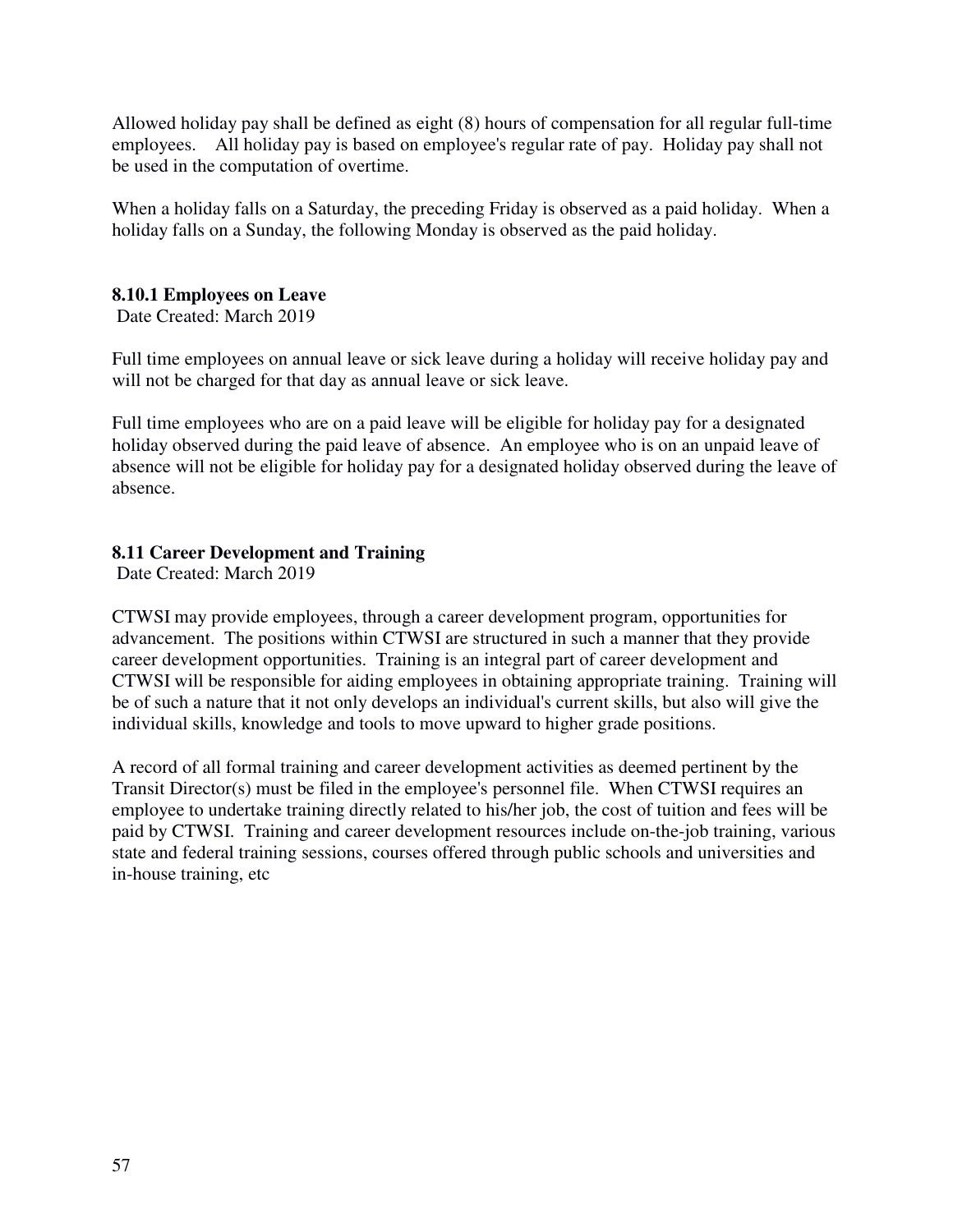# **POLICY NINE**

# **SAFETY AND RISK MANAGEMENT**

#### **9.0 General Statement**

Date Created: March 2019

Safety will be given primary importance in planning and operating CTWSI activities in order to protect employees against occupational injuries and illnesses, and to protect CTWSI against unnecessary financial burden and reduced efficiency. Each employee is responsible for the safety, well-being, and safe work conduct of themselves and those that report to or are assigned to him/her.

To carry out this policy, CTWSI will:

A. Maintain safe and healthful working conditions.

 B. Furnish, within reason, the best available mechanical safeguards and personal protective equipment, where in its judgment, they are needed.

 C. Insist that all employees observe established safety regulations and practices and use the safety equipment provided.

Employees are responsible to abide by all CTWSI established policies as designed by each program, wear and use appropriately all personal protection equipment and to disclose to the Transit Director(s) any safety hazards.

#### **9.1 Building Inspection**

Date Created: March 2019

All buildings operated and occupied by CTWSI will be physically inspected in accordance with Federal Transportation Administration and South Dakota Dept. of Transportation requirements. CTWSI has developed and maintains a documented record of all facility inspections performed daily, weekly, monthly and annually. Any unsafe conditions will be documented, and the responsible party will be notified of the findings.

#### **9.2 Fleet Safety Program**

Date Created: March 2019

All CTWSI vehicles are maintained under an established maintenance schedule put forth by the manufacturer. At the time of the servicing, any additional mechanical problems are noted and corrected. All service is provided by a qualified on-staff mechanic or qualified service station or garage. The in-house mechanic, Transit Director(s) or other designated employee is responsible for maintaining a service record on transit vehicles and authorizing major repairs.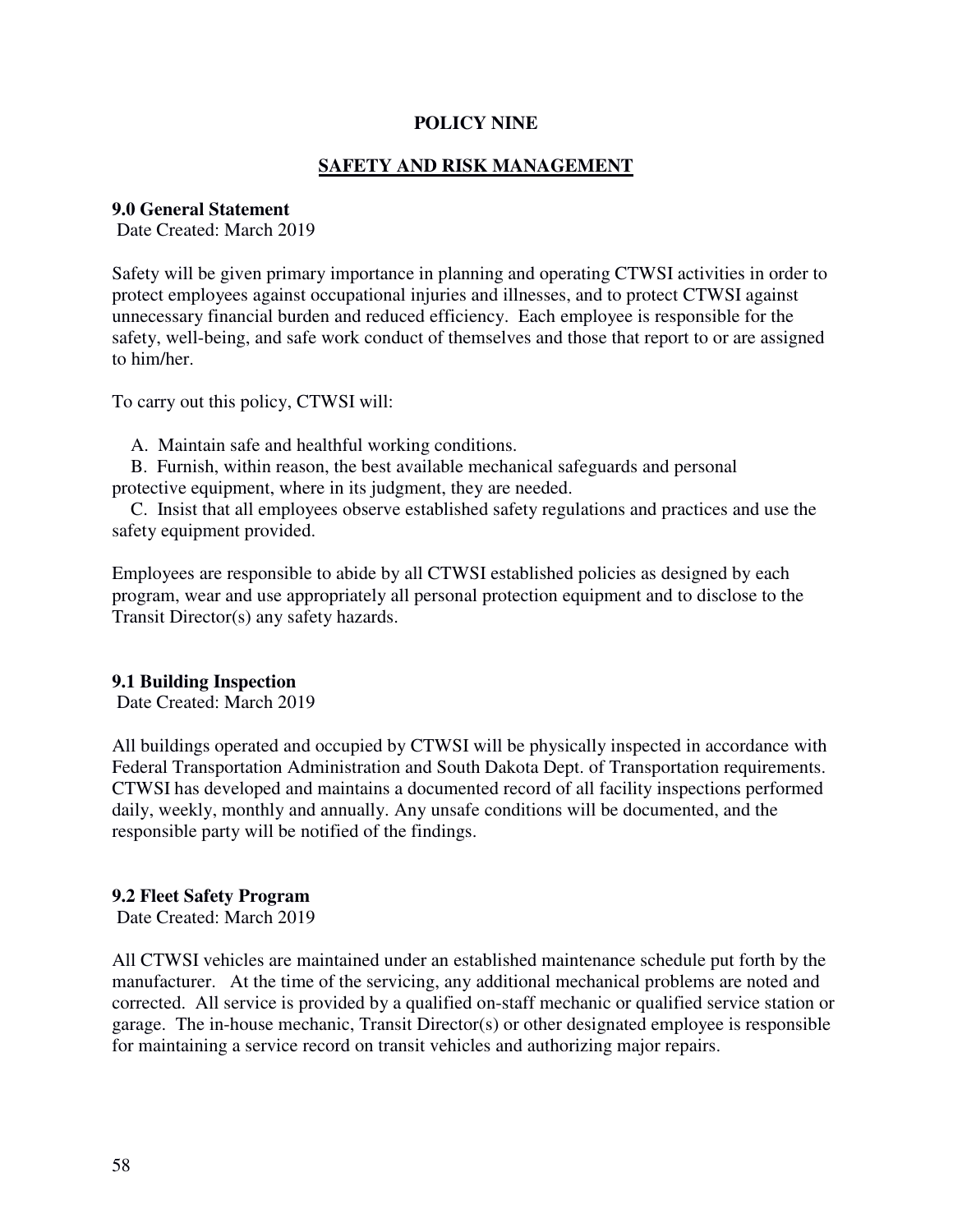A Pre-employment Motor Vehicle Record (MVR) check is required on each individual who will be driving a CTWSI vehicle. An annual MVR check is required on all employees who drive CTWSI vehicles. More frequent checks will be performed on an individual basis if it would be in the vest interest of CTWSI. MVR reports will be reviewed by the Transit Director(s) and the local insurance agent. Should a pattern of inappropriate conduct be evident, the Transit Director(s) will be informed. The Transit Director(s) will then discuss the MVR with the employee. At this time the employee will be told of the impending loss of CTWSI vehicle driving privileges should this pattern continue. In some instances, the employee's driving privileges can be revoked immediately. These include convictions of major violations that would cause revocation or suspension of his/her Commercial Driver's License and may result in CTWSI being unable to insure the employee. Federal and/or motor carrier regulations may be applicable to the driver's status.

Immediate revocation can also be imposed if the pattern of violations is such that it would be in the best interests of CTWSI or if CTWSI's insurance coverage would be jeopardized. Recommendations from the agent will be followed. When the employee's job is dependent on driving a CTWSI vehicle, revocation of driving privileges can result in termination of employment.

Mileage can be paid to the employee to drive his own vehicle if CTWSI vehicles are not available and it does not involve transportation of paying riders. Mileage would be paid according to current state rates. Employees receiving mileage in connection with any CTWSI business must submit a certificate of insurance covering the vehicle to be driven.

Any accident involving a CTWSI vehicle shall be reported to the Transit Director(s) immediately. The employee is also required to submit a copy of the accident report to the Transit Director(s) as soon as possible. The events surrounding the accident will be discussed with the employee. Any action that could have been taken to prevent the accident will also be discussed.

# **POLICY TEN**

# **PERFORMANCE EVALUATIONS**

# **10.0 Performance Evaluations**

Date Created: March 2019

Performance evaluations are designed to provide the employee with a record of his/her performance, to encourage professional growth and to promote communication between the supervisor and the employee. Performance appraisals will be conducted a minimum of once during the employee's introductory period (at the conclusion) and annually thereafter.

The performance evaluations are to be structured to each employee's position. The purpose of the evaluation is to commend strengths, address weaknesses, suggest ways to improve, and to discuss employee goals and objectives. Evaluations will be conducted in a private meeting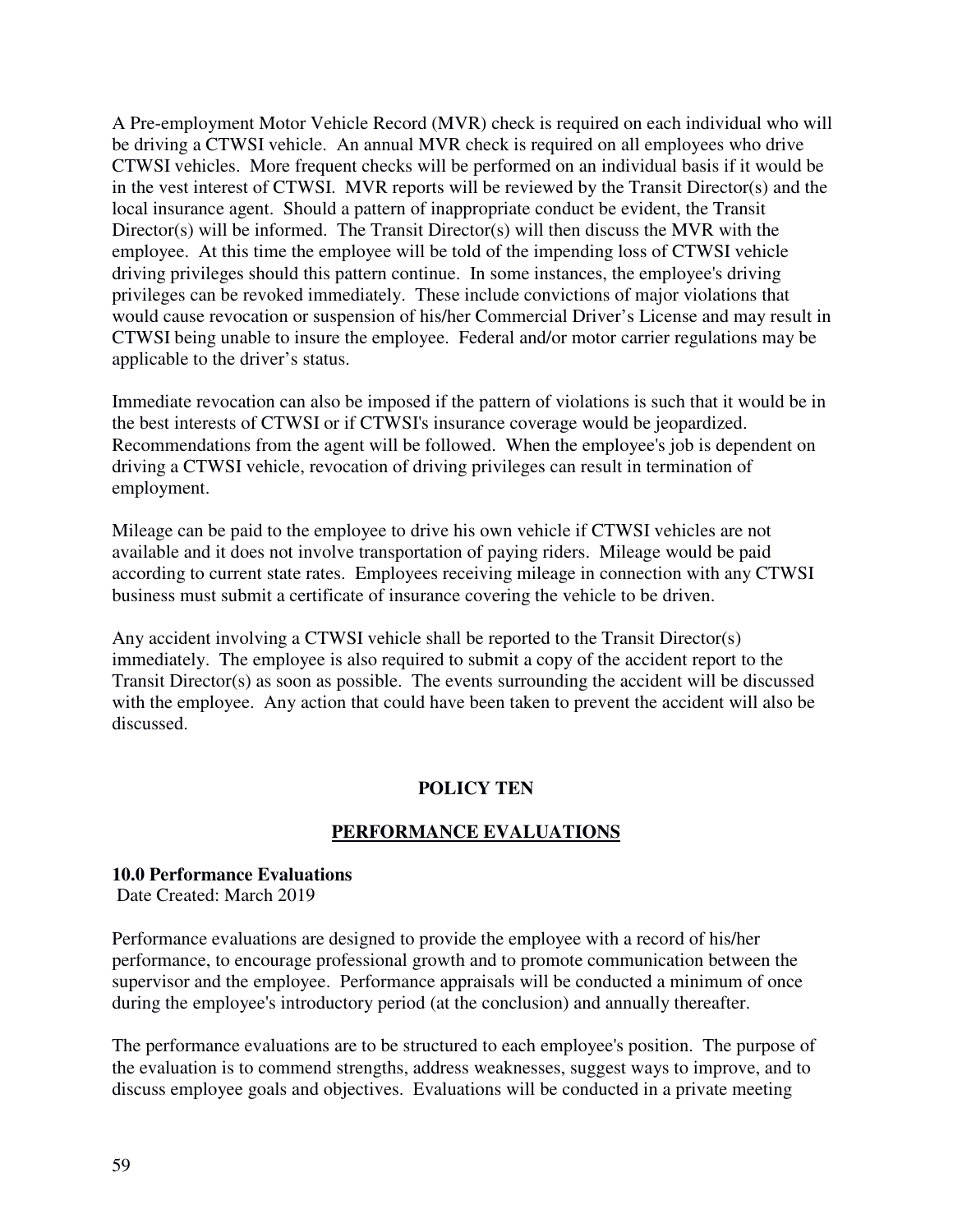between the employee and the Transit Director(s) and/or the Assistant Director, HR Manager or other designated personnel. Employees are required to sign his/her evaluation and will receive a copy. Signing does not imply agreement, but that the contents have been make known or discussed with the employee. CTWSI does maintain a formal performance evaluation form. Evaluations will be written and discussed with the employee by the Transit Director(s) and/or Assistant Director, HR Manager or other designated personnel and be placed in the employ's personnel file.

# **10.1 Evaluation Forms**

Date Created: March 2019

Using the prescribed form, all employees shall be evaluated by the Transit Director(s) and/or Assistant Director, HR Manager or other designated personnel on an annual basis, with the exception of the introductory period.

All employees have the opportunity to make a statement on the evaluation form as to how they see their own job performance. Formal evaluations will be rated on a 1-5 scale, as defined below:

- A. Unsatisfactory
- B. Some Deficiencies evident
- C. Satisfactory
- D. Exceptional
- E. Clearly outstanding

Superior performance as well as any deficiencies will be documented. Any employee may be evaluated at any time by the Transit Director(s) and/or Assistant Director, HR Manager or other designated personnel when he/she deems an evaluation is warranted or when an evaluation is requested by the Board of Directors.

#### **10.2 Performance Criteria**

Date Created: March 2019

An employee performance evaluation shall take into consideration all job-related factors, which reflect the capability of the employee to fulfill the assigned duties of the position. These could include, but are not limited to:

A. Ability and willingness to assume the responsibilities of the position.

B. Ability to cooperate with other employees and the Board of Directors of CTWSI.

 C. Willingness to reflect in conduct and appearance an appropriate personal image to the public.

 D. The degree of knowledge or skill required to carry out job functions adequately and the ability to convey that knowledge to others, if necessary.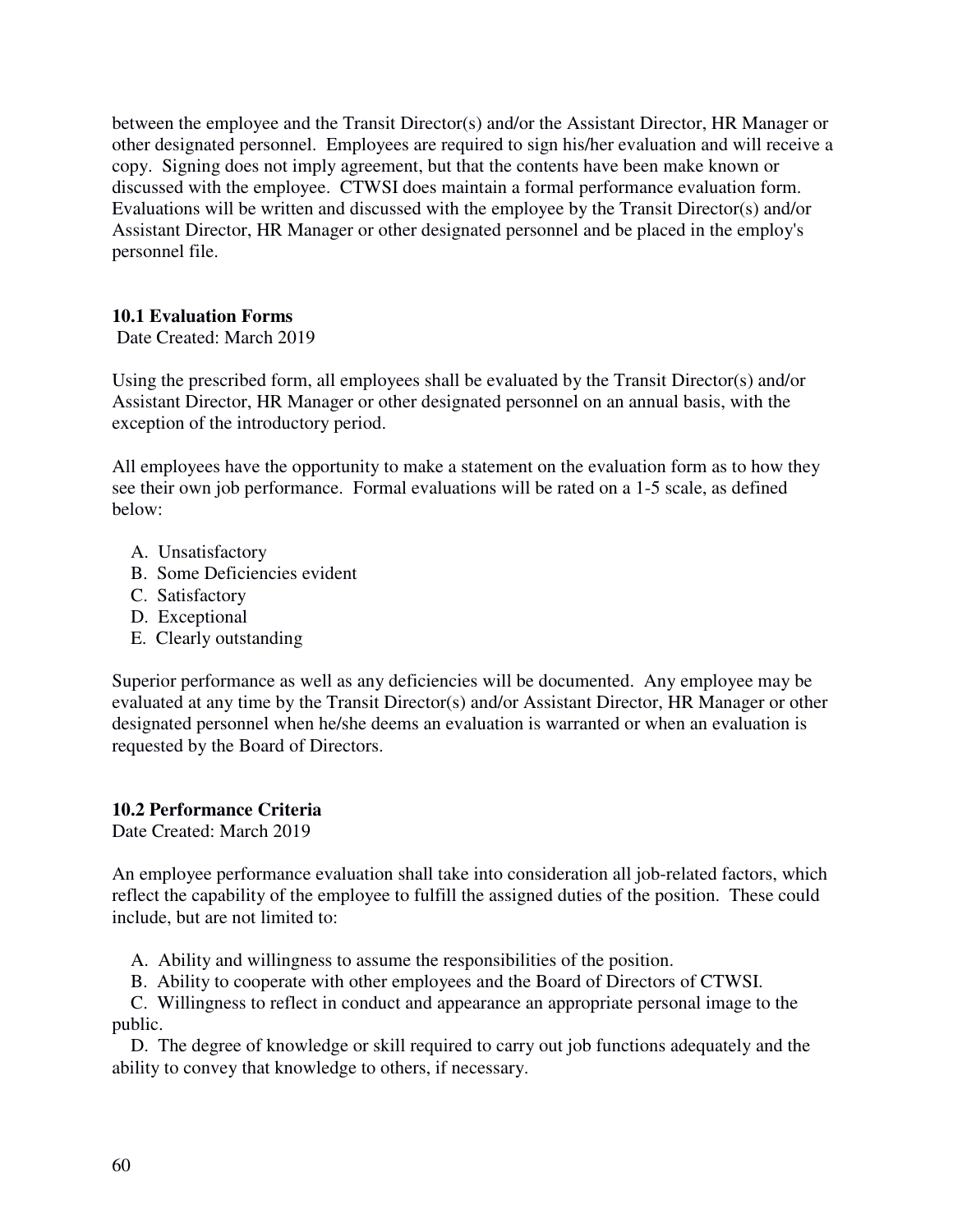E. The dependability, promptness and such other characteristics as contribute to the efficient function of CTWSI.

Unsatisfactory performance could lead to further disciplinary action.

*CTWSI recognizes that South Dakota is an employment at-will state and the intent of the Agency is to maintain the employment at-will status of all employees.* 

# **POLICY ELEVEN**

# **SEPARATION FROM SERVICE**

# **11.0 General Procedures**

Date Created: March 2019

All employees who are leaving his/her job with CTWSI for any reason are asked to participate in an exit evaluation. On an employee's last day of employment, he/she is required to return all CTWSI property to the Transit Director(s). Final paychecks will be issued via direct deposit into appropriate employee bank account on the next regular payday. CTWSI makes every effort to ensure that all terminations and separations from employment are conducted in accordance with all provisions and requirements of applicable federal and state law.

# **11.1 Return of Agency Property**

Date Created: March 2019

Employees are expected to return all CTWSI property at the time of his/her departure from service. CTWSI reserves the right to withhold from the employee's final paycheck the amount for any property that is not returned or for which there is no explanation for the absence of the property. CTWSI may take further action if necessary, to recover property.

#### **11.2 Voluntary Separation**

Date Created: March 2019

Voluntary separation is defined as a written resignation, extended absence with proper notification, or retirement. The employee initiates voluntary separation.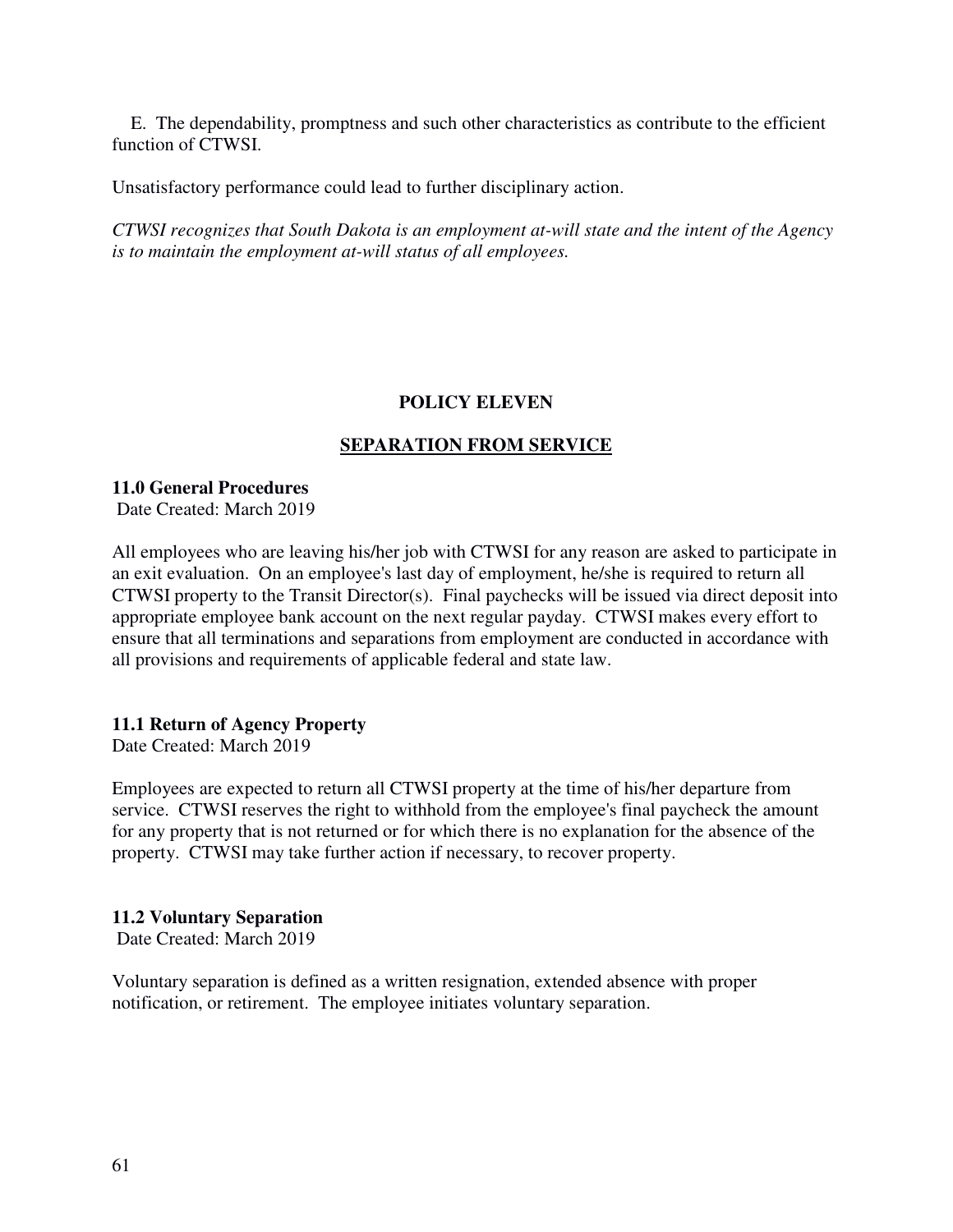#### **11.2.1 Resignation**

Date Created: March 2019

An CTWSI employee may resign from CTWSI by giving the Transit Director(s) written notification of his/her resignation at least two (2) weeks or 15 days in advance of the last day of intended employment.

Transit Director(s) shall give thirty (30) days prior notice. Written resignations shall be supplied by the employee stating the general reasons for the individual's resignation. In extenuating circumstances, the Transit Director(s) or Board of Directors may accept the employee's resignation as taking effect immediately or for a shorter period other than defined above. Appropriate paperwork will be completed prior to the employee's last working day, to include but not limited to retirement, insurance, payroll, etc.

#### **11.2.2 Unnotified Absence**

Date Created: March 2019

If an employee is absent for more than two (2) consecutive days without proper notification, he/she shall be considered to have voluntarily resigned his/her position with CTWSI. Re-in statement upon presentation of extenuating circumstances or reason for such absence shall be at the discretion of the Transit Director(s).

#### **11.2.3 Retirement**

Date Created: March 2019

All employees are asked to notify the Transit Director(s) at least one month before his/her planned retirement date. During that time, the employee will be given the appropriate paperwork for retirement purposes.

#### **11.3 Involuntary Separation**

Date Created: March 2019

Involuntary separation is defined as a layoff or discharge of an employee. An employee does not initiate involuntary separation. Employees who are discharged are advised of his/her rights to continue participation in the CTWSI group health plan (if qualified). Employees discharged for gross misconduct are not required to receive advance notice and shall not be allowed to continue coverage under CTWSI's group health plan.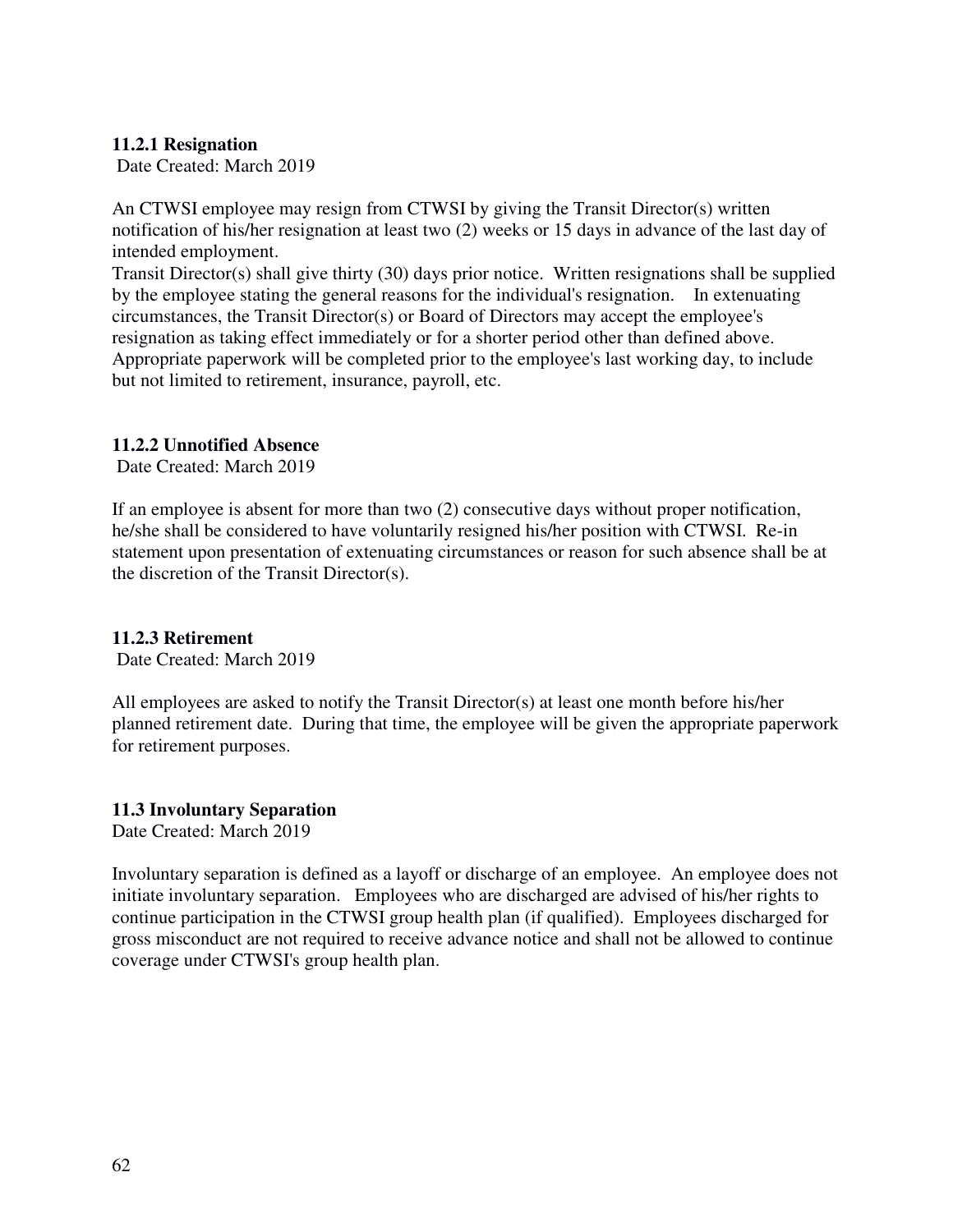# **11.3.1 Layoff**

Date Created: March 2019

The order to layoff shall be made at the discretion of the Transit Director(s) who shall give due consideration to seniority and to performance ratings. The objectives of the Transit Director(s) in such cases shall be to conserve for CTWSI the services of the most valuable employees. Each employee so affected shall be notified as far in advance of such layoff as may be possible, ideally 15 calendar days. Temporary employees shall be laid off before employees with regular status. The employee will receive written verification of the layoff from CTWSI. Use of annual leave during the lay-off period is dependent upon availability of funding. Employees with good standing will be provided opportunity to return as soon as a position opens and are qualified for that position, however this is not guaranteed.

#### **11.3.2 Downsizing**

Date Created: March 2019

 Termination notices shall be received by the employee in writing at least fifteen (15) days in advance of the date of termination if possible.

#### **11.4 Reference Policy**

Date Created: March 2019

CTWSI will release only the name, dates of employment, job title, and wage scale to prospective employers of former employees if said information is available. No one other than the Transit Director(s) or designee is authorized to release work-related references. The completed Exit Interview form will be kept in a separate file from the employee's personnel file and is unavailable.

*CTWSI recognizes that South Dakota is an employment at-will state and the intent of the CTWSI is to maintain the employment at at-will status of all employees.* 

#### **POLICY TWELVE**

#### **DISCIPLINARY ACTION AND GRIEVANCE PROCEDURE**

#### **12.0 Misconduct defined**

Date Created: March 2019

The Transit Director(s) and Board of Directors are responsible for the enforcement of CTWSI policies. When discipline becomes necessary, it is the responsibility of the Transit Director(s) and/or to initiate and carry through the proper action.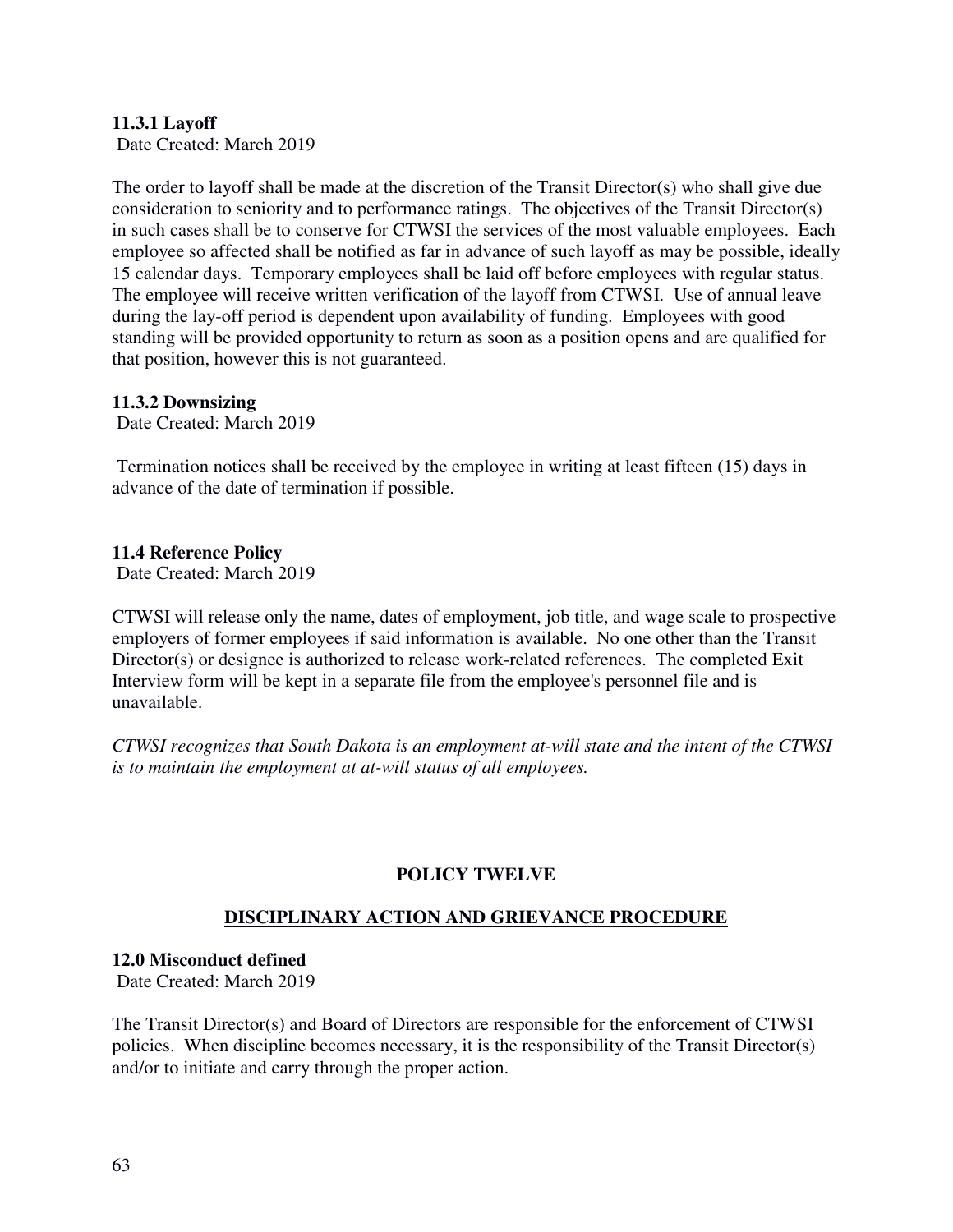# **12.1 Disciplinary Action**

Date Created: March 2019

Disciplinary actions shall be applied when the proper authority determines such actions are necessary. A disciplinary action will be in the form of written reprimand, probation, suspension, demotion or reassignment, or dismissal as defined below. CTWSI may, but is not required to apply these actions progressively.

# **12.2 Defining Disciplinary Action**

Date Created: March 2019

A. Written Reprimand – The Transit Director(s) may discipline an employee by written reprimand. The Transit Director(s) issues a formal written warning to an employee if the problem is not corrected within the specified time period. The written warning describes the problem, specifies the improvement that is expected, establishes a new time period for improvement and advises the employee that more serious discipline will occur if the employee fails to correct the problem. A copy of the written warning is placed in the employee's official personnel file and remains in the file.

B. Probation – Prior to probation for unsatisfactory performance, the Transit Director(s) may make a reasonable effort to resolve the problems with the employee. If this is not accomplished, the Transit Director(s) with the Board of Directors may notify the employee in writing that continued employment is in jeopardy and tell the employee what must be done to improve the situation. With this notice, notification will be given to the Board of Directors and the person will be placed in a one-month probationary status. The Transit Director(s) will monitor the employee's performance during the probationary period. Observations will be documented. A summary report will be written by the Transit Director(s) at the end of the probationary period and submitted to the Board of Directors. This summary report, signed by the Transit Director(s) and employee, will be placed in the employee's personnel file. The Transit Director(s) may extend this one-month probationary period at his/her discretion. Uncooperative behavior or negative attitudes which affect the work or morale of others at CTWSI may result in this onemonth probationary period being lengthened

C. Suspension with or Without Pay – The Board of Directors and/or the Transit Director(s) together may temporarily suspend an employee with or without pay for disciplinary purposes depending on the circumstances. The suspension must be in writing, describing the problem, specifying the improvement that is or was expected, establishing a new time period for improvement, and advising the employee that more serious discipline will occur if the employee fails to correct the problem. A copy of the warning is placed in the employee's official personnel file and remains in the file. In addition to the warning all other applicable previous reprimands shall be included in the documentation. In the event an employee receives two (2) suspensions in a two-year (2) time period, the second suspension may be grounds for dismissal.

D. Demotion or Reassignment – The Board of Directors and/or the Transit Director(s) may reduce an employee's salary, assign the employee to a lower position, or change the employee's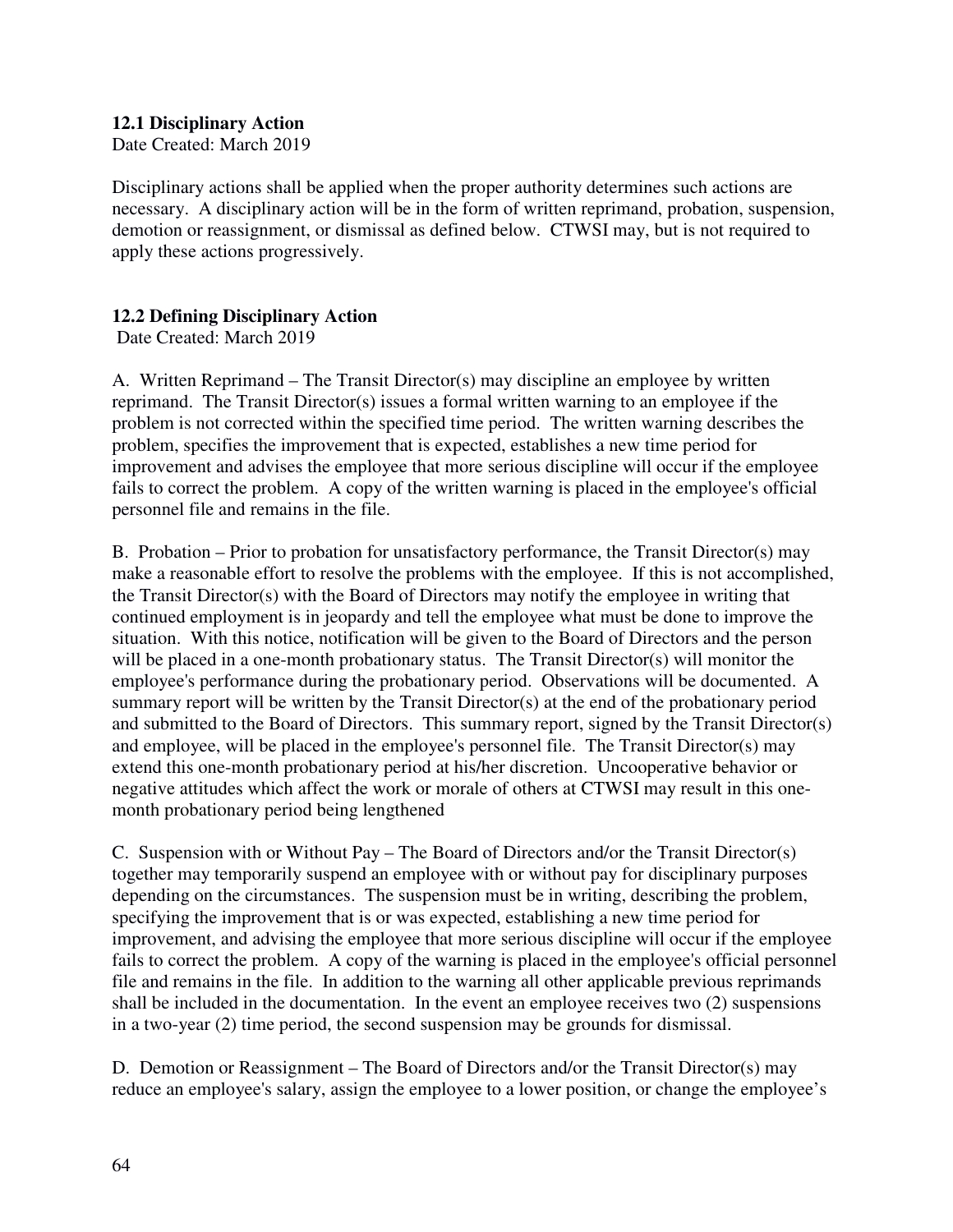duties within his/her current position or use any combination of the above for disciplinary purposes. Again, all documentation shall be intact including describing the problem, specifying the improvement that was expected, and advising the employee that more serious discipline will occur if the employee fails to correct the problem(s) or if work in the new position is below satisfaction. A copy of the warning is placed in the employee's official personnel file and remains in the file.

E. Dismissal – The Board of Directors and/or the Transit Director(s) may terminate an employee from CTWSI employment for disciplinary purposes. All documentation must be intact as outlined above. A copy of the dismissal is placed in the employee's official personnel file.

# **12.3 Steps for Disciplinary Action**

Date Created: March 2019

The Transit Director(s) will issue the first or second offense if it is a written reprimand. If the disciplinary action involves a probation, suspension, demotion, reassignment or termination then such action will be issued by the Transit Director(s) and/or the Board of Directors.

# **12.4 Notification of Disciplinary Action**

Date Created: March 2019

No disciplinary action, except verbal or written reprimands, of any employee will take effect unless the employee has been given written notice of such action and the notice has been delivered to him/her either in person or by first-class or certified mail in accordance with Section 12.2 prior to the effective date of the action.

#### **12.5 Disciplinary Interview**

Date Created: Created

When formal disciplinary actions are taken (probation, suspension without pay, demotion, reassignment or dismissal) the decision-making authority shall follow these steps:

- A. Notify the employee in writing of the proposed disciplinary action. The notice shall state the reason(s) for the action, including any prior disciplinary actions, dates and the facts of any other incidents upon which the present disciplinary action is based.
- B. Hold disciplinary interview to give the employee an opportunity to present reasons verbally or in writing, why the action should not be taken.
- C. Inform the employee in written form of the disciplinary action, effective date of the disciplinary action, and his/her right to appeal such decision, as followed in Section 12.7 by filing a written notice of disagreement. If the employee fails to appeal the decision within 7 working days, the action shall become final.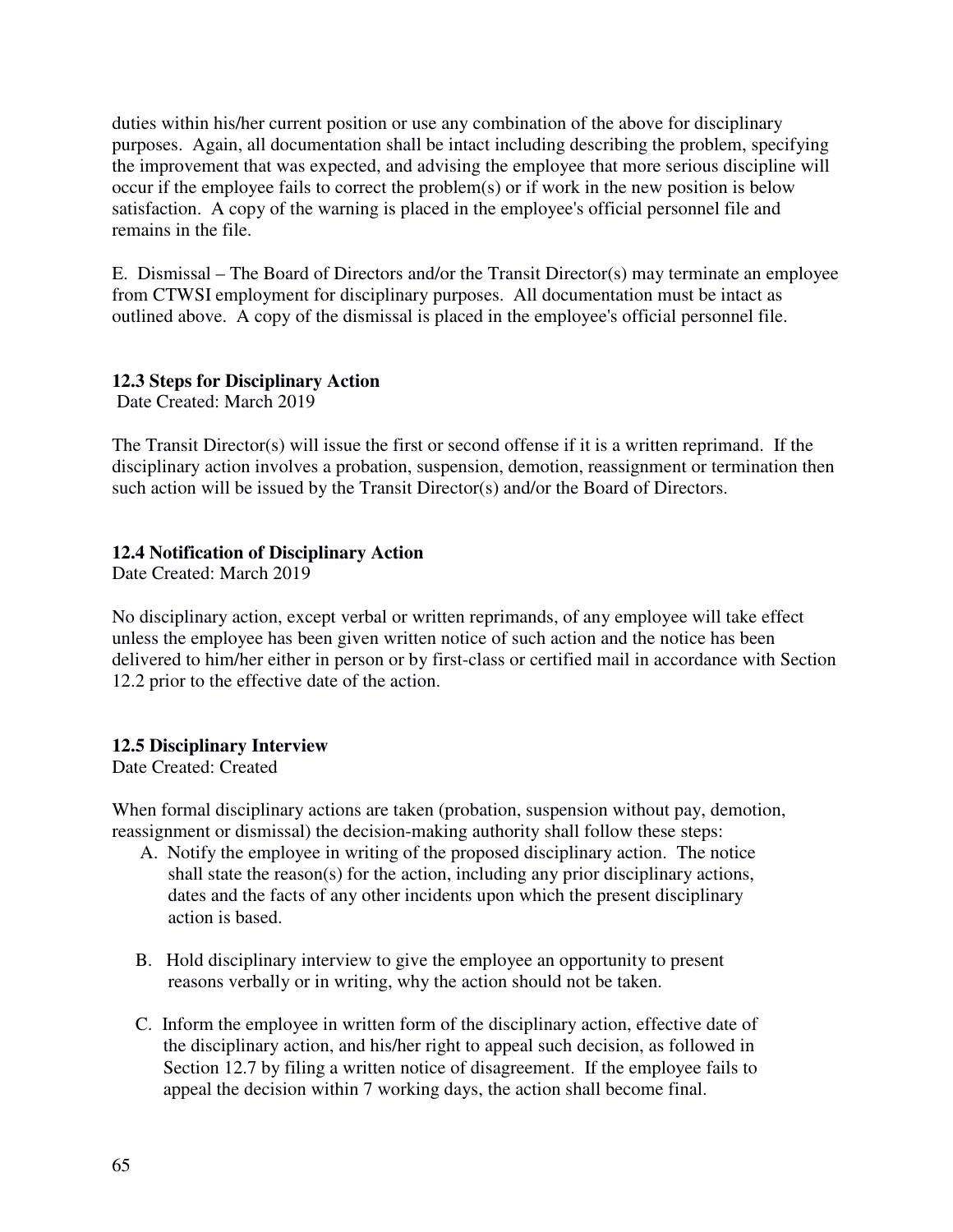#### **12.6 Signing Requirements**

Date Created: March 2019

In all cases of formal disciplinary action, the employee will be required to sign the written notice of discipline and such notice shall be dated and placed in the employee's personnel file. If the discipline involves temporary suspension, the amount of time will be determined by the Transit Director(s), Assistant Director and/or the Board of Directors depending on the circumstances of the offense. If the employee refuses to sign the notice, the decision-making authority shall make a notation to that affect with the CTWSI Transit Director(s), Assistant Director or designee as a witness. The employee may submit a written statement of response to the disciplinary action which shall be attached to and remain with the disciplinary action in his/her personnel file. Documentation of such discipline may be submitted to the Board of Directors for review. In all instances in this policy where an employee is required to sign, signing does not imply an agreement with the action, only that the contents have been made known to or discussed with the employee.

# **12.7 Grievance Procedure**

Date Created: March 2019

The purpose of this grievance procedure is to provide a just and equitable method for the resolution of grievances without discrimination, coercion, restraint, or reprisal against any employee or group of employees who may submit to or be involved in a grievance.

#### **12.7.1 Definition of Grievance**

Date Created: March 2019

A grievance is a complaint by an employee or a group of employees concerning the interpretation or application of the provisions of rules or regulations governing conditions of employment, personnel practices and procedure or condition(s) which have not been resolved satisfactorily in an informal manner between the employee(s) and management.

# **12.7.2 Submission of Grievance to Department Head**

Date Created: March 2019

An employee shall place in writing and submit to the Transit Director(s) or Assistant Director the grievance within seven (7) calendar days following the day on which the grievance occurred or when the employee should have had reasonable knowledge of the occurrence. The written grievance shall contain a statement of the facts, the revision or provisions of the agreement, working condition or employment which the employee believes may be a basis for corrective action by the aggrieved employee. The first attempt at resolving of the grievance shall be an initial meeting with the employer at the level of the Transit Director(s) or Assistant Director.